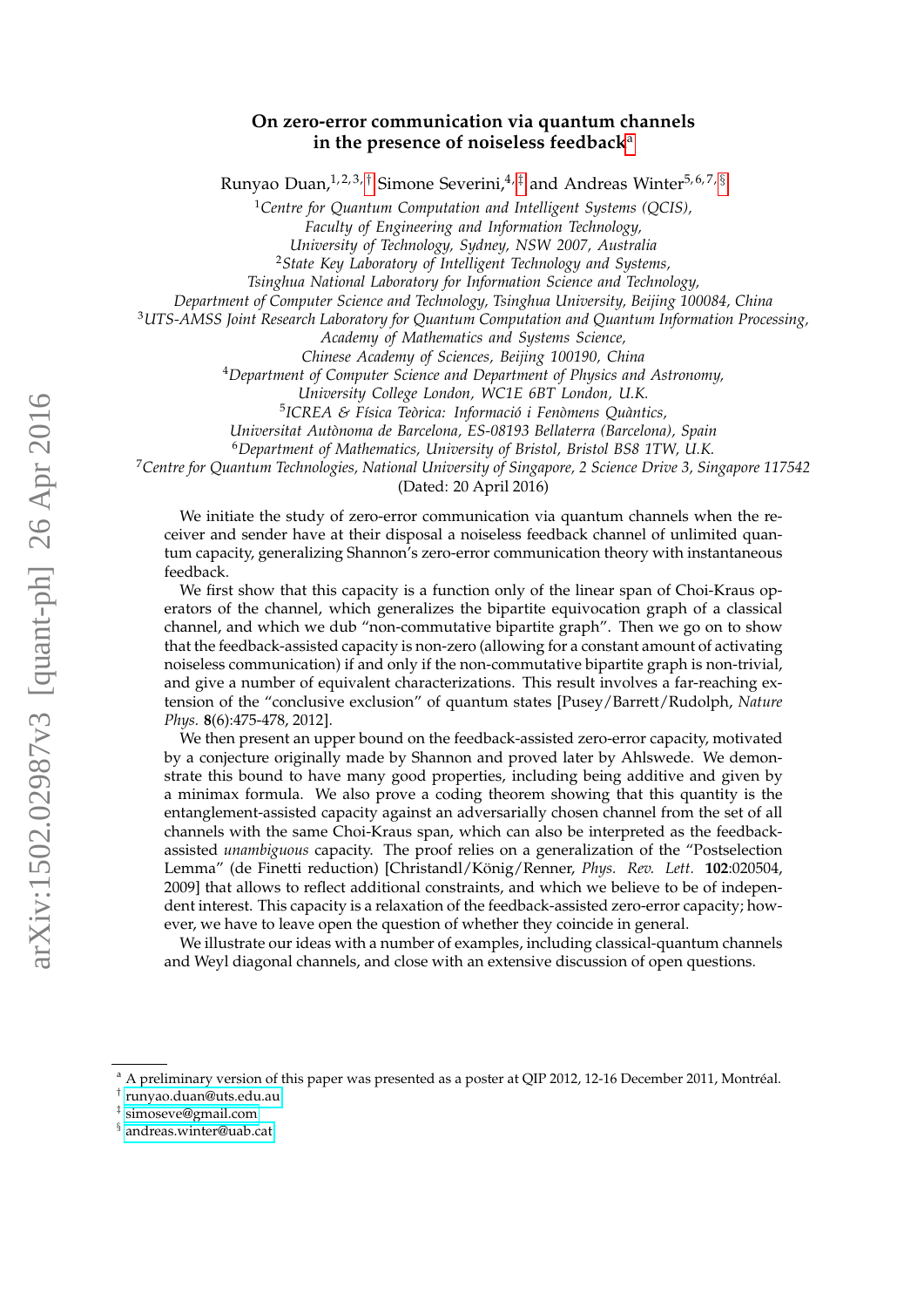# **CONTENTS**

| I. Zero-error communication assisted by noiseless quantum feedback                                  | 1  |
|-----------------------------------------------------------------------------------------------------|----|
| II. Characterization of vanishing capacity $\overline{C_{0EF}}(K)$                                  | 7  |
| A. Pure state cq-channels                                                                           | 7  |
| B. Mixed state cq-channel                                                                           | 8  |
| C. General cq-channels                                                                              | 9  |
| D. General case                                                                                     | 14 |
| III. Shannon theoretic upper bound on $\overline{C}_{0EF}(K)$                                       | 15 |
| A. Shannon theoretic characterization of the fractional packing number:                             |    |
| Shannon's Conjecture                                                                                | 15 |
| B. Quantum generalization of the Shannon bound                                                      | 18 |
| IV. Conclusion                                                                                      | 23 |
| A. $\mathbf{C}_{\min \mathbf{E}}(\mathbf{K})$ equals the adversarial entanglement-assisted capacity | 25 |
| B. A Constrained Post-Selection Lemma                                                               | 29 |
| References                                                                                          | 31 |

# <span id="page-1-0"></span>**I. ZERO-ERROR COMMUNICATION ASSISTED BY NOISELESS QUANTUM FEEDBACK**

In information theory it is customary to consider not only asymptotically long messages but also asymptotically vanishing, but nonzero error probabilities, which leads to a probabilistic theory of communication characterized by entropic capacity formulas [\[14,](#page-31-1) [44\]](#page-32-0). It is well-known that when communicating by block codes over a discrete memoryless channel at rate below the capacity, the error probability goes to zero exponentially in the block length, and while it is one of the major open problems of information theory to characterize the tradeoff between rate and error exponent in general, we have by now a fairly good understanding of it. However, if the error probability is required to vanish faster than exponential, or equivalently is required to be zero exactly (at least in the case of finite alphabets), we enter the strange and much less understood realm of zero-error information theory [\[37,](#page-32-1) [45\]](#page-32-2), which concerns asymptotic combinatorial problems, most of which are unsolved and are considered very difficult. There are a couple of exceptions to this rather depressing state of affairs, one having been already identified by Shannon in his founding paper [\[45\]](#page-32-2), namely the discrete memoryless channel  $N(y|x)$  assisted by instantaneous noiseless feedback, whose capacity is given by the *fractional packing number* of a bipartite graph Γ representing the possible transitions  $N(y|x) > 0$ . The other one is the the recently considered assistance by no-signalling correlations [\[20\]](#page-31-2), which is also completely solved in terms the fractional packing number of the same bipartite graph Γ.

Recent years have seen attempts to create a theory of quantum zero-error information theory [\[40\]](#page-32-3), identifying some rather strange phenomena there such as superactivation [\[18,](#page-31-3) [22\]](#page-32-4) or entanglement advantage for classical channels [\[19,](#page-31-4) [39\]](#page-32-5), but resulting also in some general struc-tural progress such as a quantum channel version of the Lovász number [\[23\]](#page-32-6). Motivated by the success in the above-mentioned two models, two of us in [\[24\]](#page-32-7) (see also [\[25\]](#page-32-8)) have developed a theory of zero-error communication over memoryless quantum channels assisted by quantum no-signalling correlations, which largely (if not completely) mirrors the classical channel case; in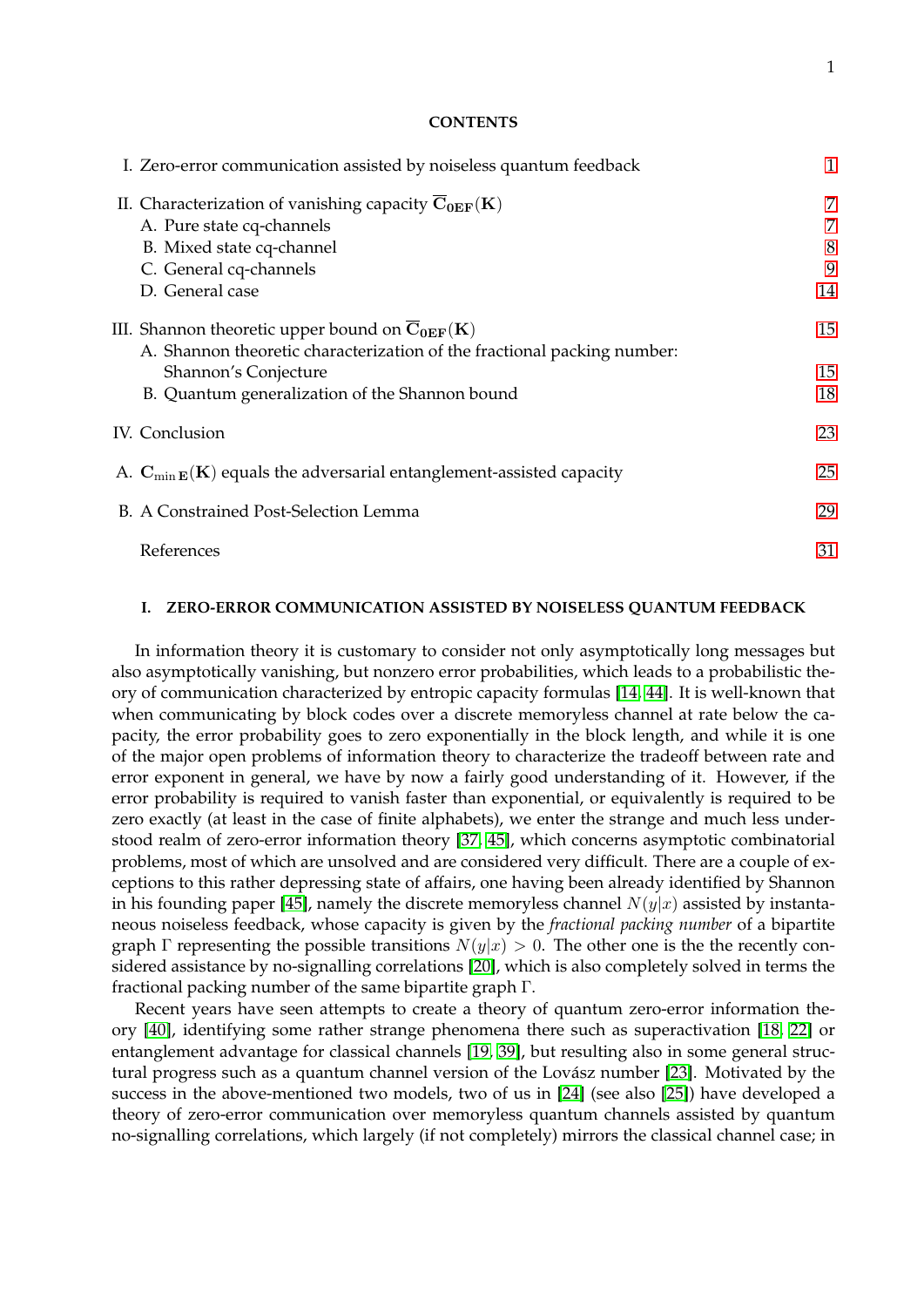particular, it yielded the first capacity interpretation of the Lovász number of a graph. Some of the techniques and insights developed in [\[24\]](#page-32-7) will play a central role also in the present paper.

In the present paper, we take as our point of departure the other successful case, Shannon's theory of zero-error communication assisted by noiseless instantaneous feedback. In detail, consider a quantum channel  $\mathcal{N} : \mathcal{L}(A) \longrightarrow \mathcal{L}(B)$ , i.e. a completely positive and trace preserving (cptp) linear map from the operators on  $A$  to those of  $B$  (both finite-dimensional Hilbert spaces), where  $\mathcal{L}(A)$  denotes the linear operators (i.e. matrices) on A, with Choi-Kraus and Stinespring representations

$$
\mathcal{N}(\rho) = \sum_j E_j \rho E_j^{\dagger} = \text{Tr}_C V \rho V^{\dagger},
$$

for linear operators  $E_j: A \longrightarrow B$  such that  $\sum_j E_j^\dagger E_j = 1\!\!1$ , and an isometry  $V: A \longrightarrow B\otimes C,$ respectively. The linear span of the Choi-Kraus operators is denoted by

$$
K = \mathcal{K}(\mathcal{N}) := \text{span}\{E_j : j\} < \mathcal{L}(A \to B),
$$

where " $\lt'$ " means that K is a subspace of  $\mathcal{L}(A \to B)$ , the linear operators (i.e. martrices) mapping A to B. We will discuss a model of communication where Alice uses the channel n times in succession, allowing Bob after each round to send her back an arbitrary quantum system. They may also share an entangled state prior to the first round (if not, they can have it anyway from the second round on, since Bob could use the first feedback to create an arbitrary entangled state). Their goal is to allow Alice to send one of M messages down the channel uses such that Bob is able to distinguish them perfectly. More formally, the most general *quantum feedback-assisted code* consists of a state (w.l.o.g. pure)  $|\phi\rangle \in X_0 \otimes Y_0$  and for each message  $m = 1, ..., M$  isometries for encoding and feedback decoding

$$
U_t^{(m)}: X_{t-1} \otimes F_{t-1} \longrightarrow A_t \otimes X_t,
$$
  
\n
$$
W_t: Y_{t-1} \otimes B_t \longrightarrow F_t \otimes Y_t,
$$
\n(1)

<span id="page-2-0"></span>for  $t = 1, \ldots, n$  and appropriate local quantum systems  $X_t$  (Alice) and  $Y_t$  (Bob), as well the feedback-carrying systems  $F_t$ ; see Fig. [1.](#page-3-0) For consistency (and w.l.o.g.),  $F_0 = F_n = \mathbb{C}$  are trivial. Note that Bob can use the feedback channel to create any entangled state  $|\phi\rangle$  with Alice for later use before they actually send messages. We use isometries, rather than general cptp maps, to represent encoders and decoders in the feedback-assisted communication scheme, because by the Stinespring dilation [\[48\]](#page-33-0), all local cptp maps can be "purified" to local isometries. Thus every seemingly more general protocol involving cptp maps can be purified to one of the above form. We will find this form convenient in the later analysis as it allows us to reason on the level of Hilbert space vectors.

We call this quantum feedback-assisted code a *zero-error code* if there is a measurement on  $Y_n$ that distinguishes Bob's output states  $\rho^{(m)} = \sum_j \rho_j^{(m)}$  $j_j^{(m)}$ , with certainty, where the sum is over the states

<span id="page-2-1"></span>
$$
\rho_{\underline{j}}^{(m)} = \text{Tr}_{X_n} \left( \prod_{t=n}^{1} (W_t E_{j_t} U_t^{(m)}) |\phi\rangle\langle\phi| \prod_{t=1}^{n} (U_t^{(m)^\dagger} E_{j_t}^\dagger W_t^\dagger) \right), \tag{2}
$$

which are the output states given a specific sequence  $j = j_1 \dots j_n$  of Kraus operators. [Note that here and below, for convenience, we use  $\prod_{t=n}^{1} Q_t$  to represent right-to-left multiplications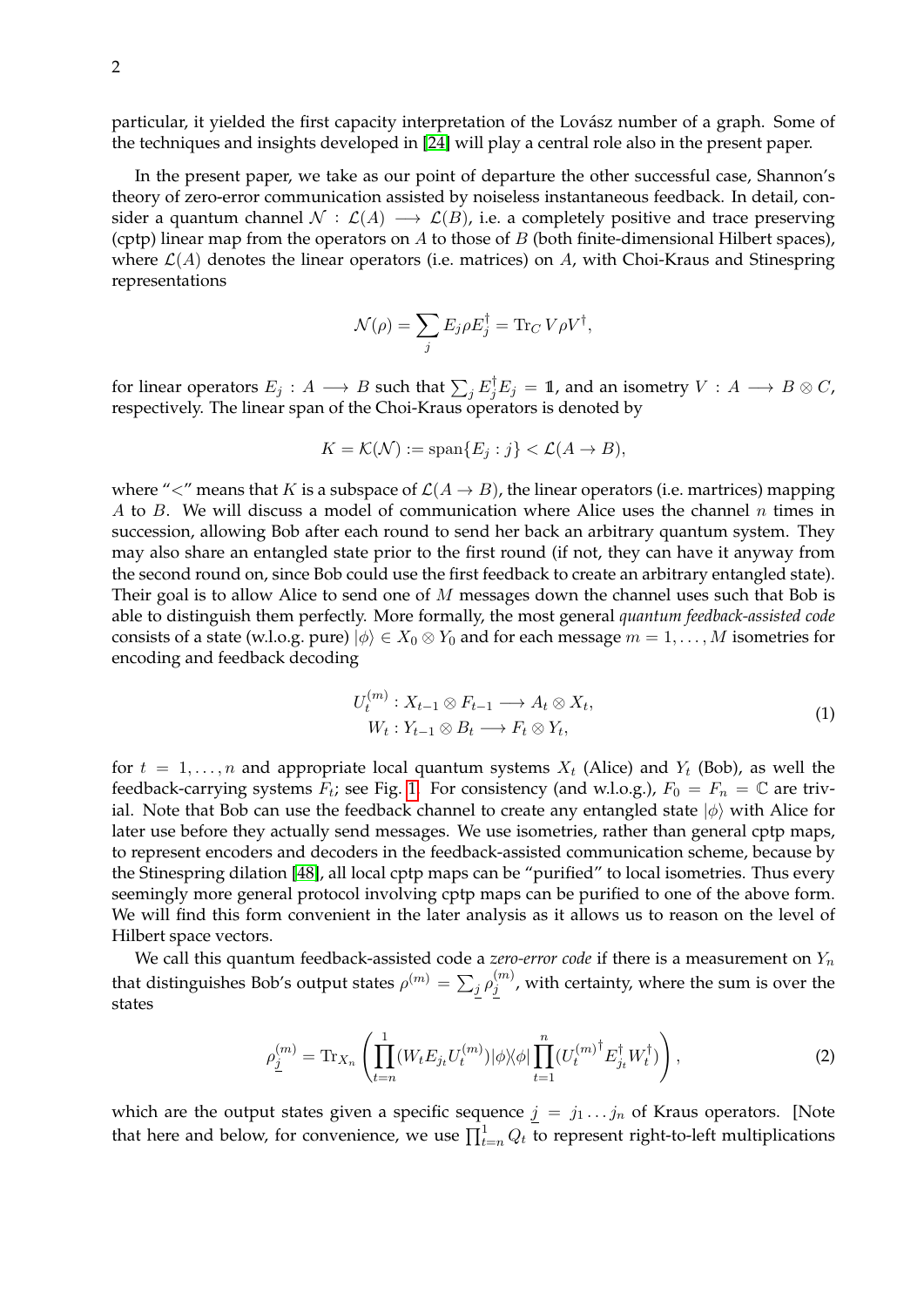

<span id="page-3-0"></span>FIG. 1. Diagrammatic representation of a feedback-assisted code for messages m sent down a channel  $\mathcal N$ used  $n$  times, in the form of a schematic circuit diagram. All boxes are isometries (acting on suitably large input and output quantum registers), and the solid lines and arrows represent the "sending" of the respective register. Bob's final output state  $\rho_m$  after n rounds of using the channel and feedback is in register  $Y_n$ .

of operators  $Q_t$ , namely  $\prod_{t=n}^1 Q_t := Q_n \cdots Q_1$ .] In other words, these states  $\rho^{(m)}$  have to have mutually orthogonal supports, i.e. for all  $m \neq m'$ , all  $j$ ,  $\underline{k}$  and all  $\xi \in \mathcal{L}(X_n)$ ,

$$
0=\langle\phi|\prod_{t=1}^n({U_t^{(m')}}^\dagger E_{j_t}^\dagger W_t^\dagger)\xi\prod_{t=n}^1(W_tE_{k_t}U_t^{(m)})|\phi\rangle=:\langle\phi^{(m')}_\underline{j}|\xi|\phi^{(m)}_{\underline{k}}\rangle.
$$

By linearity, we see that this condition depends only on the linear span of the Choi-Kraus operator space  $K$ , in fact it can evidently be expressed as the orthogonality of a tensor defined as a function of  $|\phi\rangle$ , the  $U_t^{(m)}$  $t^{(m)}_t$  and  $W_t$ , to the subspace  $(K \otimes K^\dagger)^{\otimes n}$  – cf. similar albeit simpler characterizations of zero-error and entanglement-assisted zero-error codes in terms of the "non-commutative graph"  $S = K^{\dagger} K := \text{span}\{E_k^{\dagger} E_j : k, j\} < \mathcal{L}(A)$  [\[18,](#page-31-3) [22,](#page-32-4) [23\]](#page-32-6), and of no-signalling assisted zero-error codes in terms of the "non-commutative bipartite graph"  $K$  [\[24\]](#page-32-7). Thus we have proved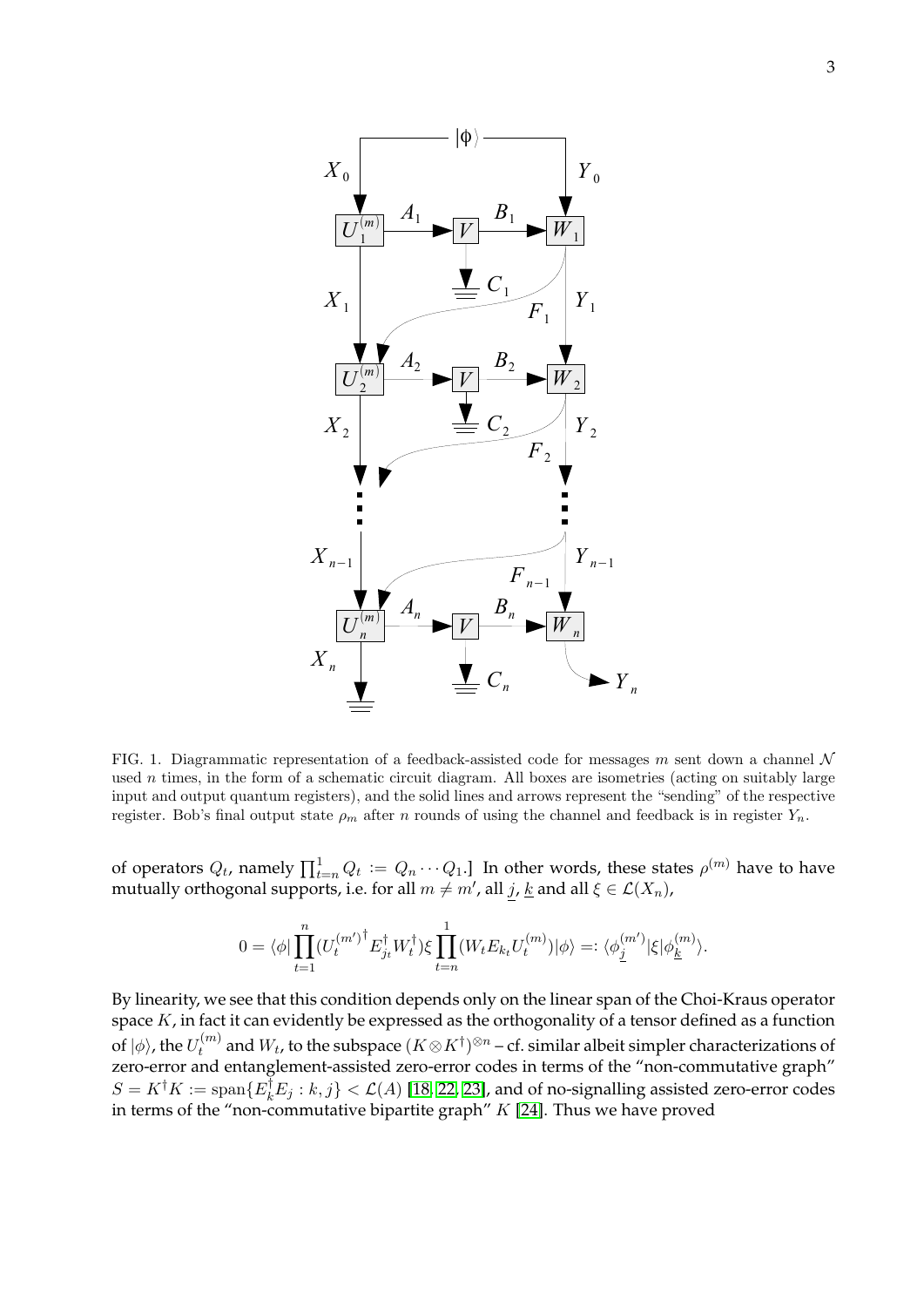**Proposition 1** *A quantum feedback-assisted code for a channel* N *being zero-error is a property solely of the Choi-Kraus space*  $K = \mathcal{K}(\mathcal{N})$ *. The maximum number of messages in a feedback-assisted zero-error code is denoted*  $M_f(n; K)$ *. Hence, the* quantum feedback-assisted zero-error capacity of N,

$$
C_{0EF}(K) := \lim_{n \to \infty} \frac{1}{n} \log M_f(n; K) = \sup_n \frac{1}{n} \log M_f(n; K),
$$

*is a function only of K.*  $\Box$ 

In the case of a classical channel  $N : \mathcal{X} \longrightarrow \mathcal{Y}$  with transition probabilities  $N(y|x)$ , assisted by classical noiseless feedback, the above problem was first studied – and completely solved – by Shannon [\[45\]](#page-32-2). To be precise, his model has noiseless instantaneous feedback of the channel output back to the encoder; it is clear that any protocol with general actions (noisy channel acting on the output) by the receiver can be simulated by the receiver storing the output and the encoder getting a copy of the channel output, if shared randomness is available. Our model differs from this only by the additional availability of entanglement; that this does not increase further the capacity follows from [\[20\]](#page-31-2), see our comments below.

Following Shannon, we introduce the (bipartite) *equivocation graph*  $\Gamma = \Gamma(N)$  on  $\mathcal{X} \times \mathcal{Y}$ , which has an edge xy iff  $N(y|x) > 0$ , i.e. the adjacency matrix is  $\Gamma(y|x) = [N(y|x)]$ ; furthermore the confusability graph  $G = G(N)$  on  $\mathcal X$ , with an edge  $x \sim x'$  iff there exists a y such that  $N(y|x)N(y|x') > 0$ , i.e., iff the neighbourhoods of x and x' in  $\Gamma$  intersect. The *feedback-assisted zero-error capacity*  $C_{0F}(N)$  of the channel N can be seen to depend only on  $\Gamma$ .

Note that for (the quantum realisation of) a classical channel, i.e.

$$
\mathcal{N}(\rho) = \sum_{xy} N(y|x)|y\rangle\langle x|\rho|x\rangle\langle y|,
$$

the corresponding subspace is given by

$$
K = \text{span}\{|y\rangle\langle x| : xy \text{ is an edge in } \Gamma\},\
$$

so K should really be understood as the quantum generalisation of the equivocation graph (a *non-commutative bipartite graph*) [\[24\]](#page-32-7), much as  $S = K^{\dagger}K$  was advocated in [\[23\]](#page-32-6) as a quantum generalisation of an undirected graph.

Shannon proved

<span id="page-4-0"></span>
$$
C_{0F}(N) = C_{0F}(\Gamma) = \begin{cases} 0 & \text{if } G \text{ is a complete graph (iff } C_0(N) = 0), \\ \log \alpha^*(\Gamma) & \text{otherwise.} \end{cases}
$$
 (3)

Here,  $\alpha^*(\Gamma)$  is the so-called *fractional packing number* of Γ, defined as a linear programme, whose dual linear programme is the *fractional covering number* [\[42,](#page-32-9) [45\]](#page-32-2):

$$
\alpha^*(\Gamma) = \max \sum_{x} w_x \text{ s.t. } \forall x \ 0 \le w_x, \ \forall y \ \sum_{x} w_x \Gamma(y|x) \le 1,
$$

$$
= \min \sum_{y} v_y \text{ s.t. } \forall y \ 0 \le v_y, \ \forall x \ \sum_{y} v_y \Gamma(y|x) \ge 1.
$$
 (4)

<span id="page-4-1"></span>This number appears also in other zero-error communication problems, namely as the zero-error capacity of the channel assisted by no-signalling correlations [\[20\]](#page-31-2). There, it is also shown to be the asymptotic simulation cost of a channel with bipartite graph Γ in the presence of shared randomness. This shows that for a classical channel with bipartite graph Γ, interpreted as a quantum channel N with non-commutative bipartite graph  $K$ ,  $C_{0F}(\Gamma) = C_{0EF}(K)$ .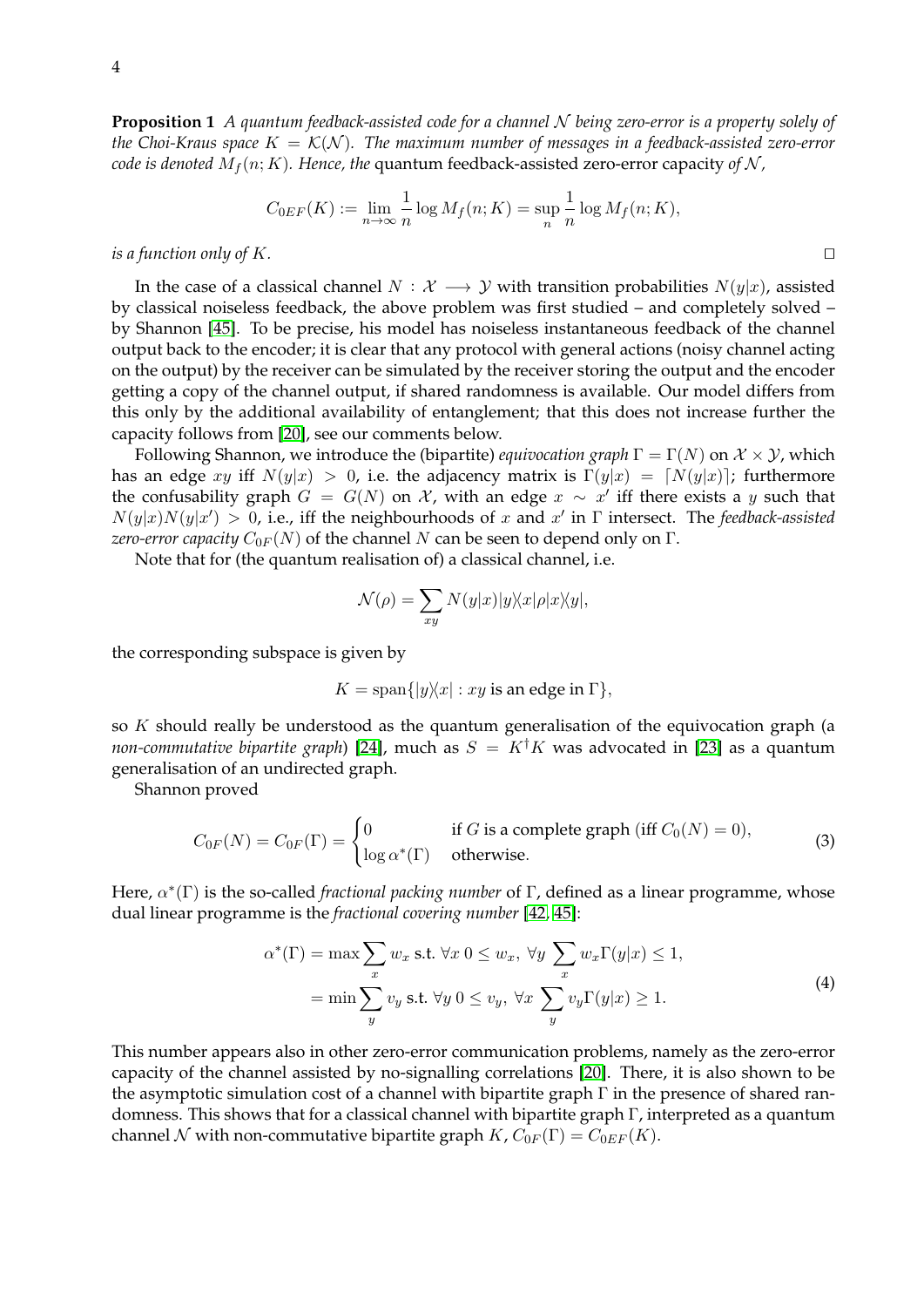The first case in eq. [\(3\)](#page-4-0) of a complete graph  $G$  is easy to understand: whatever the parties do, and regardless of the use of feedback, any two inputs may lead to the same output sequence, so not a single bit can be transmitted with certainty. In either case, Shannon showed that only some arbitrarily small rate of perfect communication (actually a constant amount, dependent only on Γ) is sufficient to achieve what we might call the *activated capacity*  $\overline{C}_{0F}(N)$ , which is always equal to  $\log \alpha^*(\Gamma)$ . This was understood better in the work of Elias [\[28\]](#page-32-10) who showed that the capacity of zero-error *list decoding* of N (with arbitrary but constant list size) is exactly  $\log \alpha^*(\Gamma)$ . Thus a coding scheme for  $N$  with feedback would consist of a zero-error list code with list size L and rate  $R \geq (1 - \frac{1}{L})$  $\frac{1}{L}$ ) log  $\alpha^*(\Gamma) - O\left(\frac{1}{L}\right)$  $\frac{1}{L}$ ) for *n* uses of the channel *N*, followed by feedback in which Bob lets Alice know the list of  $L$  items in which he now knows the message falls, followed by a noiseless transmission of  $\log L$  bits of Alice to resolve the remaining ambiguity. Shannon's scheme [\[45\]](#page-32-2) is based on a similar idea, but whittles down the list by a constant factor in each round, so Bob needs to update Alice on the remaining list after each channel use. The constant noiseless communication at the end of this protocol can be transmitted using an unassisted zeroerror code via the given channel N (at most  $\log L$  uses), or via an activating noiseless channel.

<span id="page-5-0"></span>The dichotomy in eq. [\(3\)](#page-4-0) has the following quantum channel analogue (in fact, generalization):

**Proposition 2** *For any non-commutative bipartite graph*  $K = \mathcal{K}(\mathcal{N}) < \mathcal{L}(A \rightarrow B)$ *, the feedback-assisted zero-error capacity of K vanishes,*  $C_{0EF}(K) = 0$ , if and only if the associated non-commutative graph *is complete, i.e.*  $S = K^{\dagger}K = \mathcal{L}(A)$ *, which is equivalent to vanishing entanglement-assisted zero-error capacity,*  $C_{0E}(S) = 0$ .

**Proof** Clearly  $C_{0EF}(K) \geq C_{0E}(S)$  since on the right hand side we simply do not use feedback, but any code is still a feedback-assisted code. Hence, if the latter is positive then so is the former. It is well known that if  $S \neq \mathcal{L}(A)$ , then  $C_{0E}(S) \geq 1 > 0$ , in fact each channel use can transmit at least one bit [\[22,](#page-32-4) [23\]](#page-32-6).

Conversely, let us assume that  $C_{0E}(S) = 0$ , i.e.  $S = K^{\dagger}K = \mathcal{L}(A)$ . We will show by induction on  $t$  that for any two distinct messages, w.l.o.g.  $b = 0, 1$ , Bob's output states after  $t$  rounds,  $\rho_t^{(b)}$  on  $Y_t$ , cannot be orthogonally supported, meaning  $M_f(n; K) = 1$ . Here,

$$
\rho_t^{(b)} = \sum_{j_1...j_t} \text{Tr}_{X_t F_t} |\phi_{j_1...j_t}^{(b)} \rangle \langle \phi_{j_1...j_t}^{(b)}|, \text{ with}
$$

$$
|\phi_{j_1...j_t}^{(b)} \rangle = \prod_{i=t}^1 W_i E_{j_i} U_i^{(b)} |\phi \rangle \in X_t \otimes F_t \otimes Y_t.
$$

This is clearly true for  $t=0$  since at that point Alice and Bob share only  $|\phi\rangle_{X_0Y_0}$ , hence  $\rho_0^{(0)}=$  $\rho_0^{(1)} = \text{Tr}_{X_0} \, \phi.$  For  $t > 0$ , let Bob after  $t-1$  rounds have one of the states  $\rho_{t-}^{(b)}$  $t_{t-1}^{(v)}$ ; by the induction hypothesis,  $\rho_{t-1}^{(0)}$  $\theta_{t-1}^{(0)}$   $\neq$   $\rho_{t-1}^{(1)}$  $t_{t-1}^{(1)}$  – by a slight abuse of notation meaning that the supports are not orthogonal, or equivalently that the operators are not orthogonal with respect to the Hilbert-Schmidt inner product. This means that there are indices  $j_1 \tcdots j_{t-1}$  and  $k_1 \tcdots k_{t-1}$  such that

$$
\left(\phi_{t-1}^{(0)}\right)_{Y_{t-1}}:=\left(\phi_{j_1...j_{t-1}}^{(0)}\right)_{Y_{t-1}}\not\perp \left(\phi_{k_1...k_{t-1}}^{(1)}\right)_{Y_{t-1}}=:\left(\phi_{t-1}^{(1)}\right)_{Y_{t-1}}.
$$

This can be expressed equivalently as

$$
\operatorname{Tr}_{Y_{t-1}}|\phi_{t-1}^{(0)}\rangle\langle\phi_{t-1}^{(1)}|\neq 0.
$$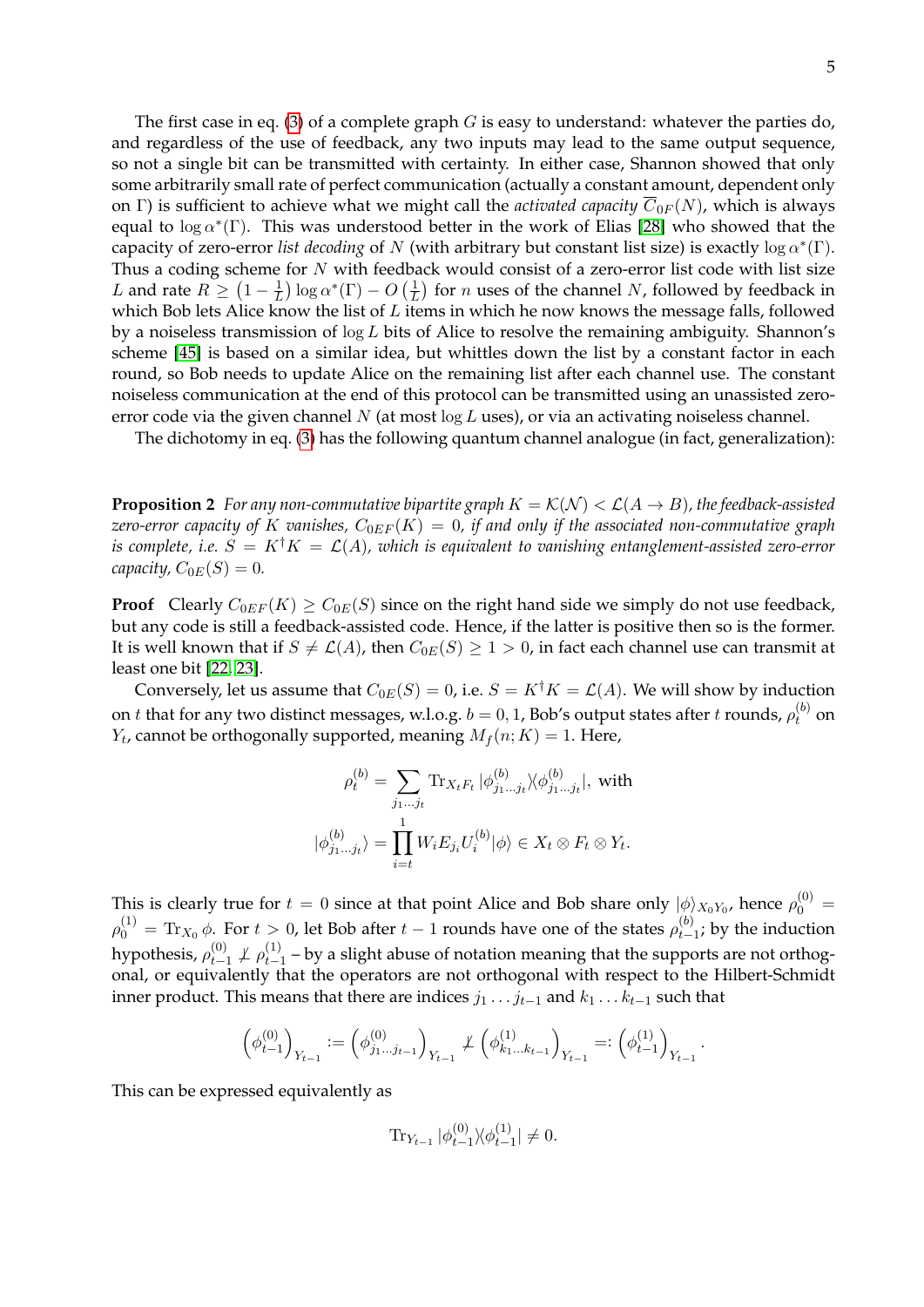<span id="page-6-0"></span>
$$
\operatorname{Tr}_{Y_{t-1}} |\psi_t^{(0)}\rangle\langle\psi_t^{(1)}| = \operatorname{Tr}_{Y_{t-1}} U_t^{(0)} |\phi_{t-1}^{(0)}\rangle\langle\phi_{t-1}^{(1)}|U_t^{(1)}\rangle \neq 0. \tag{5}
$$

After that, the channel action consists in one of the Choi-Kraus operators  $E_j: A \rightarrow B$ . Let us assume, with the aim of establishing a contradiction, that Bob's states after the channel action were orthogonal, i.e. for all  $j$  and  $k$ ,

$$
\operatorname{Tr}_{X_t} E_j \psi_t^{(0)} E_j^{\dagger} \perp \operatorname{Tr}_{X_t} E_k \psi_t^{(1)} E_k^{\dagger}.
$$

In other words, for all  $j$ ,  $k$  and operators  $\xi$  on  $X_t$ ,

$$
0 = \langle \psi_t^{(1)} | \xi \otimes E_k^{\dagger} E_j \otimes \mathbb{1} | \psi_t^{(0)} \rangle
$$
  
= Tr [(\xi \otimes E\_k^{\dagger} E\_j) Tr\_{Y\_{t-1}} | \psi\_t^{(0)} \rangle \langle \psi\_t^{(1)} |].

But since  $\xi$  is arbitrary and the  $E_k^{\dagger}E_j$  span  $\mathcal{L}(A)$ , this would imply  $\text{Tr}_{Y_{t-1}}|\psi_t^{(0)}\>$  $\psi_t^{(0)}\rangle\!\langle \psi_t^{(1)}$  $|t_t^{(1)}| = 0$ , contradicting [\(5\)](#page-6-0).

Thus, applying now also the isometry  $W_t : BY_{y-1} \to F_tY_t$ , we find that there exist  $j_t$  and  $k_t$ such that

$$
\left(\phi_{j_1...j_t}^{(0)}\right)_{F_tY_t} \not\perp \left(\phi_{k_1...k_t}^{(1)}\right)_{F_tY_t}, \text{ hence } \left(\phi_{j_1...j_t}^{(0)}\right)_{Y_t} \not\perp \left(\phi_{k_1...k_t}^{(1)}\right)_{Y_t},
$$

and so finally  $\rho_t^{(0)}$  $\ell_t^{(0)} \not\perp \rho_t^{(1)}$  $t^{(1)}$ , proving the induction step.

Motivated by  $\overline{C}_{0F}$  of a classical channel [\[45\]](#page-32-2), see above, we define also feedback-assisted codes with  $n$  channel uses and up to  $b$  noiseless classical bits of forward communication. The setup is the same as in eq. [\(1\)](#page-2-0) and Fig. [1](#page-3-0) with  $n + b$  rounds, n of which feature the isometric dilation V of N, and b the isometry  $V' : |i\rangle \mapsto |i\rangle |i\rangle$  ( $i = 0, 1$ ) corresponding to the noiseless bit channel  $\overline{id}_2$ :  $\rho \mapsto \sum_{i=0}^1 |i\rangle\langle i|\rho|i\rangle\langle i|$ . It is clear that the output states can be written in a way similar to eq. [\(2\)](#page-2-1), and that the maximum number of messages in a zero-error code depends only on  $n$ ,  $b$  and  $K < \mathcal{L}(A \to B)$ , which we denote  $M_f^{+b}(n;K)$ . Clearly,  $M_f^{+0}(n;K) = M_f(n;K)$  and in general,  $M_f^{+b+1}(n;K) \geq 2\, M_f^{+b}(n;K).$  Furthermore, it can easily be verified that

$$
2^{-b}M_f^{+b}(n;K) 2^{-c}M_f^{+c}(m;K) \le 2^{-b-c}M_f^{+b+c}(n+m;K),
$$

hence we can define the *activated feedback-assisted zero-error capacity*

$$
\overline{C}_{0EF}(K) := \sup_b \sup_n \frac{1}{n} \left( \log M_f^{+b}(n;K) - b \right)
$$

$$
= \sup_b \lim_{n \to \infty} \frac{1}{n} \log M_f^{+b}(n;K).
$$

Then the above Proposition [2](#page-5-0) can be rephrased as

$$
C_{0EF}(K) = \begin{cases} \overline{C}_{0EF}(K) & \text{if } S = K^{\dagger}K \neq \mathcal{L}(A), \\ 0 & \text{if } S = \mathcal{L}(A) \text{ (iff } C_{0E}(S) = 0), \end{cases}
$$
 (6)

motivating our focusing on  $\overline{C}_{0EF}(K)$  from now on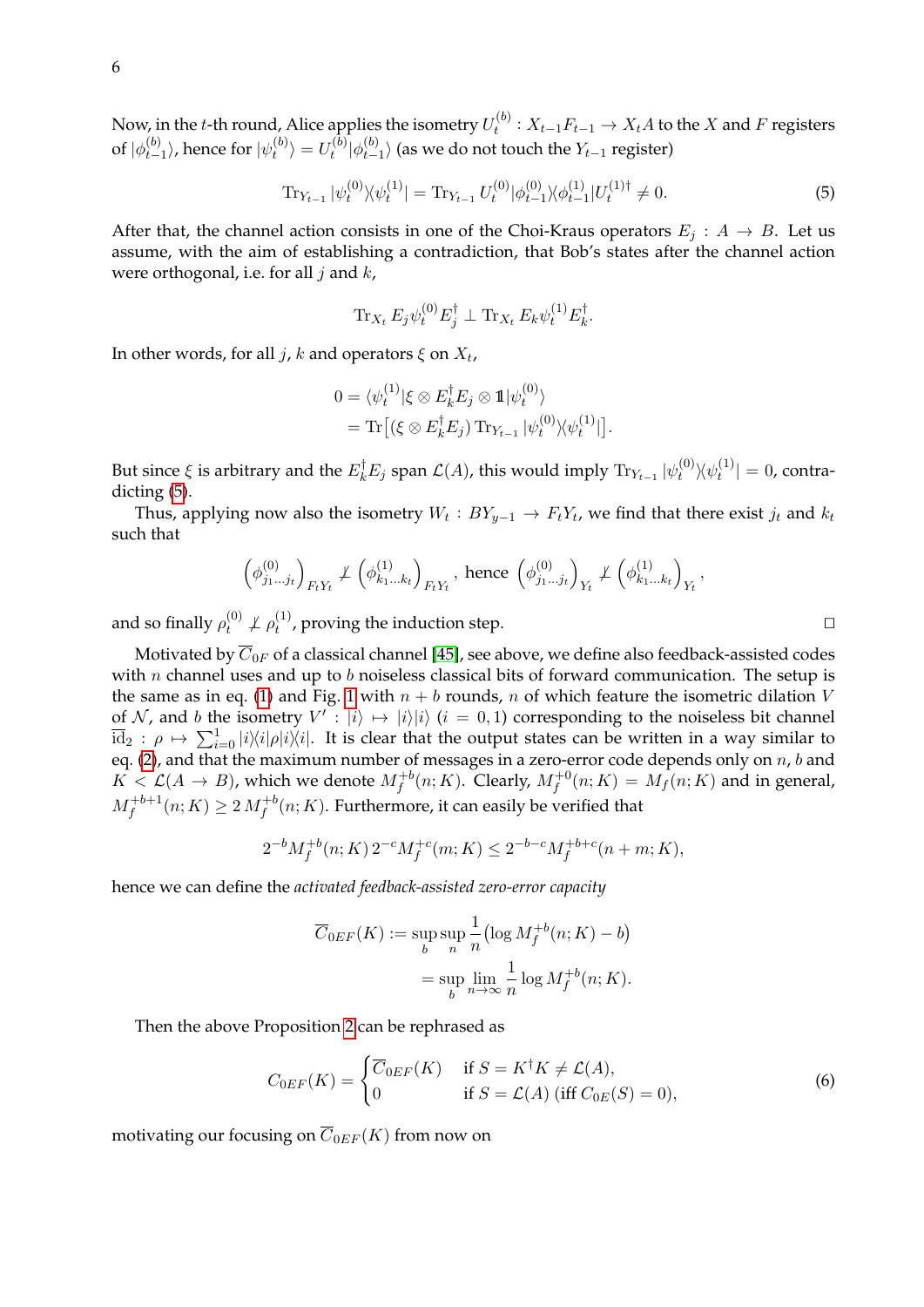The rest of the present paper is organized as follows: In Section [II](#page-7-0) we start with a concrete example showing the importance of measurements "conclusively excluding" hypotheses from a list of options, and go on to show several concise characterizations of nontrivial channels, i.e. those for which  $\overline{C}_{0EF}(K) > 0$ . In Section [III](#page-15-0) we first review a characterization of the fractional packing number in terms of the Shannon capacity minimized over a set of channels, which then motivates the definition of  $C_{\min E}(K)$  obtained as a minimization of the entanglement-assisted capacity over quantum channels consistent with the given non-commutative bipartite graph.  $C_{\min E}(K)$  represents the best known upper bound on the feedback-assisted zero-error capacity. We illustrate the bound by showing how it allows us to determine  $\overline{C}_{0EF}(K)$  for Weyl diagonal channels, i.e. K spanned by discrete Weyl unitaries. We also show that  $C_{\min E}(K)$  is the ordinary (small error) capacity of the system assisted by entanglement, against an adversarial choice of the channel (proof in Appendix [A,](#page-25-0) based on a novel Constrained Postselection Lemma, aka "de Finetti reduction", in Appendix [B\)](#page-29-0). After that, we conclude in Section [IV](#page-23-0) with a discussion of open questions and future work.

### <span id="page-7-2"></span><span id="page-7-0"></span>**II. CHARACTERIZATION OF VANISHING CAPACITY**  $\overline{C}_{0EF}(K)$

In this section, we will prove the following result.

**Theorem 3** If the non-commutative bipartite graph  $K < \mathcal{L}(A \rightarrow B)$  contains a subspace  $|\beta\rangle \otimes A^{\dagger} < K$ *with a state vector*  $|\beta\rangle \in B$ *, meaning that the constant channel*  $\mathcal{N}_0 : \rho \mapsto |\beta\rangle\langle\beta|$  Tr  $\rho$  *has*  $\mathcal{K}(\mathcal{N}_0) < K$ *, then*  $\overline{C}_{0EF}(K) = 0$ *; we call such* K trivial.

*Conversely, if K* is nontrivial, then  $\overline{C}_{0EF}(K) > 0$ .

**Proof** ("trivial  $\Rightarrow$  zero capacity") We show the stronger statement  $M_f^{+b}(n; K) = 2^b$  for all n and b. Indeed, as the zero-error condition is only a property of  $K$ , we may assume a concrete constant channel  $\mathcal{N}_0$  with  $\mathcal{K}(\mathcal{N}_0) = |\beta\rangle \otimes A^{\dagger} < K$ . The outputs of the *n* copies of  $\mathcal{N}_0$  in the feedback code do not matter at all as they are going to be  $\beta^{\otimes n}$ , which Bob can create himself. Hence the only information arriving at Bob's from Alice is in the b classical bits in the course of the protocol. But even assisted by entanglement and feedback, Alice can convey at most  $b$  noiseless bits in this way, due to the Quantum Reverse Shannon Theorem [\[5\]](#page-31-5).

The opposite implication ("nontrivial  $\Rightarrow$  positive capacity") will be the subject of the remainder of this section. We will start by looking at cq-channels first – Subsection [II A](#page-7-1) for pure state cqchannels, Subsection [II B](#page-8-0) for a mixed state example and Subsection [II C](#page-9-0) for general cq-channels –, before completing the proof for general channels in Subsection [II D.](#page-14-0)

#### <span id="page-7-1"></span>**A. Pure state cq-channels**

For a given orthonormal basis  $\{|i\rangle\}$  of the input space A, and pure states  $|\psi_i\rangle$  in the output space, consider the cq-channel

$$
\mathcal{N}(\rho) = \sum_{i} |\psi_i\rangle\langle i|\rho|i\rangle\langle\psi_i|,
$$

with Kraus subspace

$$
K := \mathcal{K}(\mathcal{N}) = \text{span}\{|\psi_i\rangle\langle i|\}.
$$

We shall demonstrate first the following result: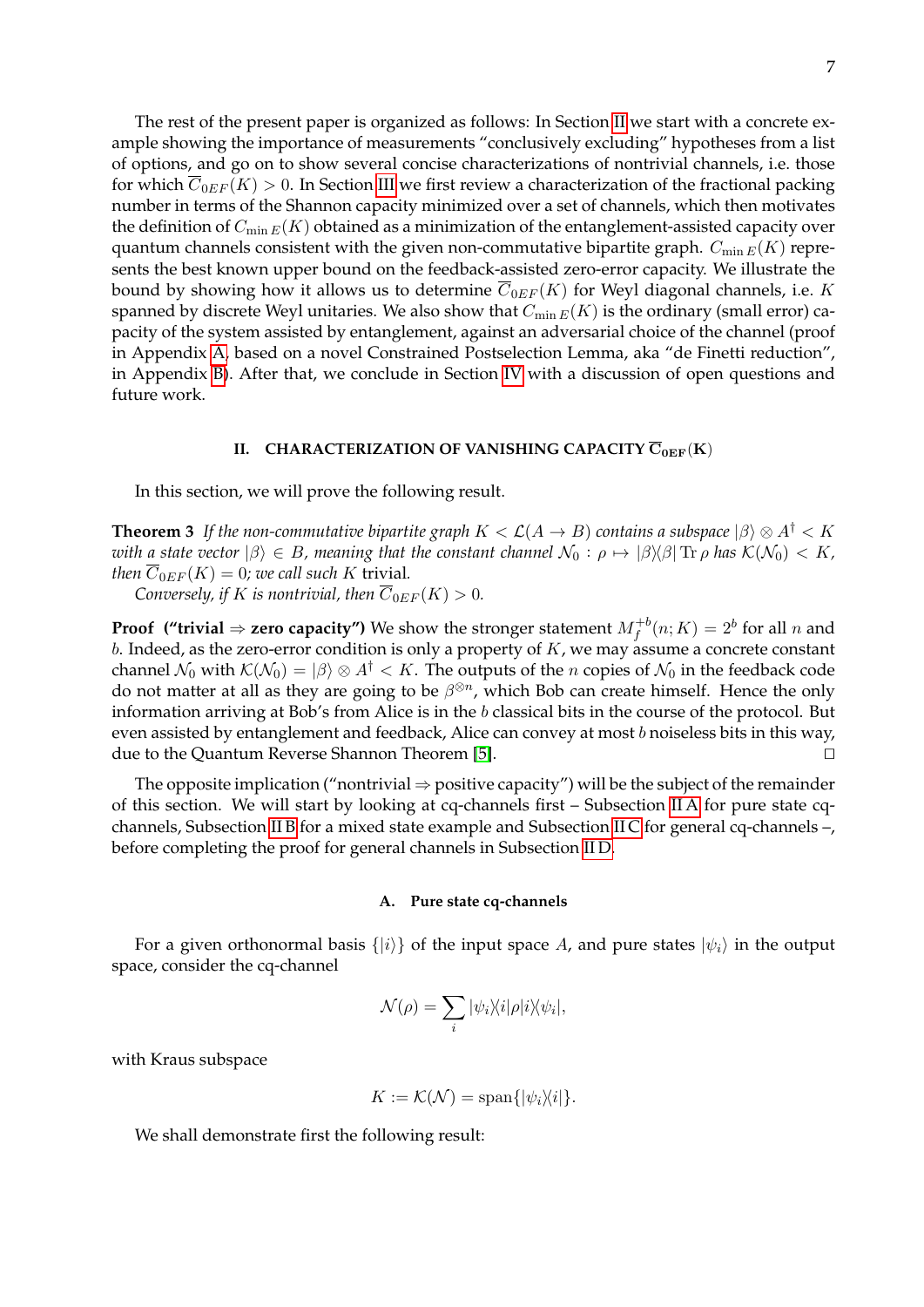**Proposition 4** *For a pure state cq-channel,*  $\overline{C}_{0EF}(K)$  *is always positive unless* K *is trivial, which is* equivalent to all  $|\psi_i\rangle$  being collinear, i.e.  $K=|\psi\rangle\otimes A^{\dagger}$  for some pure state  $|\psi\rangle.$ 

**Proof** If K is trivial, then the above proof of the sufficiency of triviality in Theorem [3](#page-7-2) shows  $\overline{C}_{0EF}(K) = 0.$ 

Conversely, if K is non-trivial, then there are two output vectors, denoted  $|\psi_0\rangle$  and  $|\psi_1\rangle$ , that are not collinear, and we shall simply restrict the channel to the corresponding inputs 0 and 1. I.e., we focus only on  $K' = \text{span}\{|\psi_0\rangle\langle 0|, |\psi_1\rangle\langle 1|\}$ , and the corresponding channel

$$
\mathcal{N}'(\rho) = |\psi_0\rangle\langle 0|\rho|0\rangle\langle\psi_0| + |\psi_1\rangle\langle 1|\rho|1\rangle\langle\psi_1|.
$$

Consider using it three times, inputting only the code words 001, 010 and 100. This gives rise to output states

$$
|u_a\rangle = |\psi_0\rangle |\psi_0\rangle |\psi_1\rangle,
$$
  
\n
$$
|u_b\rangle = |\psi_0\rangle |\psi_1\rangle |\psi_0\rangle,
$$
  
\n
$$
|u_c\rangle = |\psi_1\rangle |\psi_0\rangle |\psi_0\rangle,
$$

which have the property that their pairwise inner products are all equal:  $\langle u_x|u_y\rangle = |\langle \psi_0|\psi_1\rangle|^2 =: \epsilon$ . By using the channel  $3n$  times, Alice can prepare the states

$$
|t_x\rangle = |u_x\rangle^{\otimes n} \quad (x = a, b, c),
$$

whose pairwise inner products are all equal and indeed  $\epsilon^n$ , i.e. arbitrarily close to 0. Now, if n is large enough (so that  $\epsilon^n \leq \frac{1}{2}$  $\frac{1}{2}$ ), there is a cptp map that Bob can apply to transform

$$
|t_a\rangle \longmapsto \frac{1}{\sqrt{2}}(|1\rangle + |2\rangle),
$$
  
\n
$$
|t_b\rangle \longmapsto \frac{1}{\sqrt{2}}(|2\rangle + |0\rangle),
$$
  
\n
$$
|t_c\rangle \longmapsto \frac{1}{\sqrt{2}}(|0\rangle + |1\rangle),
$$

(This follows from well known results on pure-state transformations, see e.g. [\[11\]](#page-31-6).) By now it may be clear where this is going: Bob measures the computational basis and overall we obtain a classical channel  $P: \{a, b, c\} \rightarrow \{0, 1, 2\}$  with exactly one 0-entry in each row and column:

$$
P(0|a) = P(1|b) = P(2|c) = 0,
$$

which has zero-error capacity 0, but assisted by feedback and a finite number of activating noiseless bits, it is  $\log \frac{3}{2}$  [\[45\]](#page-32-2). We conclude that  $\overline{C}_{0EF}(\mathcal{N}) \geq \frac{1}{3n}$  $\frac{1}{3n} \log \frac{3}{2} > 0.$ 

#### <span id="page-8-0"></span>**B. Mixed state cq-channel**

To generalize the previous treatment to mixed states, let us first look at a specific simple example: Let  $|\psi_i\rangle$  ( $i = 0, 1, 2$ ) be three mutually distinct but non-orthogonal states in  $\mathbb{C}^3$ , and define a cq-channel  $N$  with three inputs  $i = 0, 1, 2$ , mapping

<span id="page-8-1"></span>
$$
0 \mapsto \frac{1}{2}\psi_1 + \frac{1}{2}\psi_2,
$$
  
\n
$$
1 \mapsto \frac{1}{2}\psi_0 + \frac{1}{2}\psi_2,
$$
  
\n
$$
2 \mapsto \frac{1}{2}\psi_0 + \frac{1}{2}\psi_1.
$$
\n(7)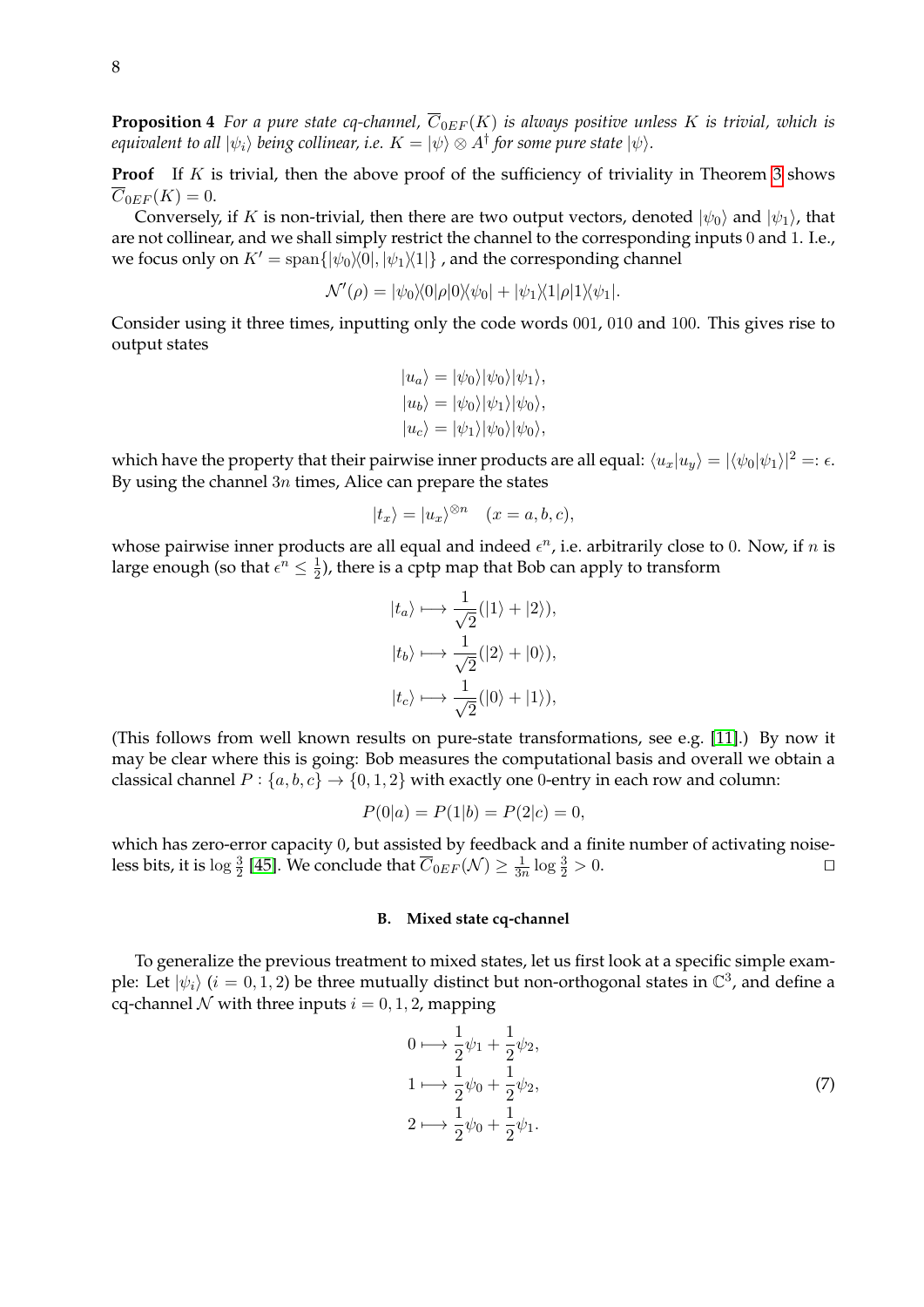Thus,

$$
K = \text{span}\{|\psi_1\rangle\langle 0|, |\psi_2\rangle\langle 0|, |\psi_0\rangle\langle 1|, |\psi_2\rangle\langle 1|, |\psi_0\rangle\langle 2|, |\psi_1\rangle\langle 2|\},\
$$

and the most general channel  $\mathcal{N}'$  consistent with this K is a cq-channel of the form

 $i \longmapsto \rho_i$ ,  $\rho_i$  supported on  $\text{span}\{|\psi_j\rangle : j \in \{0, 1, 2\} \setminus i\}.$ 

We shall show how to construct a zero-error scheme with feedback, achieving positive rate, at least for  $|\psi_i\rangle$  that are sufficiently close to being orthogonal. For the zero-error properties, we may as well focus on  $N$ , which is easier to reason with. For the following, it may be helpful to think of eq. [\(7\)](#page-8-1) in a partly classical way: any input i is mapped to a random  $|\psi_i\rangle$ , subject to  $j \neq i$ , so that for two uses of the channel, each pair  $i_1i_2$  is mapped randomly to one of four  $|\psi_{j_1}\rangle|\psi_{j_2}\rangle$ , with  $j_1\neq i_1$ ,  $j_2 \neq i_2$ . Of course, vice versa each of these nine vectors is reached from exactly four inputs.

Now, assuming that the pairwise inner products of the  $|\psi_i\rangle$  are small enough, i.e.

$$
|\langle \psi_0 | \psi_1 \rangle|, |\langle \psi_0 | \psi_2 \rangle|, |\langle \psi_1 | \psi_2 \rangle| \le \epsilon,
$$

to guarantee that there is a deterministic pure state transformation (by cptp map)  $|\psi_{j_1}\rangle|\psi_{j_2}\rangle \longmapsto$  $|\varphi_{j_1j_2}\rangle$  [\[11\]](#page-31-6), where

$$
|\varphi_{j_1 j_2}\rangle = \frac{1}{\sqrt{8}} \sum_{j_1 j_2 \in I \subset \{0,1,2\}^2 \atop |I| = 2} |I\rangle \in \mathbb{C}^{36}.
$$

On these states, Bob performs a measurement in the computational basis of the  $|I\rangle$ , and we get an effective classical channel mapping  $i_1 i_2 \in \{0, 1, 2\}^2$  randomly to some  $\{j_1 j_2, k_1 k_2\} = I \subset$  $\{0, 1, 2\}^2$ , subject to the constraint

$$
(j_1 \neq i_1 \& j_2 \neq i_2)
$$
 or  $(k_1 \neq i_1 \& k_2 \neq i_2)$ ,

which means that each I is reached from at most eight out of the nine pairs  $i_1i_2$ . In fact, the observation of  $I = \{j_1j_2, k_1k_2\}$  excludes at least two out of nine input symbols, namely  $j_1k_2$ and  $k_1j_2$ , meaning that this classical channel has zero-error capacity (plus feedback plus a finite number of noiseless bits) of  $\geq \log \frac{9}{7}$ . In conclusion, we achieve for N, and hence for any N' with  $\mathcal{K}(\mathcal{N}') < K$ , a rate of  $\geq \frac{1}{2}$  $\frac{1}{2} \log \frac{9}{7}$  $\frac{9}{7} > 0.$ 

## <span id="page-9-0"></span>**C. General cq-channels**

The above examples rely on measuring the output states  $\rho_i$  of the cq-channel N by a POVM  $(M_i)$  such that the resulting classical(!) channel  $N : i \rightarrow j$  with  $N(j|i) = Tr \rho_i M_j$  has an equivocation graph Γ with  $\alpha^*(\Gamma) > 1$ , because then  $\overline{C}_{0EF}(K) \ge \overline{C}_{0F}(\Gamma) = \log \alpha^*(\Gamma) > 0$ . For this, cf. eq. [\(4\)](#page-4-1), it is necessary and sufficient that each outcome  $j$  excludes at least one input  $i$ , i.e.  $N(j|i) = \text{Tr } \rho_i M_j = 0$ , or equivalently  $\rho_i \perp M_j$ . A POVM  $(M_i)$  with this property is said to "conclusively exclude" the set  $\{\rho_i\}$  of states [\[4,](#page-31-7) [41\]](#page-32-11). It is clearly only a property of the support projections  $P_i$  of  $\rho_i$ , and w.l.o.g. the POVM is indexed by the same *i's*, i.e.  $(R_i)$  such that  $P_iR_i = 0$ for all *i*, as well as  $R_i \geq 0$  and  $\sum_i R_i = 1\!\!1$ .

Our approach in the following will be to characterize when a set  $\{\rho_i\}$  of states, or one of its tensor powers  $\{\rho_i\}^{\otimes n} = \{\rho_i = \rho_{i_1} \otimes \cdots \otimes \rho_{i_n}\}\$ , can be conclusively excluded. For instance, Pusey, Barrett and Rudolph [\[41\]](#page-32-11) showed that for any two linearly independent pure states  $|\psi_0\rangle$  and  $|\psi_1\rangle$ , it is always possible to find an integer  $n$  and a  $2^n$ -outcome POVM  $\left(R_{\underline{i}}: \underline{i} \in \{0,1\}^n\right)$  such that

$$
\operatorname{Tr} R_{\underline{i}} |\psi_{\underline{i}}\rangle\langle\psi_{\underline{i}}| = 0, \quad |\psi_{\underline{i}}\rangle = |\psi_{i_1}\rangle \otimes |\psi_{i_2}\rangle \otimes \cdots \otimes |\psi_{i_n}\rangle.
$$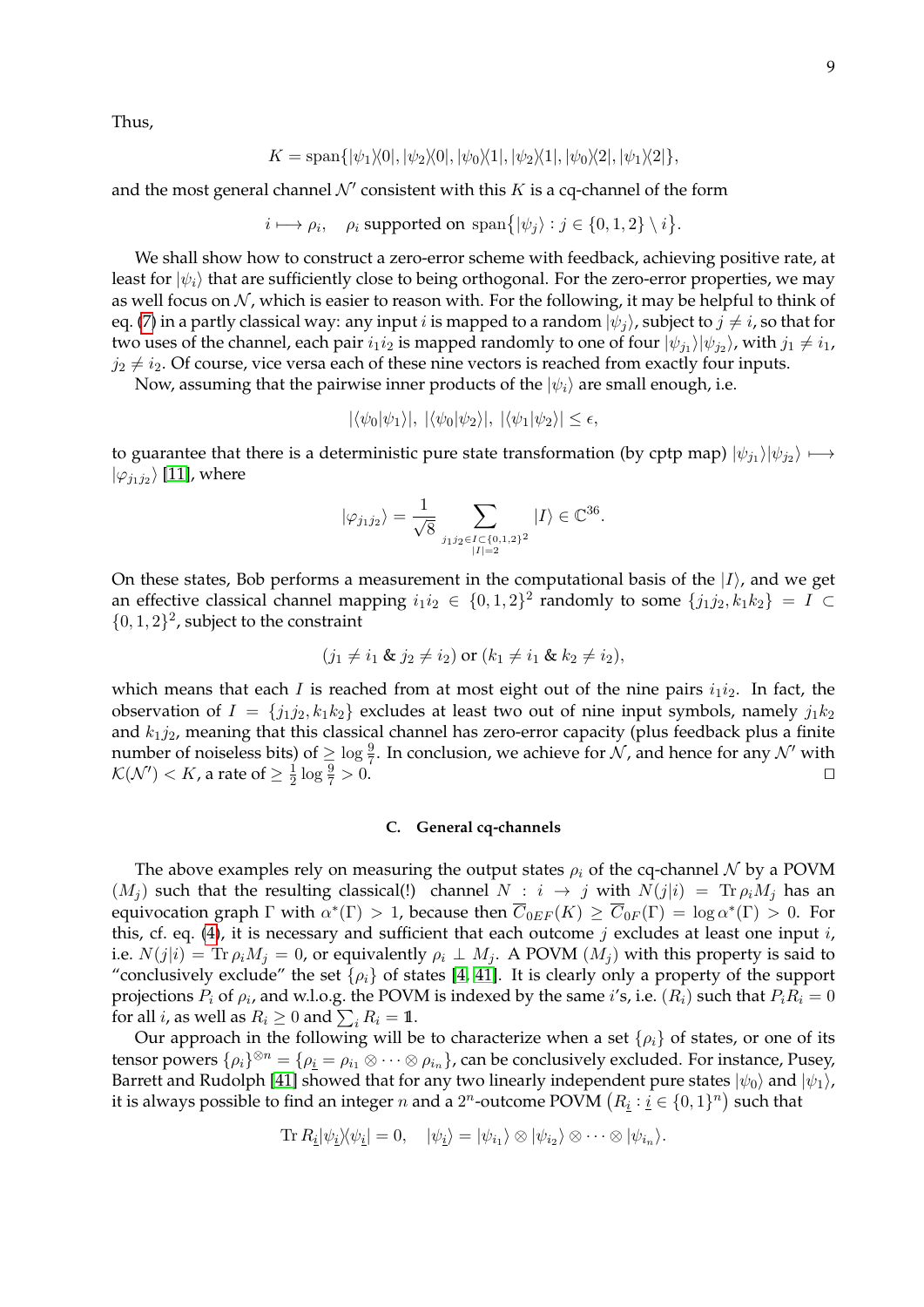I.e. we can design a quantum measurement that can conclusively exclude the *n*-fold states  $|\psi_i\rangle$ with *n*-bit strings  $\underline{i} = i_1 \dots i_n$  as outcomes, even when  $|\psi_0\rangle$  and  $|\psi_1\rangle$  are not orthogonal.

We will employ the powerful techniques developed in the proof of [\[24,](#page-32-7) Prop. 14], allowing us to show a far-reaching generalization of the Pusey/Barrett/Rudolph result [\[41\]](#page-32-11). The version we need can be stated as follows; it is adapted to a cq-channel with  $a$ -dimensional input space  $A$ and output states  $\rho_i$   $(i = 1, \ldots, a)$ , whose support projectors are  $P_i$  and supports  $K_i$ , so that the non-commutative graph is

$$
K = \sum_{i} K_i \otimes \langle i | := \text{span}\{|\psi_i \rangle \langle i| : |\psi_i \rangle \in K_i, i = 1, \cdots, a\}.
$$

<span id="page-10-0"></span>**Proposition 5** Let  $(P_i)_{i=1}^a$  be projectors on a Hilbert space B, with a transitive group action by unitary *conjugation on the* P<sup>i</sup> *, i.e. we have a finite group* G *acting transitively on the labels* i*, and a unitary representation*  $U^g$  such that  $P_{i^g} = (U^g)^\dagger P_i U^g$  for  $g \in G$ .

Consider the isotypical decomposition of  $U<sup>g</sup>$ ,

$$
B=\bigoplus_{\lambda}\mathcal{Q}_{\lambda}\otimes\mathcal{R}_{\lambda}
$$

 $\log \phi$  are  $\Omega_{\lambda}$  of  $U^g$  , with multiplicity spaces  $\mathcal{R}_{\lambda}$  (cf. [\[31\]](#page-32-12), see also [\[12,](#page-31-8) [32\]](#page-32-13)). Denote the number of terms  $\lambda$  *by L, and the largest occurring multiplicity by*  $M = \max_{\lambda} |\mathcal{R}_{\lambda}|$ *. If now* 

$$
\frac{a}{\left\|\sum_{i} P_{i}\right\|_{\infty}} > 16L^{6}M^{9},
$$

*then there exists a POVM*  $(R_i)$  *with*  $P_iR_i = 0$  *for all i*. In other words, any set  $\{\rho_i\}$  *with* supp  $\rho_i < K_i$ *can be conclusively excluded.*

Before we prove it, we use it to derive the following general result. To state it, we need some notation: For a set  $\mathcal{E} = {\{\rho_i\}}_{i=1}^a$  of states, let

$$
\mathcal{E}^{\otimes n} = \{ \rho_{\underline{i}} = \rho_{i_1} \otimes \cdots \otimes \rho_{i_n} : \underline{i} = i_1 \ldots i_n \in [a]^n \}.
$$

The strings  $\underline{i} = i_1 \dots i_n$  are classified according to *type*  $\tau$  [\[17\]](#page-31-9), which is the empirical distribution of the letters  $i_t$ ,  $t = 1, \ldots, n$ . There are only  $\binom{n+a-1}{a-1}$  $\binom{+a-1}{a-1} \leq (n+1)^a$  many different types. The subset of  $\mathcal{E}^{\otimes n}$  corresponding to type  $\tau$  is denoted

$$
\mathcal{E}_{\tau}^{(n)} = \{ \rho_{\underline{i}} = \rho_{i_1} \otimes \cdots \otimes \rho_{i_n} : \underline{i} = i_1 \ldots i_n \text{ has type } \tau \}.
$$

We also recall the definition of the *semidefinite packing number* [\[24\]](#page-32-7) of a non-commutative bipartite graph K with support projection  $P_{AB}$  onto the Choi-Jamiołkowski range  $(1 \otimes K)|\Phi\rangle$ , where  $|\Phi\rangle = -\frac{1}{4}$  $\frac{1}{|A|} \sum_{i=1}^{|A|} |i\rangle |i\rangle$  is the maximally entangled state:

$$
A(K) = \max \operatorname{Tr} S_A \text{ s.t. } 0 \le S_A, \operatorname{Tr}_A P_{AB}(S_A \otimes \mathbf{1}_B) \le \mathbf{1}_B
$$
  
=  $\min \operatorname{Tr} T_B \text{ s.t. } 0 \le T_B, \operatorname{Tr}_B P_{AB}(\mathbf{1}_A \otimes T_B) \ge \mathbf{1}_A.$  (8)

For the cq-channel case,  $P_{AB} = \sum_i |i\rangle\!\langle i|^A\otimes P_i^B$ , this simplifies to

$$
\mathsf{A}(K) := \max \sum_{i} s_i \text{ s.t. } 0 \le s_i, \sum_{i} s_i P_i \le \mathbb{1}. \tag{9}
$$

<span id="page-10-1"></span>In particular, for the cq-graph K induced by projections  $\{P_i\}$  in Proposition [5,](#page-10-0) we have

$$
A(K) = \frac{a}{\left\| \sum_{i} P_{i} \right\|_{\infty}}.
$$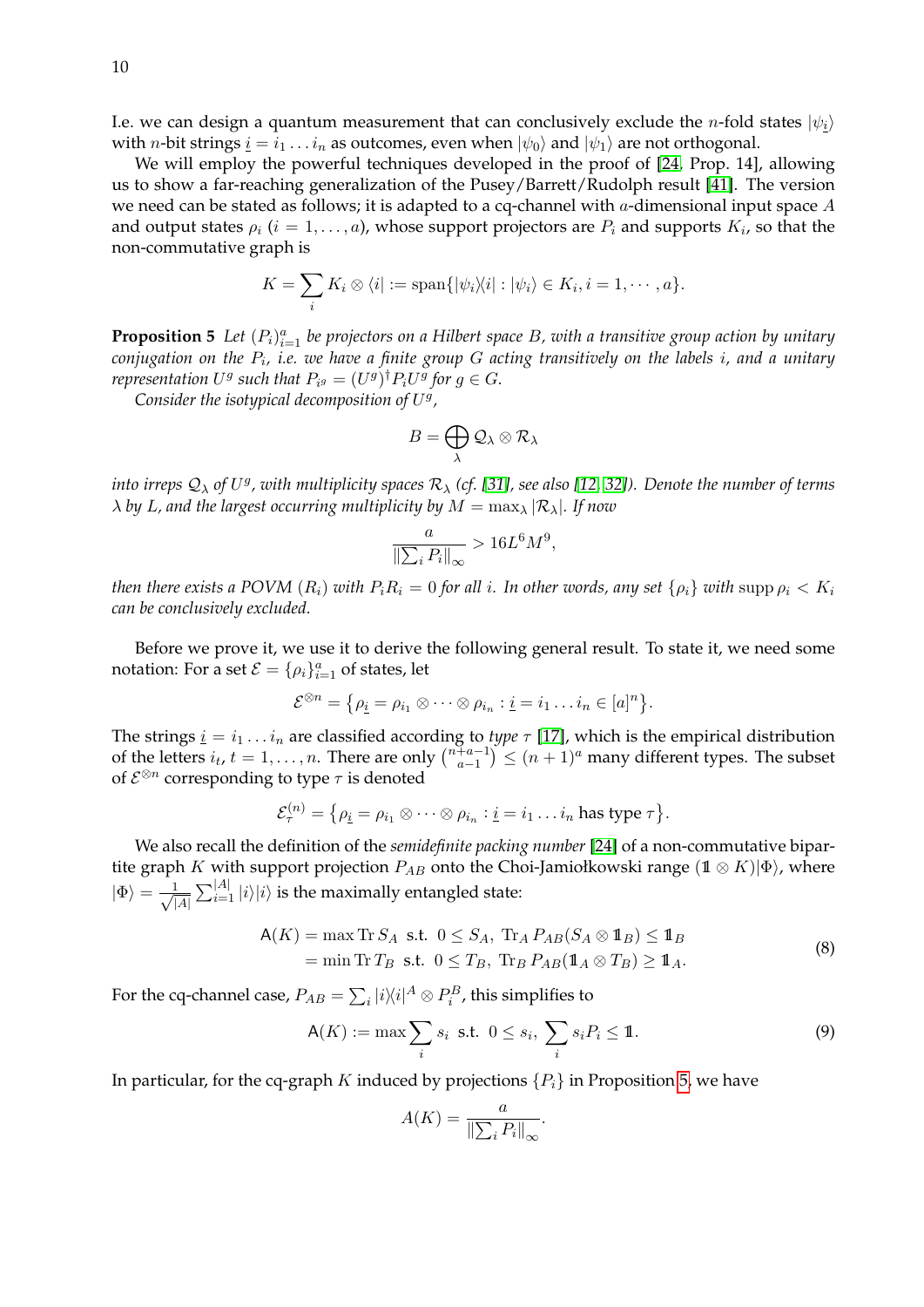**Theorem 6** Let  $\mathcal{E} = \{\rho_i\}_{i=1}^a$  be a finite set of quantum states with supports  $K_i = \text{supp }\rho_i$ , and let K be the associated non-commutative bipartite graph  $\sum_i K_i \otimes \langle i|.$  Then the following are equivalent:

- *i.*  $\overline{C}_{0EF}(K) > 0$ *;*
- *ii.* K *is nontrivial;*
- *iii.*  $\bigcap_i K_i = 0$ ;
- iv.  $\left\| \sum_i P_i \right\|_\infty < a;$
- *v.*  $A(K) > 1$ *;*
- $v$ i. For sufficiently large  $n$  and a suitable type  $\tau$  , the set  $\mathcal{E}_{\tau}^{(n)}$  can be conclusively excluded.
- **Proof**  $i. \Rightarrow ii.$  has been shown in the first part (necessity) of Theorem [3,](#page-7-2) at the start of this section.  $ii. \Leftrightarrow iii. \; |\beta\rangle \otimes A^\dagger < K = \sum_i K_i \otimes \bra{i} \mathrm{if} \mathrm{~and~only ~if~} |\beta\rangle \in \bigcap_i K_i.$

 $iii. \Leftrightarrow iv.$   $\left\| \sum_i P_i \right\|_\infty \leq \sum_i \|P_i\|_\infty = a$  with equality if and only if there is a common eigenvector  $|\beta\rangle$  with eigenvalue 1 for all of the  $P_i$ , i.e.  $|\beta\rangle \in \bigcap_i K_i$ .

*iv.*  $\Rightarrow$  *v.* We check that  $s_i = \frac{1}{\|\sum_i P_i\|_{\infty}}$  is feasible for A(*K*); indeed,

$$
\sum_{i} s_i P_i = \frac{1}{\|\sum_i P_i\|_{\infty}} \sum_i P_i \leq \mathbb{1},
$$

thus  $\mathsf{A}(K) \ge \frac{a}{\left\| \sum_i P_i \right\|_{\infty}} > 1.$ 

 $v. \Rightarrow vi.$  Note that the non-commutative bipartite graph corresponding to  $\mathcal{E}^{\otimes n}$  is  $K^{\otimes n}$ . Let's denote the graph of  $\mathcal{E}_{\tau}^{(n)}$  by  $K_{\tau}^{(n)}$ . In [\[24\]](#page-32-7) it is shown that A(K) is multiplicative, A( $K^{\otimes n})=\mathsf{A}(K)^n$ ; indeed, for an optimal assignment of weights  $s_i$  feasible for A(K),  $s_i = s_{i_1} \cdots s_{i_n}$  is feasible (and optimal) for  $A(K^{\otimes n})$ . Hence, there exists a type  $\tau$  such that

<span id="page-11-0"></span>
$$
\mathsf{A}(K_{\tau}^{(n)}) \ge \sum_{\underline{i} \in \tau} s_{\underline{i}} \ge \frac{1}{\text{poly}(n)} \mathsf{A}(K)^n. \tag{10}
$$

On the other hand, the symmetric group  $S_n$  acts transitively by permutation on the strings of type  $\tau$ , and equivalently by permutation of the n tensor factors of  $B<sup>n</sup>$ . This representation is well known to have only  $L \leq poly(n)$  irreps, each of which has multiplicity  $M \leq poly(n)$ . Thus, from eq. [\(10\)](#page-11-0), we deduce that for sufficiently large  $n$ , A $(K_{\tau}^{(n)}) \geq 16 L^{6} M^{9}$ , which by Proposition [5](#page-10-0) implies that the set  $\mathcal{E}_{\tau}^{(n)}$  can be conclusively excluded.

*vi.*  $\Rightarrow$  *i.* By sending signals  $\underline{i} = i_1 \dots i_n \in \tau$  and measuring the output states  $\rho_i$  with a conclusively excluding POVM  $(M_{\underline{i}} : \underline{i} \in \tau)$ , we simulate a classical channel whose bipartite equivocation graph  $\Gamma$  has  $\alpha^*(\Gamma) > 1$ , hence  $\overline{C}_{0EF}(K) \geq \frac{1}{n}\overline{C}_{0F}(\Gamma) > 0$ .

**Proof (of Proposition [5\)](#page-10-0)** Assume that we have a feasible  $s_i = s^*$  ( $i = 1, ..., a$ ) for A(K) such that  $A(K) \geq \sum_i s_i = s^*a \geq 16L^6M^9.$  Concretely, this means that  $\sum_i s_iP_i = s^* \sum_i P_i \leq \mathbb{1}.$ 

We will show that a desired POVM  $(R_i)$  can be found, such that  $R_{i^g} = (U^g)^\dagger R_i U^g$  for all  $i$  and g. The problem of finding the POVM  $(R_i)$  then becomes equivalent to finding  $0 \le R_0 \le 1 - P_0$ such that

<span id="page-11-1"></span>
$$
\frac{1}{a}\sum_{i=1}^{a}R_{i} = \frac{1}{|G|}\sum_{g\in G}(U^{g})^{\dagger}R_{0}U^{g} = \frac{1}{a}\mathbb{1}.
$$
\n(11)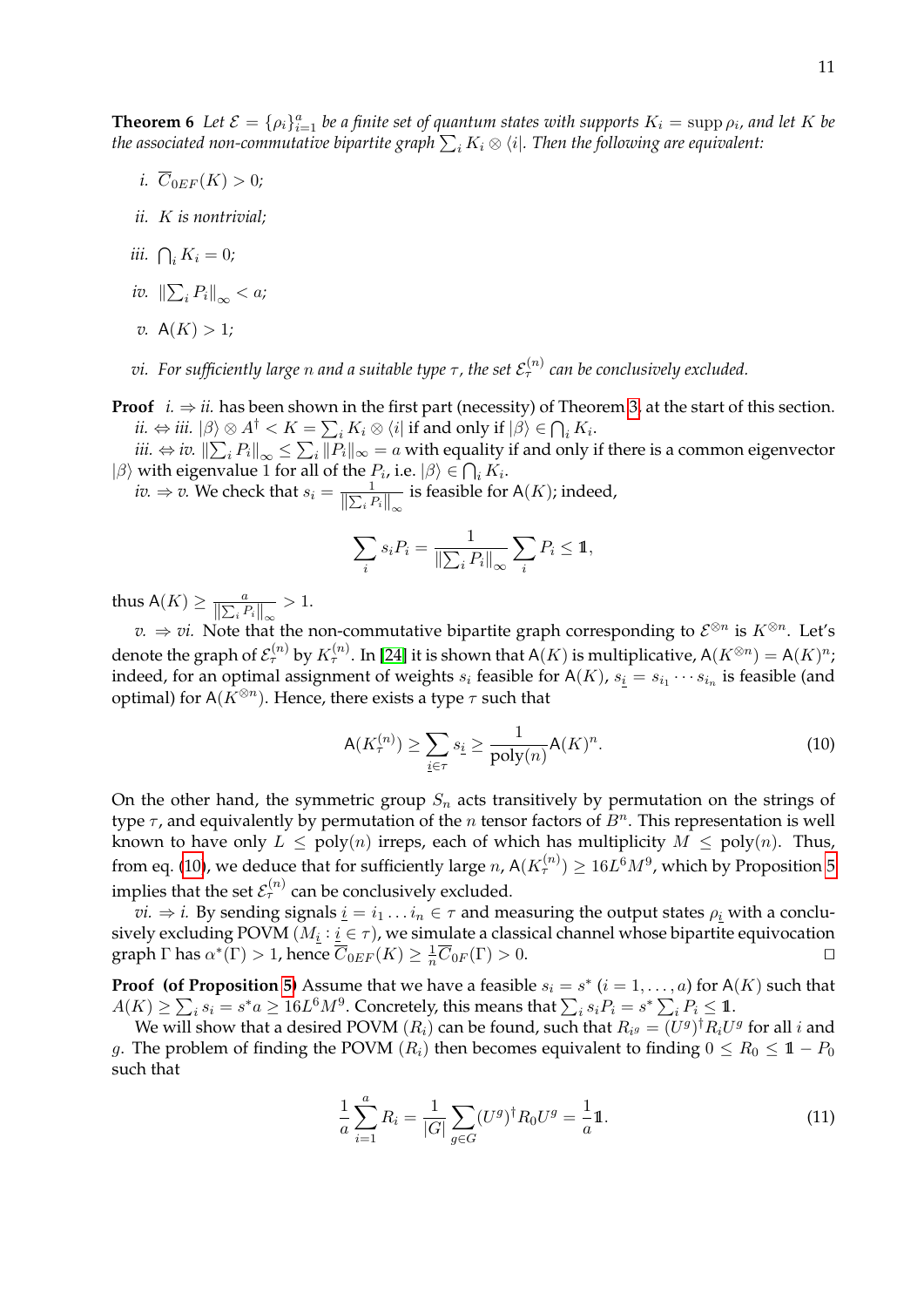Schur's Lemma [\[31\]](#page-32-12) tells us

$$
\frac{1}{|G|}\sum_{g}(U^g)^{\dagger}R_0U^g=\frac{1}{a}\sum_{\lambda}Q_{\lambda}\otimes\zeta_{\lambda},
$$

where  $Q_{\lambda}$  is the projection onto the irrep  $Q_{\lambda}$ ,  $\zeta_{\lambda}$  is a semidefinite operator on  $\mathcal{R}_{\lambda}$ . The equality constraints [\(11\)](#page-11-1) on  $R_0$  are equivalent to  $\zeta_{\lambda} = \Pi_{\lambda}$ , the projection onto  $\mathcal{R}_{\lambda}$ , for all  $\lambda$ .

Now, for each  $\lambda$  choose an orthogonal basis  $\{Z^{(\lambda)}_\mu\}$  of Hermitians over  $\mathcal R_\lambda$ , with  $Z^{(\lambda)}_0=\frac{1}{\rm Tr 1}$  $\frac{1}{\text{Tr}\,\Pi_{\lambda}}\Pi_{\lambda}$ and  $||Z_{\mu}^{(\lambda)}||_2 = 1$  for  $\mu \neq 0$ . Then the operators  $\frac{1}{\text{Tr }Q_{\lambda}} Q_{\lambda} \otimes Z_{\mu}^{(\lambda)}$  form a basis of the  $U^g$ -invariant operators, hence our constraints on  $R_0$  can be rephrased as

<span id="page-12-0"></span>
$$
0 \le R_0 \le \mathbb{1} - P_0, \quad \text{Tr}\, R_0 \bigg(\frac{Q_\lambda}{\text{Tr}\,Q_\lambda} \otimes Z^{(\lambda)}_\mu \bigg) = \frac{1}{a} \delta_{\mu 0} \,\forall \,\lambda, \mu. \tag{12}
$$

Notice that here, the semidefinite constraints on  $R_0$  leave quite some room, whereas we have "only"  $LM^2$  linear conditions to satisfy. Given  $s^*$  satisfying the constraint of A(K), our strategy now will be to show that we can construct a  $0 \leq R_0 \leq \frac{2}{a}$  $\frac{2}{a}$ (1 –  $P_0$ ) such that Eqs. [\(12\)](#page-12-0) hold.

In detail, introduce a new variable  $X \geq 0$ , with

$$
R_0 = \frac{1}{a} (\mathbb{1} - P_0) X (\mathbb{1} - P_0),
$$

which makes sure that  $R_0$  is automatically supported on the complement of  $P_0$ . Now rewrite the conditions [\(12\)](#page-12-0) in terms of  $X$ , introducing the notation

$$
C_{\lambda\mu} = \frac{1}{\text{Tr }Q_{\lambda}} Q_{\lambda} \otimes Z_{\mu}^{(\lambda)}, \quad D_{\lambda\mu} = (\mathbb{1} - P_0) C_{\lambda\mu} (\mathbb{1} - P_0).
$$

This gives the new form of the constraints as

<span id="page-12-1"></span>
$$
\text{Tr } X D_{\lambda \mu} = \delta_{\mu 0}.\tag{13}
$$

Our goal will be to find a "nice" dual set  $\{D_{\lambda\mu}\}$  to the  $\{D_{\lambda\mu}\}$ , i.e. Tr  $D_{\lambda\mu}D_{\lambda'\mu'}=\delta_{\lambda\lambda'}\delta_{\mu\mu'}$ , with which we can write a solution  $X = \sum_{\lambda\mu} \delta_{\mu 0} D_{\lambda\mu} = \sum_{\lambda} D_{\lambda 0}$ . To this end, we construct first the dual set  $C_{\lambda\mu}$  of the  $\{C_{\lambda\mu}\}$ , which is easy:

$$
\widehat{C}_{\lambda\mu}=Q_{\lambda}\otimes \widehat{Z}_{\mu}^{(\lambda)}=\begin{cases} Q_{\lambda}\otimes \Pi_{\lambda} & \text{for } \mu=0,\\ Q_{\lambda}\otimes Z_{\mu}^{(\lambda)} & \text{for } \mu\neq 0,\end{cases}
$$

so that indeed  $\text{Tr}\,C_{\lambda\mu}\widehat C_{\lambda'\mu'}=\delta_{\lambda\lambda'}\delta_{\mu\mu'}.$  Now, consider the  $LM^2\times LM^2$ -matrix  $T$ ,

$$
T_{\lambda\mu,\lambda'\mu'} = \text{Tr } D_{\lambda\mu} C_{\lambda'\mu'}
$$
  
=  $\text{Tr}(\mathbb{1} - P_0) C_{\lambda\mu} (\mathbb{1} - P_0) \widehat{C}_{\lambda'\mu'}$   
=  $\delta_{\lambda\lambda'} \delta_{\mu\mu'} - \Delta_{\lambda\mu,\lambda'\mu'}$ ,

with the deviation

$$
\Delta_{\lambda\mu,\lambda'\mu'} = \text{Tr}\, P_0 C_{\lambda\mu} (\mathbb{1} - P_0) \widehat{C}_{\lambda'\mu'} + \text{Tr}\, C_{\lambda\mu} P_0 \widehat{C}_{\lambda'\mu'}.
$$

Here,

$$
|\Delta_{\lambda\mu,\lambda'\mu'}| \le 2||P_0C_{\lambda\mu}||_1||\hat{C}_{\lambda'\mu'}||_{\infty}\le 2||P_0C_{\lambda\mu}||_1 = 2||P_0|C_{\lambda\mu}||_1\le 2\sqrt{\text{Tr }P_0|C_{\lambda\mu}|}\sqrt{||C_{\lambda\mu}||_1},
$$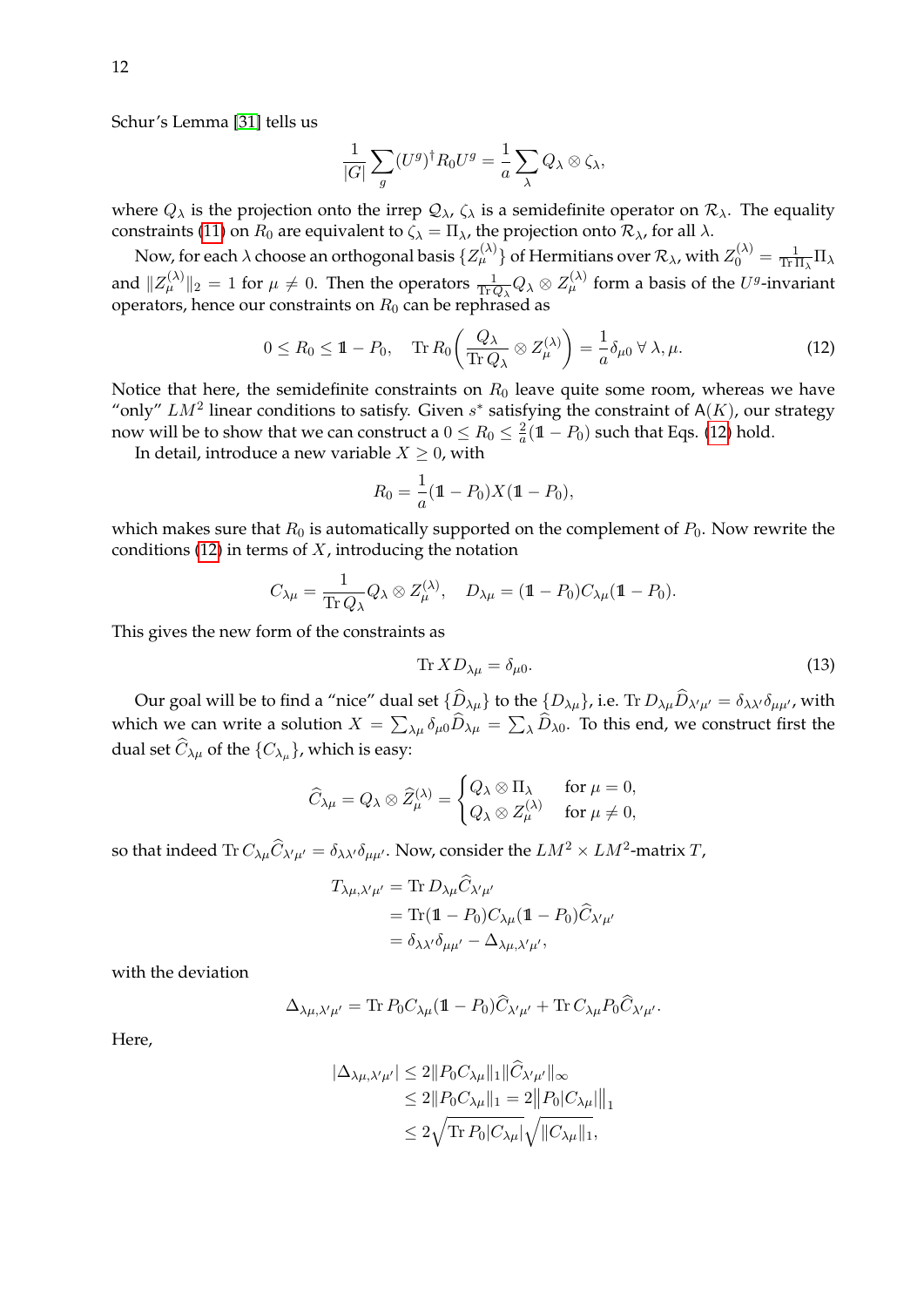using  $||C_{\lambda'\mu'}||_{\infty} \le 1$ , the unitary invariance of the trace norm, and Lemma [7](#page-14-1) stated below. Since  $|C_{\lambda\mu}|=\frac{1}{\text{Tr }0}$  $\frac{1}{\text{Tr}\,Q_\lambda} Q_\lambda\otimes |Z^{(\lambda)}_\mu|$  is invariant under the action of  $U^g$ , we have  $\text{Tr}\,P_0|C_{\lambda\mu}|=\text{Tr}\,P_i|C_{\lambda\mu}|$  for all *i*, and using  $\sum_i s^* P_i \leq 1$  we get

$$
|\Delta_{\lambda\mu,\lambda'\mu'}| \le 2\sqrt{\frac{1}{s^*a}||C_{\lambda\mu}||_1^2} \le 2\sqrt{M}(s^*a)^{-1/2}.
$$
 (14)

With this and introducing a new parameter  $\beta$  we get that

$$
||T - 1||_{\infty} \le ||T - 1||_2 = \sqrt{\sum_{\lambda \mu \lambda' \mu'} |\Delta_{\lambda \mu, \lambda' \mu'}|^2}
$$
  
 
$$
\le \sqrt{L^2 M^4 4 M (s^* a)^{-1}} \le \frac{1}{\beta},
$$
 (15)

where  $s^*a \geq 4\beta^2L^2M^5$ . Assuming  $\beta \geq 2$  (which will be the case with our later choice), we thus know that  $T$  is invertible; in fact, we have  $T=\mathbb{1}-\Delta$  with  $\|\Delta\|_{\infty}\leq\frac{1}{\beta}\leq\frac{1}{2}$  $\frac{1}{2}$ , hence  $T^{-1} = \sum_{k=0}^{\infty} \Delta^k$ and so

$$
||T^{-1} - 1||_{\infty} = \left\| \sum_{k=1}^{\infty} \Delta^k \right\|_{\infty} \le \sum_{k=1}^{\infty} ||\Delta||_{\infty}^k \le \frac{1}{\beta - 1} \le \frac{2}{\beta}.
$$

I.e., writing  $T^{-1} = 1\!\!1 + \widetilde{\Delta}_{\lambda\mu,\lambda'\mu'}$  we get

<span id="page-13-0"></span>
$$
|\widetilde{\Delta}_{\lambda\mu,\lambda'\mu'}| \le \|\widetilde{\Delta}\|_{\infty} \le \frac{2}{\beta}.\tag{16}
$$

The invertibility of T implies that there is a dual set to  $\{D_{\lambda\mu}\}\$  in span $\{\widehat{C}_{\lambda\mu}\}\$ . Indeed, from the definition of  $T_{\lambda\mu,\lambda'\mu'}$  and the dual sets,

$$
\widehat{C}_{\lambda'\mu'} = \sum_{\lambda\mu} T_{\lambda\mu,\lambda'\mu'} \widehat{D}_{\lambda\mu}, \text{ which can be rewritten as}
$$

$$
\widehat{D}_{\lambda\mu} = \sum_{\lambda'\mu'} (T^{-1})_{\lambda'\mu',\lambda\mu} \widehat{C}_{\lambda'\mu'}.
$$

Now we can finally write down our candidate solution to Eq. [\(13\)](#page-12-1):

$$
X = \sum_{\lambda\mu} \delta_{\mu 0} \widehat{D}_{\lambda \mu}
$$
  
= 
$$
\sum_{\lambda\mu} \delta_{\mu 0} \sum_{\lambda' \mu'} (T^{-1})_{\lambda' \mu', \lambda \mu} \widehat{C}_{\lambda' \mu'}
$$
  
= 
$$
\sum_{\lambda} \widehat{C}_{\lambda 0} + \sum_{\lambda \lambda' \mu'} \widetilde{\Delta}_{\lambda' \mu', \lambda 0} \widehat{C}_{\lambda' \mu'}
$$
  
= 
$$
\mathbb{1} + \text{Rest.}
$$

The rest term can be bounded as follows:

$$
\|\text{Rest}\|_{\infty} \le \sum_{\lambda \lambda' \mu'} \frac{2}{\beta} = \frac{2}{\beta} L^2 M^2
$$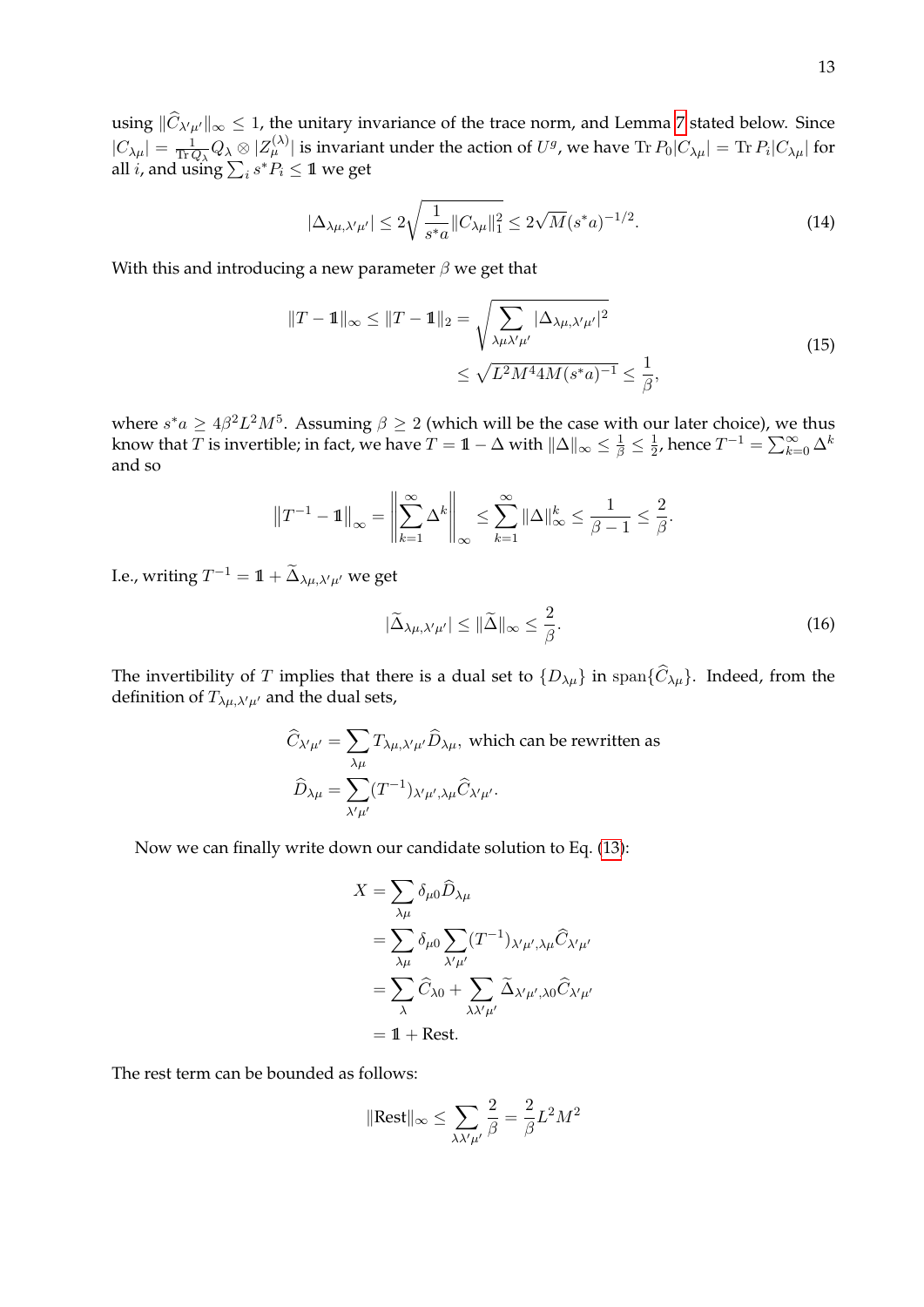using Eq. [\(16\)](#page-13-0). Thus we find  $\|\text{Rest}\|_{\infty}\leq 1$  if  $\beta\geq 2L^2M^2$  and  $s^*a\geq 4\beta^2L^2M^5\geq 16L^6M^9$ . In this case, we will have  $0 \le X \le 2$  and  $R_0 := \frac{1}{a}$  $\frac{1}{a}(\mathbb{1}-P_0)X(\mathbb{1}-P_0)$  satisfies

$$
0 \le R_0 \le \frac{2}{a} (\mathbb{1} - P_0) \le \mathbb{1} - P_0,
$$

as well as

$$
\frac{1}{|G|} \sum_{g \in G} (U^g)^\dagger R_0 U^g = \frac{1}{a} \mathbb{1}.
$$

Thus we get the desired POVM  $\left(R_i=\frac{a}{|G_i|}\right)$  $\frac{a}{|G|}\sum_{g\text{ s.t. } 0^g=i}(U^g)^\dagger R_0 U^g\Big)$  such that

$$
\sum_i R_i = 1\!\!1, R_i \geq 0, \text{ Tr } P_i R_i = 0,
$$

<span id="page-14-1"></span>and we are done.  $\Box$ 

**Lemma 7 (Lemma 15 in [\[24\]](#page-32-7))** *Let* ρ *be a state and* P *a projection in a Hilbert space* H*. Then,*

$$
\text{Tr}\,\rho P \le \|\rho P\|_1 \le \sqrt{\text{Tr}\,\rho P}.
$$

*More generally, for*  $X \geq 0$  *and a POVM element*  $0 \leq E \leq 1$ ,

$$
\text{Tr}\,XE \le \|XE\|_1 \le \sqrt{\text{Tr}\,X}\sqrt{\text{Tr}\,XE}.
$$

.

We even recover the Pusey/Barrett/Rudolph result [\[41\]](#page-32-11) as a corollary: There,  $\mathcal{E} = \{ |\psi_0\rangle, |\psi_1\rangle \}$ with (w.l.o.g.)  $|\psi_{0,1}\rangle = \alpha|0\rangle \pm \beta|1\rangle$  qubit states,  $1 > \alpha \ge \beta > 0$ . We have the unitary phase action of  $\mathbb{Z}_2=\{1,Z\}$ ,  $Z|\psi_{0,1}\rangle=|\psi_{1,0}\rangle$ , and hence on  $\mathcal{E}^{\otimes n}$  we have a transitive action of  $G=\mathbb{Z}_2^n\rtimes S_n$  (the semidirect product), the symmetric group  $S_n$  acting by permutation of the tensor factors and  $\mathbb{Z}_2^n$ as  $\bigotimes_{t=1}^n Z^{b_t}$ . It has  $L = n$  and  $M \leq n+1$  [\[31\]](#page-32-12), whereas

$$
\frac{a}{\left\|\sum_{\underline{i}} P_{\underline{i}}\right\|_{\infty}} = \frac{2^n}{(2\alpha^2)^n} = \frac{1}{\alpha^{2n}}
$$

Hence, for large enough  $n$ , we have that the latter exceeds  $16L^6M^9 = \text{poly}(n)$ , and then Proposi-tion [5](#page-10-0) above implies that  $\mathcal{E}^{\otimes n}$  can be conclusively excluded.

### <span id="page-14-0"></span>**D. General case**

We shall reduce the case of a general channel to that of a cq-channel. Indeed, recall that we allow Alice and Bob to share entanglement, so Alice can encode information into the Bell states

$$
|\Phi_{uv}\rangle = (\mathbb{1} \otimes Z^v X^u)|\Phi\rangle = (X^u Z^v \otimes \mathbb{1})|\Phi\rangle,
$$

with the maximally entangled state  $|\Phi\rangle = \frac{1}{\sqrt{2}}$  $\frac{1}{|A|} \sum_{i=1}^{|A|} |i\rangle |i\rangle$  and the discrete Weyl operators  $X$  and Z (basis and phase shift). This effectively constructs a cq-channel (with  $a = |A|$ )

<span id="page-14-2"></span>
$$
\mathcal{M} : [a]^2 \ni uv \mapsto (\mathrm{id} \otimes \mathcal{N}) |\Phi_{uv}\rangle \langle \Phi_{uv}| = (X^u Z^v \otimes \mathbb{1}) \rho_{00} (Z^{-v} X^{-u} \otimes \mathbb{1}) \in \mathcal{S}(AB), \tag{17}
$$

<span id="page-14-3"></span>with the Choi-Jamiołkowski state  $\rho_{00} = (\mathrm{id} \otimes \mathcal{N})|\Phi\rangle\langle\Phi|$ . Applying Theorem [6](#page-10-1) to this channel is the key to obtain the following result, which in turn directly implies the reverse direction ("nontrivial  $\Rightarrow$  positive capacity") in Theorem [3,](#page-7-2) concluding its proof.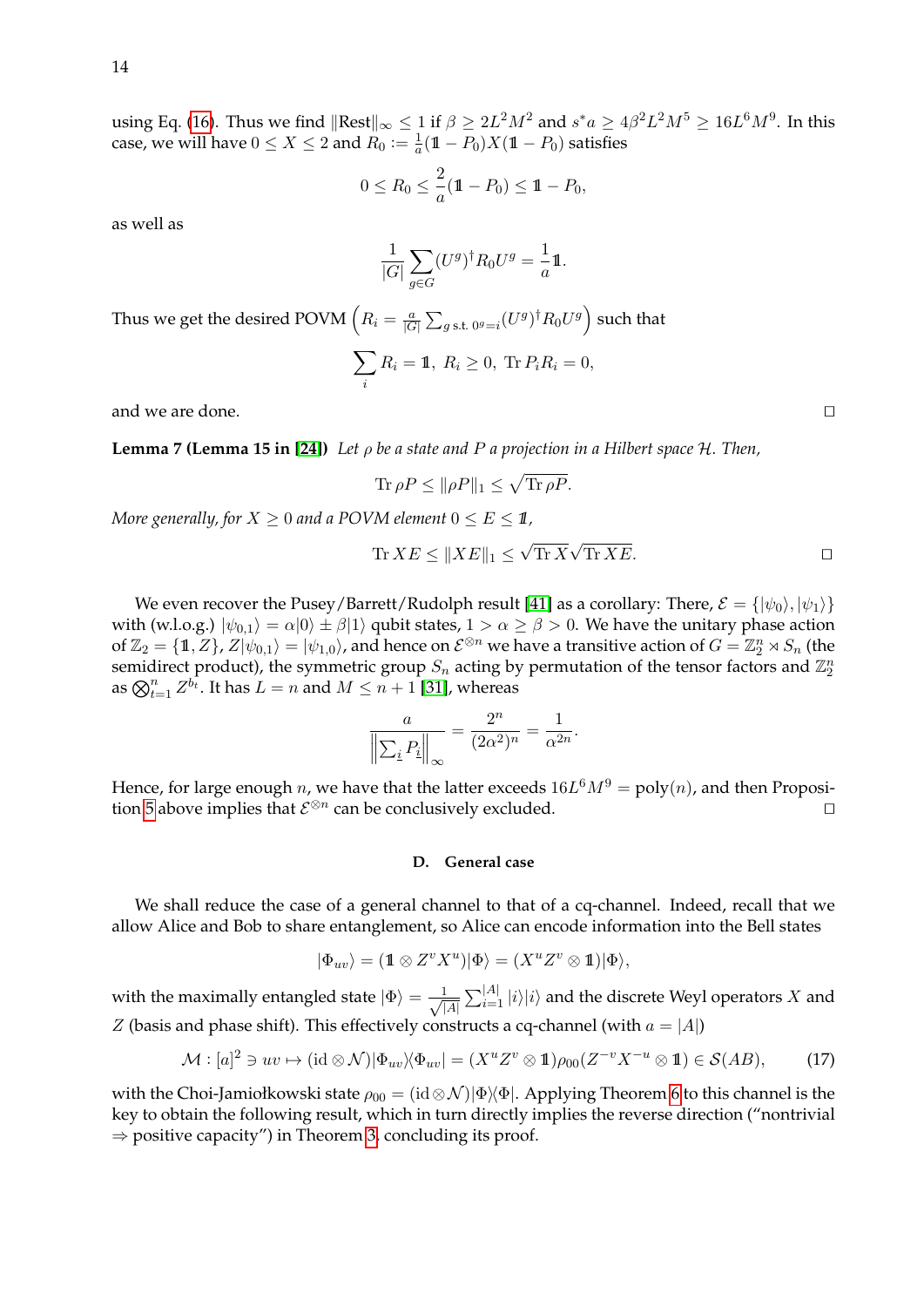**Proposition 8** *A non-commutative bipartite graph K with support projection P<sub>AB</sub> onto the Choi-Jamiołkowski range* ( $1 \otimes K$ )| $\Phi$ ) *has positive activated feedback assisted zero-error capacity,*  $\overline{C}_{0EF}(K) > 0$ *, if and only if one of the following equivalent conditions hold:*

- *i. K is non-trivial, i.e. there is no constant channel*  $\mathcal{N}_0$  *with*  $\mathcal{K}(\mathcal{N}_0) < K$ *;*
- *ii. There is no state*  $|\beta\rangle \in B$  *with*  $|\beta\rangle \otimes A^{\dagger} < K$ *;*
- *iii.*  $||P_B||_{\infty} < |A|$ ;
- *iv.* Tr<sub>A</sub>( $1\!\!1$  −  $P_{AB}$ ) has full rank;
- *v.*  $A(K) > 1$ .

**Proof**  $\overline{C}_{0EF}(K) > 0 \Rightarrow i$ . has been shown in the first part (necessity) of Theorem [3,](#page-7-2) at the start of this section, likewise  $i. \Leftrightarrow ii$ .

*ii.*  $\Leftrightarrow$  *iii.*  $P_{AB} \leq \mathbb{1}_A \otimes \mathbb{1}_B$ , hence  $P_B \leq |A| \mathbb{1}_B$ , i.e.  $||P_B||_{\infty} \leq |A|$ . Equality is attained if and only if there exists an eigenvector  $|\beta\rangle$  of  $P_B$  with eigenvalue  $|A|$ , which is equivalent to  $|A|$  =  $\text{Tr}|\beta\rangle\langle\beta|P_B = \text{Tr}(\mathbb{1}_A \otimes |\beta\rangle\langle\beta|)P_{AB}$ . But since  $\mathbb{1}_A \otimes |\beta\rangle\langle\beta|$  has trace  $|A|$  and  $P_{AB}$  is a projector, this is equivalent to  $1_A \otimes |\beta\rangle\langle \beta| \leq P_{AB}$ , or again equivalently  $|\beta\rangle \otimes A^{\dagger} < K$ .

*iii.* ⇔ *iv.*  $||P_B||_{\infty} < |A|$  if and only if  $P_B = \text{Tr}_A P_{AB} < |A| \mathbf{1}_B$ , if and only if  $\text{Tr}_A(\mathbf{1} - P_{AB}) > 0$ . *iii.*  $\Rightarrow v$ . Simply observe that  $S = \frac{1}{\|P_P\|}$  $\frac{1}{\|P_B\|_{\infty}} 1\!\!1_A$  is feasible for A(K), since  $\text{Tr}_A(S \otimes 1\!\!1)P_A B =$ 1  $\frac{1}{\|P_B\|_\infty}P_B\leq \mathbb{1}$ , hence  $\mathsf{A}(K)\geq \text{Tr}\, S=\frac{|A|}{\|P_B\|}$  $\frac{|A|}{\|P_B\|_{\infty}}>1.$ 

*v.*  $\Rightarrow$  *ii.* We show the contrapositive: If  $|\beta\rangle \otimes A^{\dagger} < K$ , then  $\mathbb{1} \otimes |\beta\rangle\langle\beta| \leq P_{AB}$ . Now, if S is feasible for A(K), we have  $1_B \geq \text{Tr}_A(S \otimes 1)P_{AB} \geq \text{Tr}_A(S \otimes 1)(1 \otimes |\beta\rangle\langle\beta|) = (\text{Tr }S)|\beta\rangle\langle\beta|$ , hence Tr  $S \leq 1$ , and so  $A(K) = 1$ .

*iii.*  $\Rightarrow$   $\overline{C}_{0EF}(K) > 0$ . Consider the cq-channel M in eq. [\(17\)](#page-14-2). It has output state support projectors

$$
P_{uv} = (X^u Z^v \otimes \mathbf{1}) P_{AB} (Z^{-v} X^{-u} \otimes \mathbf{1}), \quad u, v = 1, \dots, a,
$$

and we can verify directly that  $\sum_{uv} P_{uv} = |A| \mathbb{1}_A \otimes P_B$ , so its norm satisfies

$$
\left\|\sum_{u,v} P_{uv}\right\|_{\infty} = |A| \|P_B\|_{\infty} < |A|^2.
$$

In other words, it satisfies the requirements of item iv) in Theorem [6,](#page-10-1) hence  $\overline{C}_{0EF}(K) \geq$  $\overline{C}_{0EF}(\mathcal{M}) > 0.$ 

# <span id="page-15-0"></span>**III.** SHANNON THEORETIC UPPER BOUND ON  $\overline{C}_{0EF}(K)$

In this section we will develop an upper bound on the feedback-assisted zero-error capacity via information theoretic ideas. For this purpose we first review the classical case, due to Shannon.

# <span id="page-15-1"></span>**A. Shannon theoretic characterization of the fractional packing number: Shannon's Conjecture**

The following characterization of the feedback-assisted zero-error capacity of a classical channel was conjectured by Shannon at the end of his seminal paper [\[45\]](#page-32-2), and to our knowledge proved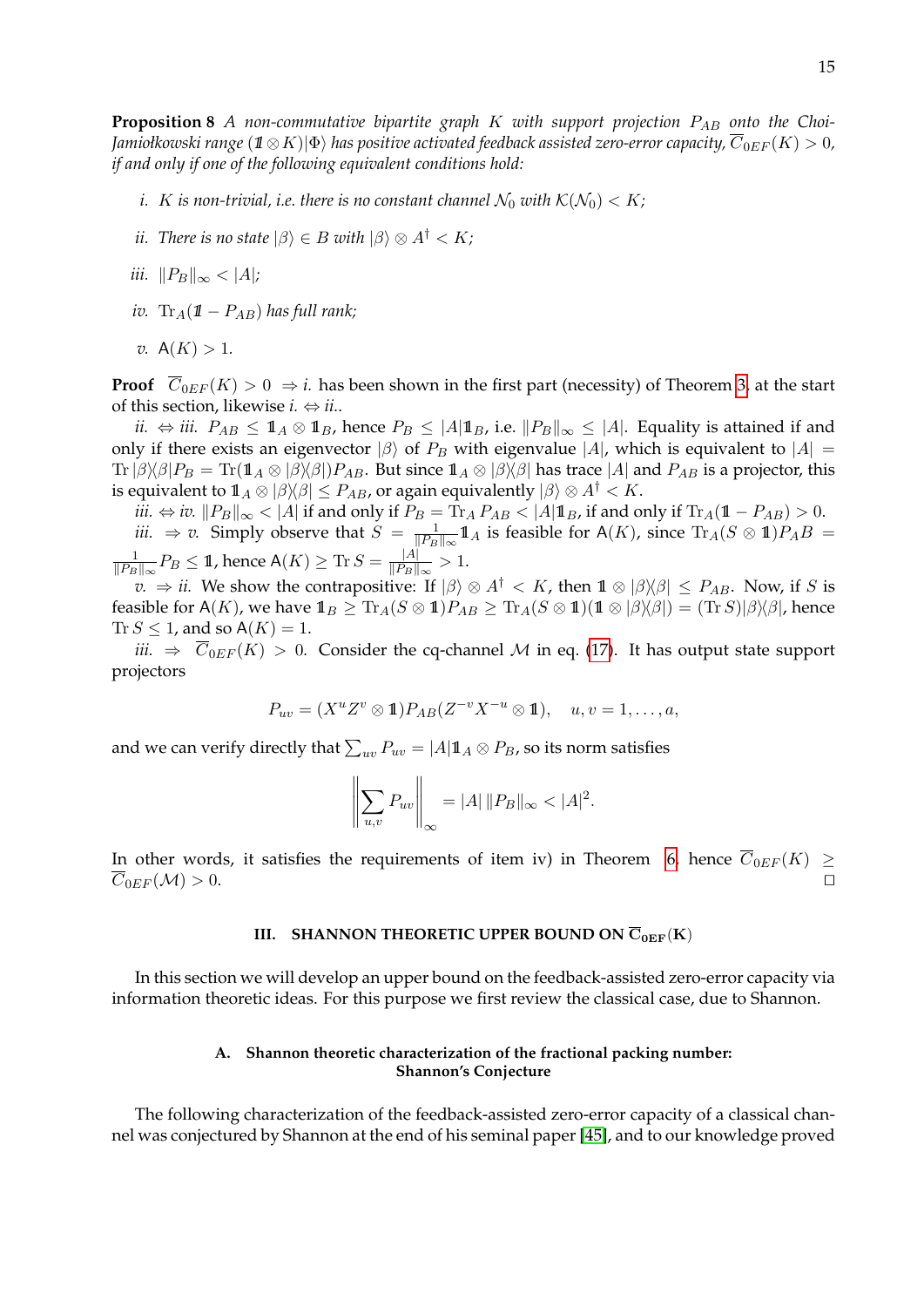first by Ahlswede [\[2\]](#page-31-10), in the context of his treatment of the capacity of arbitrarily varying (classical) channels with instantaneous feedback, and using his very general results in that theory. Our proof seems more direct, but then it is specially geared towards the zero-error setting.

<span id="page-16-1"></span>**Proposition 9** *For a bipartite graph*  $\Gamma$  *on*  $\mathcal{X} \times \mathcal{Y}$  *such that every*  $x \in \mathcal{X}$  *is adjacent to at least one*  $y \in \mathcal{Y}$ *,* 

$$
\log \alpha^*(\Gamma) = C_{\min}(\Gamma) := \min \{ C(N) : \Gamma(N) \subseteq \Gamma \},\
$$

*where*  $C(N)$  *is the usual Shannon capacity of a noisy classical channel* [\[44\]](#page-32-0)*.* 

**Proof** The left hand side is the zero-error capacity of Γ, assisted by feedback (plus some finite amount of communication),  $\overline{C}_{0F}(\Gamma)$  [\[45\]](#page-32-2). From this, and the fact that feedback does not increase the Shannon capacity of a channel [\[45\]](#page-32-2) (which may also be proved invoking the Reverse Shannon Theorem [\[6\]](#page-31-11)), it follows that  $C(N) \ge \log \alpha^*(\Gamma)$  for any eligible N, hence  $C_{\min}(\Gamma) \ge \log \alpha^*(\Gamma)$ .

There is also a direct proof of this that avoids operational arguments, relying instead only on elementary combinatorial notions. It goes via showing that for every eligible channel  $N$  and input probability distribution p,

<span id="page-16-0"></span>
$$
V(p) := \log \min_{y} \frac{1}{\sum_{x} \Gamma(y|x) p_x} \le I(X:Y),\tag{18}
$$

which is enough because  $\max_p V(p) = \log \alpha^*(\Gamma)$ , while of course the maximum of  $I(X:Y)$  equals  $C(N)$ . Now, eq. [\(18\)](#page-16-0) is easily seen to be true for uniform distribution  $p_x = \frac{1}{|X|}$ . Namely, with the equivocation sets  $\mathcal{E}_y=\{x:\Gamma(y|x)=1\}$  and the output probability distribution  $q_y=\sum_x p_x N(y|x)$ :

$$
V(p) = \log |\mathcal{X}| - \max_{y} \log |\mathcal{E}_y|
$$
  
\n
$$
\leq \log |\mathcal{X}| - \sum_{y} q_y \log |\mathcal{E}_y|
$$
  
\n
$$
\leq \log |\mathcal{X}| - \sum_{y} q_y H(X|Y = y)
$$
  
\n
$$
= H(X) - H(X|Y) = I(X:Y),
$$

where we have used the fact that  $P_{X|Y=y}$  is supported on  $\mathcal{E}_y$ , and the uniformity of the distribution of  $X$ . For non-uniform  $p$ , we use the method of types [\[17\]](#page-31-9) to reduce to the uniform case. In detail, consider the product distribution  $p^{\otimes n}$  and  $X^n \sim p^{\otimes n}$  as input to the i.i.d. channel  $N^{\otimes n}$ . Introducing the type  $T = T(X^n)$  of the string  $X^n$ , we have:

$$
nI(X:Y) = I(X^n:Y^n) = I(TX^n:Y^n) = I(T:Y^n) + I(X^n:Y^n|T).
$$

On the other hand, for every type  $\tau$ ,

$$
2^{-nV(p)} = 2^{-V(p^{\otimes n})}
$$
  
= 
$$
\max_{y^n} \sum_{x^n} \Gamma(y^n | x^n) p_{x^n}
$$
  

$$
\geq \max_{y^n} \sum_{x^n \in \tau} \Gamma(y^n | x^n) p_{x^n}
$$
  
= 
$$
p^{\otimes n}(\tau) \max_{y^n} \sum_{x^n \in \tau} \frac{1}{|\tau|} \Gamma(y^n | x^n),
$$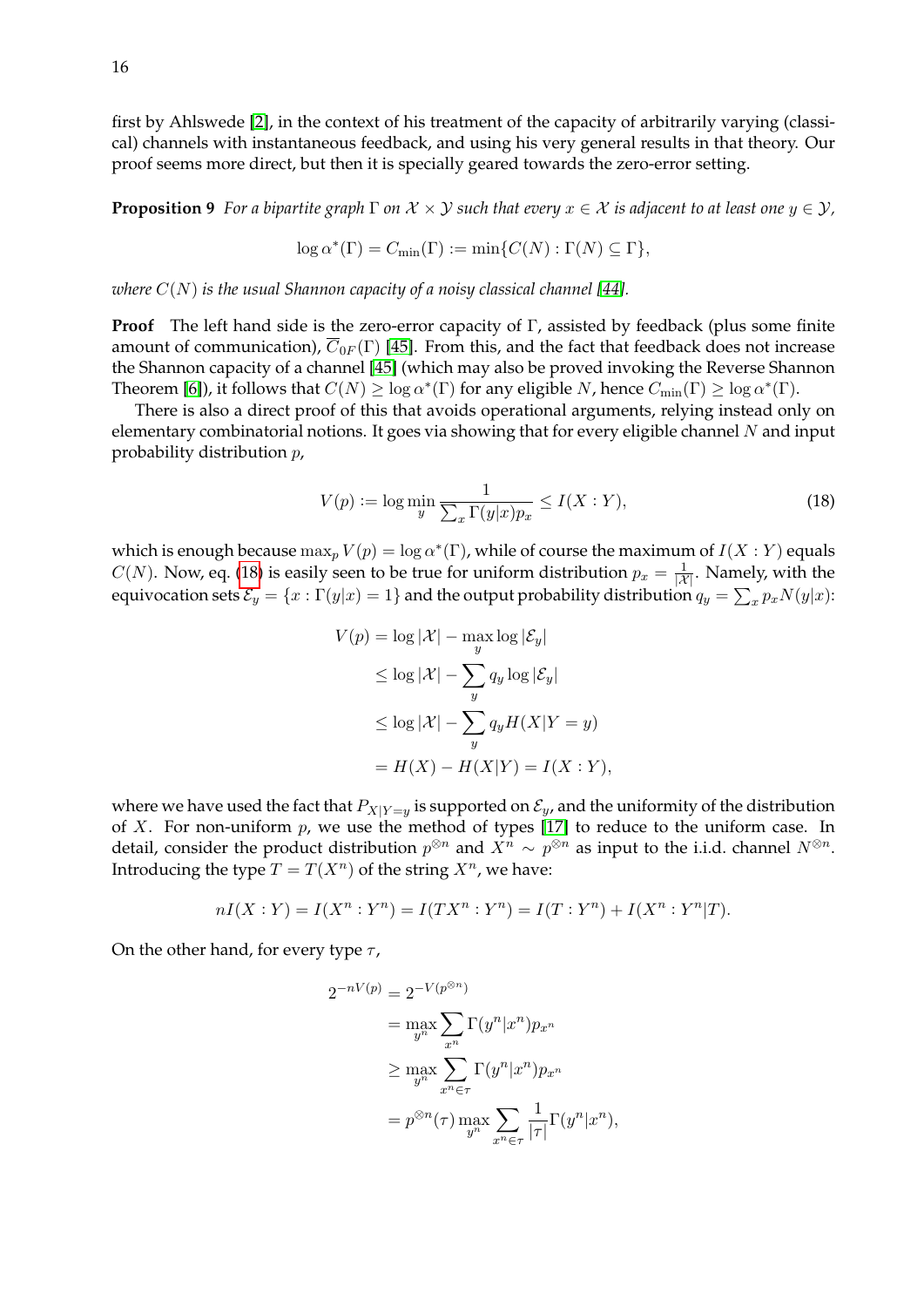since conditioned on  $T(X^n) = \tau$ ,  $X^n \sim u_\tau$  is uniformly distributed. Hence, using the uniform case of the inequality [\(18\)](#page-16-0),

$$
nV(P) \le \log \frac{1}{p^{\otimes n}(\tau)} + V(u_{\tau}) \le \log \frac{1}{p^{\otimes n}(\tau)} + I(X^n : Y^n | T = \tau),
$$

and averaging over the different types this gives

$$
nV(P) \le H(T) + I(X^n : Y^n | T) \le O(\log n) + nI(X : Y),
$$

because there are only  $poly(n)$  many different types, and letting  $n \to \infty$  we are done.

So it remains only to show the opposite inequality. The proof uses the primal and dual linear programming [\[15\]](#page-31-12) (LP) characterisations of  $\alpha^*(\Gamma)$  to construct an optimal channel  $N(y|x)$ , and in fact also an optimal input distribution  $p_x$ , such that  $C(N) = I(X : Y) = \log \alpha^*(\Gamma)$ .

Recall the fractional packing number, eq. [\(4\)](#page-4-1), and choose optimal primal and dual solutions. Define an input distribution  $p_x := \frac{w_x}{\alpha^*(\Gamma)}$ . This is the one that appears in Shannon's [\[45,](#page-32-2) Thm. 7], and his  $\frac{1}{P_0}$  is the same as  $\alpha^*(\Gamma)$ . Now, by complementary slackness [\[15\]](#page-31-12), if  $M_x := \sum_y \Gamma(y|x)v_y > 1$ , then  $w_x = p_x = 0$ ; per contrapositive, if  $p_x > 0$ , then  $M_x = \sum_y \Gamma(y|x)v_y = 1$ . Hence, we can define, for these latter  $x$ ,

$$
N(y|x) := \Gamma(y|x)v_y,
$$

and in general for all  $x$ ,

$$
N(y|x) := \frac{1}{M_x} \Gamma(y|x) v_y.
$$

This is our candidate channel, and we have to convince ourselves that indeed  $C(N)$  =  $\log \alpha^*(\Gamma)$ . First of all, let's confirm that with the above distribution p, the mutual information  $I(X:Y)$  equals  $\log \alpha^*(\Gamma)$ . Let  $D(p||q) = \sum_x p(x) \log \frac{p(x)}{q(x)}$  be the relative entropy between two probability distributions  $\{p_x\}$  and  $\{q_x\}$ , cf. [\[14\]](#page-31-1). Recall  $I(X:Y) = \sum_x p_x D(N(\cdot|x)||q)$ , with the output distribution

$$
q_y = \sum_x p_x N(y|x) = \sum_x p_x \Gamma(y|x) v_y = \frac{v_y}{\alpha^*(\Gamma)},
$$

 $\sum_{x} \Gamma(y|x)w_x = 1$ . In the present case, we calculate for all x, using once more complementary slackness: the equality is trivial if  $v_y = 0$ , and if  $v_y > 0$  then

$$
D\big(N(\cdot|x)\|q\big) = \sum_{y} \frac{\Gamma(y|x)v_y}{M_x} \log \frac{\Gamma(y|x)\frac{v_y}{M_x}}{\frac{v_y}{\alpha^*(\Gamma)}} = \log \frac{\alpha^*(\Gamma)}{M_x},
$$

which is  $\log \alpha^*(\Gamma)$  for all  $p_x > 0$  as then  $M_x = 1$ . So indeed  $I(X : Y) = \log \alpha^*(\Gamma)$ . But we see even more: While all the relative entropies  $D(N(\cdot|x)||q)$  with  $p_x > 0$  are equal to log  $\alpha^*(\Gamma)$ , for  $p_x = 0$ instead,

$$
D\big(N(\cdot|x)\|q\big) = \log \frac{\alpha^*(\Gamma)}{M_x} \le \log \alpha^*(\Gamma),
$$

because  $M_x \geq 1$ . These two conditions (for  $p_x > 0$  and  $p_x = 0$ ) are well known, classic characterizations of the Shannon capacity (cf. [\[16,](#page-31-13) [43\]](#page-32-14)); they characterize an optimal input distribution for given channel N, so indeed we prove  $C(N) = \log \alpha^*$  $(\Gamma)$ .

**Remark.** Note that neither is  $C_{\text{min}}$  altered by allowing the use of entanglement as well as feed-back [\[6\]](#page-31-11), nor  $C_{0F}$  by allowing the use of entanglement and other no-signalling correlations [\[20\]](#page-31-2).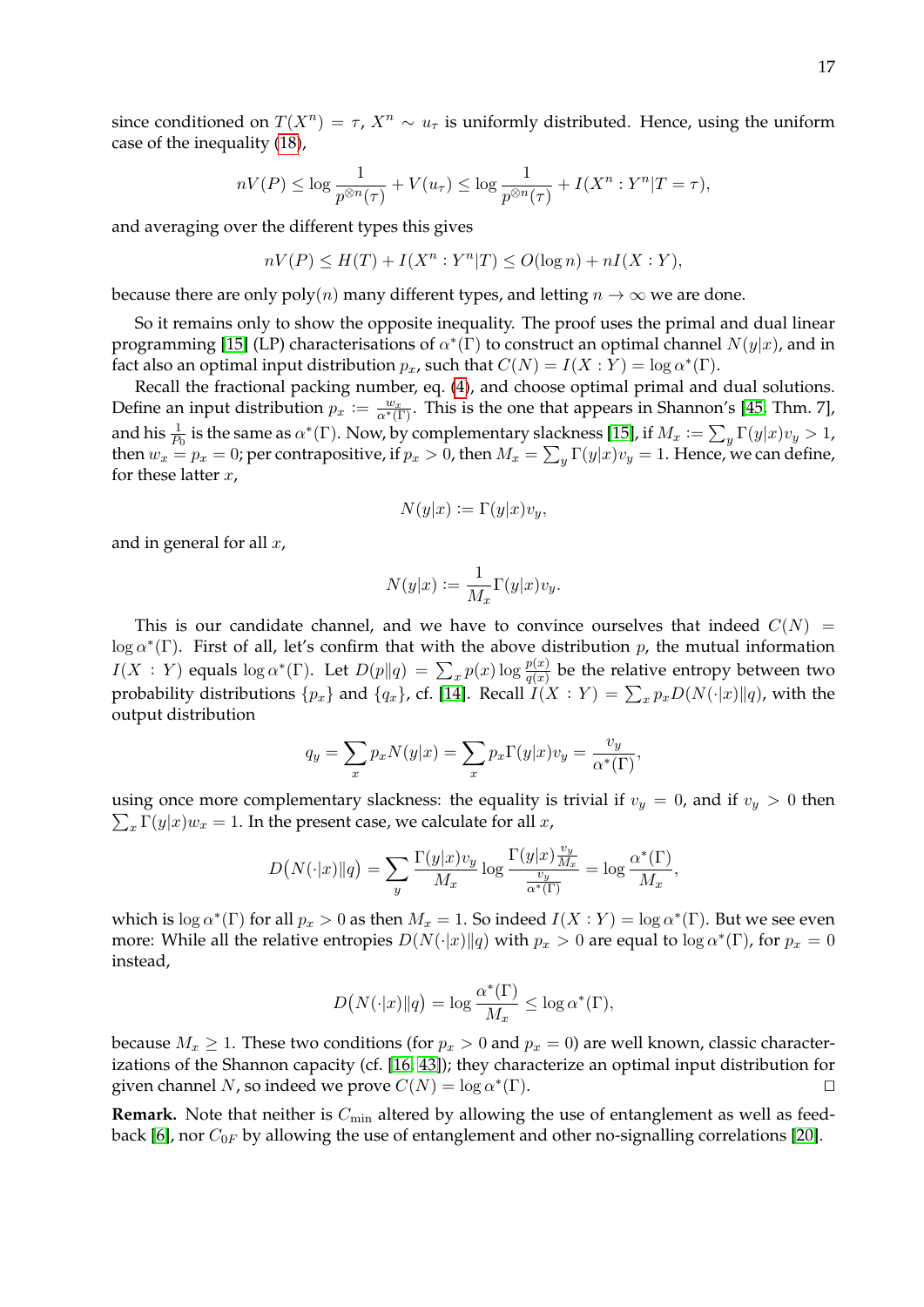#### <span id="page-18-0"></span>**B. Quantum generalization of the Shannon bound**

Recall that for a channel  $\mathcal{N} : \mathcal{S}(A) \longrightarrow \mathcal{S}(B)$ , the entanglement-assisted classical capacity [\[6\]](#page-31-11), i.e. the maximum rate of asymptotically error-free communication via many uses of the channel assisted by a suitable pre-shared entangled state, is given by

$$
C_E(\mathcal{N}) = \max_{\rho} I(A:B)_{\sigma} = \max_{\rho} \left\{ S(\rho) + S(\mathcal{N}(\rho)) - S((\mathrm{id} \otimes \mathcal{N})\phi) \right\},\,
$$

where  $\sigma_{AB} = (\mathrm{id} \otimes \mathcal{N})\phi_{AA'}$  is the joint input-output state,  $\phi_{AA'}$  is a purification of  $\rho$ , and  $I(A :$  $B$ ) =  $S(\sigma_A) + S(\sigma_B) - S(\sigma_{AB})$  is the quantum mutual information. In the particular case above, we also write it  $I(\rho;{\cal N})=S(\rho)+S({\cal N}(\rho))-S\bigl((\mathop{\rm id}\otimes{\cal N})\phi\bigr).$ 

Using this, we define for a non-commutative bipartite graph  $K < \mathcal{L}(A \rightarrow B)$  such that  $1 \in$  $K^{\dagger}K$  (these are precisely the possible Kraus subspaces of channels):

$$
C_{\min E}(K) := \min\{C_E(\mathcal{N}) : \mathcal{K}(\mathcal{N}) < K\}.
$$

That this is indeed a minimum follows from continuity of  $C_E$  and the fact that the eligible channels form a compact convex set. This definition is of course motivated by Proposition [9,](#page-16-1) suggesting  $2^{C_{\min E}(K)}$  as a possible quantum generalisation of the fractional packing number. For one thing, for the quantum realisation K of a classical equivocation graph  $\Gamma$ , it is easy to see that indeed  $C_{\min E}(K) = C_{\min}(\Gamma) = \log \alpha^*(\Gamma)$ , see the remark at the end of the preceeding Subsection [III A.](#page-15-1)

At least, this quantity is related to the feedback-assisted zero-error capacity: Indeed, the result of Bowen [\[10\]](#page-31-14) (alternatively the Quantum Reverse Shannon Theorem [\[5,](#page-31-5) [7\]](#page-31-15)) tells us that  $C_E(\mathcal{N})$  is not increased even by allowing feedback, so that  $C_{0EF}(K)$  (and actually even  $\overline{C}_{0EF}(K)$ ) is upper bounded by the entanglement-assisted capacity  $C_E(\mathcal{N})$  for any channel N such that  $\mathcal{K}(\mathcal{N}) < K$ , hence

<span id="page-18-1"></span>**Theorem 10**  $\overline{C}_{0EF}(K) \leq C_{\min E}(K)$  *for any non-commutative bipartite graph*  $K < \mathcal{L}(A \rightarrow B)$ *.*  $\square$ 

 $C_{\min E}(K)$  shares many properties with  $C_{\min}(\Gamma)$ , to which it reduces for classical channels. First,  $C_{\min E}(K)$  is given by a minimax formula (min over channels and max over quantum mutual information – see below) to which the minimax theorem applies, so it is also given by a maximin (Lemma [11](#page-19-0) below). Second, using this characterisation and properties of the von Neumann entropy, it can be shown that  $C_{\min E}$  is additive (Lemma [12](#page-19-1) below). Third, thanks to the operational definition of  $C_E$ , it can be easily seen to be monotonic under pre- and post-processing (Lemma [13](#page-20-0) below).

We shall need some well-known mathematical properties of the quantum mutual information. The first is that  $I(\rho; \mathcal{N})$  is concave in  $\rho$  and convex in  $\mathcal{N}$ , just like its classical counterpart [\[1,](#page-31-16) [6\]](#page-31-11). The convexity in  $N$  follows from strong subadditivity: Let

$$
\sigma^{AB} = (\text{id} \otimes (\lambda \mathcal{N}^{(1)} + (1 - \lambda) \mathcal{N}^{(2)})) \phi_{\rho}
$$
  
=  $\lambda \sigma_{AB}^{(1)} + (1 - \lambda) \sigma_{AB}^{(2)}$   
=  $\text{Tr}_{B'} \tilde{\sigma}_{ABB'},$ 

with  $\widetilde{\sigma}_{ABB'} = \lambda \sigma_{AB}^{(1)} \otimes |1\rangle\langle 1|_{B'} + (1-\lambda) \sigma_{AB}^{(2)} \otimes |2\rangle\langle 2|_{B'}$ . Then,

$$
I(\rho; \lambda \mathcal{N}^{(1)} + (1 - \lambda)\mathcal{N}^{(2)}) = I(A:B)_{\sigma}
$$
  
\n
$$
\leq I(A:BB')_{\widetilde{\sigma}}
$$
  
\n
$$
= \lambda I(A:B)_{\sigma^{(1)}} + (1 - \lambda)I(A:B)_{\sigma^{(2)}}
$$
  
\n
$$
= \lambda I(\rho; \mathcal{N}^{(1)}) + (1 - \lambda)I(\rho; \mathcal{N}^{(2)}).
$$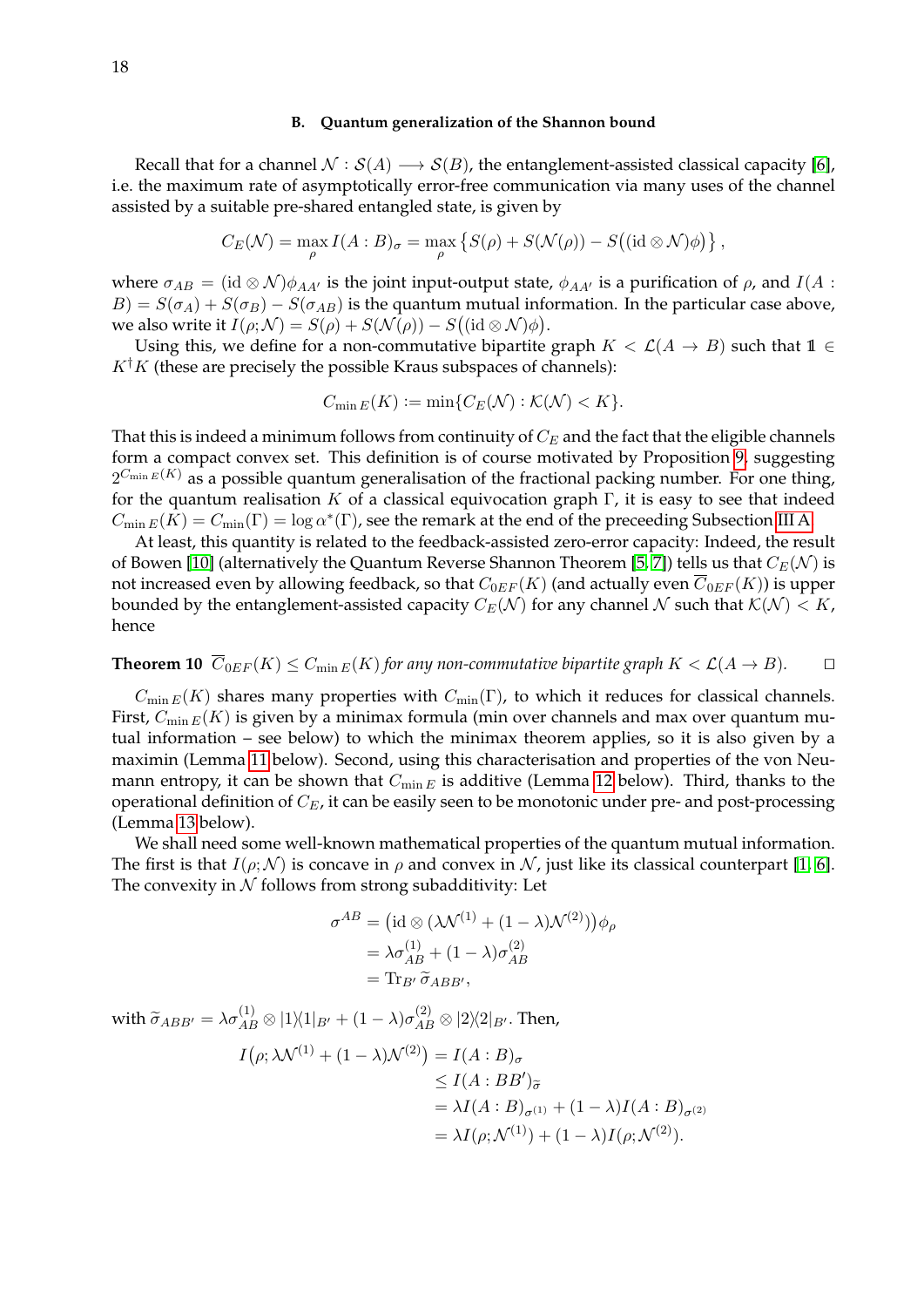The concavity in  $\rho$  can be seen as follows, using strong subadditivity again: For states  $\rho^{(1)}$ ,  $\rho^{(2)}$ with purifications  $\phi^{(1)}$  ,  $\phi^{(2)}$  , respectively, and  $0\leq\lambda\leq1$  , we construct a purification of the mixture  $\lambda \rho^{(1)} + (1 - \lambda) \rho^{(2)}$ , as follows:

$$
|\phi\rangle=\sqrt{\lambda}|\phi^{(1)}\rangle|11\rangle_{A'A''}+\sqrt{1-\lambda}|\phi^{(2)}\rangle|22\rangle_{A'A''}.
$$

With  $\sigma_{AA'A''B} = (\mathrm{id}_{AA'A''} \otimes \mathcal{N})\phi$ , we have

$$
I(\lambda \rho^{(1)} + (1 - \lambda)\rho^{(2)}; \mathcal{N}) = I(AA'A'': B)_{\sigma}
$$
  
\n
$$
\geq I(AA': B)_{\sigma}
$$
  
\n
$$
\geq I(A:B|A')_{\sigma}
$$
  
\n
$$
= \lambda I(\rho^{(1)}; \mathcal{N}) + (1 - \lambda)I(\rho^{(2)}; \mathcal{N}).
$$

<span id="page-19-0"></span>**Lemma 11** *For any non-commutative bipartite graph*  $K < \mathcal{L}(A \rightarrow B)$ *,* 

$$
C_{\min E}(K) = \min_{\substack{N \text{ s.t. } \rho \\ \kappa(N) < K}} \max_{\substack{\rho \\ \rho}} I(\rho; \mathcal{N})
$$
\n
$$
= \max_{\substack{\rho \\ \kappa(N) < K}} \min_{\substack{N \text{ s.t. } \kappa \\ \kappa(N) < K}} I(\rho; \mathcal{N}).
$$

**Proof** The first equation is the definition of  $C_{\min E}(K)$ , with the formula for  $C_E(\mathcal{N})$  inserted. Above we saw that the argument  $I(\rho; \mathcal{N})$  is concave in the first and convex in the second argument. Hence von Neumann's minimax theorem, or rather its generalisation due to Sion [\[47\]](#page-33-1) applies, allowing us to interchange the order of min and max.  $\Box$ 

<span id="page-19-1"></span>**Lemma 12** *For non-commutative bipartite graphs*  $K_1 < \mathcal{L}(A_1 \rightarrow B_1)$  *and*  $K_2 < \mathcal{L}(A_2 \rightarrow B_2)$ *,* 

$$
C_{\min E}(K_1 \otimes K_2) = C_{\min E}(K_1) + C_{\min E}(K_2).
$$

**Proof** We show this by separately demonstrating " $\leq$ " and " $\geq$ " in the above relation, using the two expressions for  $C_{\min E}$  from Lemma [11.](#page-19-0) In the following, choose optimal states  $\rho_1$ ,  $\rho_2$  and channels  $\mathcal{N}_1$ ,  $\mathcal{N}_2$  for  $K_1$ ,  $K_2$ , respectively.

**"**≤**":** By the first expression in Lemma [11,](#page-19-0)

$$
C_{\min E}(K_1 \otimes K_2) \leq \max_{\rho} I(\rho; \mathcal{N}_1 \otimes \mathcal{N}_2)
$$
  
=  $C_E(\mathcal{N}_1 \otimes \mathcal{N}_2)$   
=  $C_E(\mathcal{N}_1) + C_E(\mathcal{N}_2)$   
=  $C_{\min E}(K_1) + C_{\min E}(K_2),$ 

using the fact that the entanglement-assisted capacity is additive, proved by Adami and Cerf in [\[1\]](#page-31-16). Note that  $\mathcal{K}(\mathcal{N}_1 \otimes \mathcal{N}_2) = \mathcal{K}(\mathcal{N}_1) \otimes \mathcal{K}(\mathcal{N}_2) < K_1 \otimes K_2$ .

**"**≥**":** By the second expression in Lemma [11,](#page-19-0)

$$
C_{\min E}(K_1 \otimes K_2) \geq \min_{\substack{N \text{ s.t.} \\ \mathcal{K}(\mathcal{N}) < K_1 \otimes K_2}} I(\rho_1 \otimes \rho_2; \mathcal{N}),
$$

and we need only to show that the minimum is attained at a product channel  $\mathcal{N} = \mathcal{N}_1 \otimes \mathcal{N}_2$  with  $\mathcal{K}(\mathcal{N}_i) < K_i.$  For this purpose, consider the state

$$
\sigma_{A_1A_2B_1B_2} = (\mathrm{id}_{A_1} \otimes \mathrm{id}_{A_2} \otimes \mathcal{N})(\phi_1 \otimes \phi_2),
$$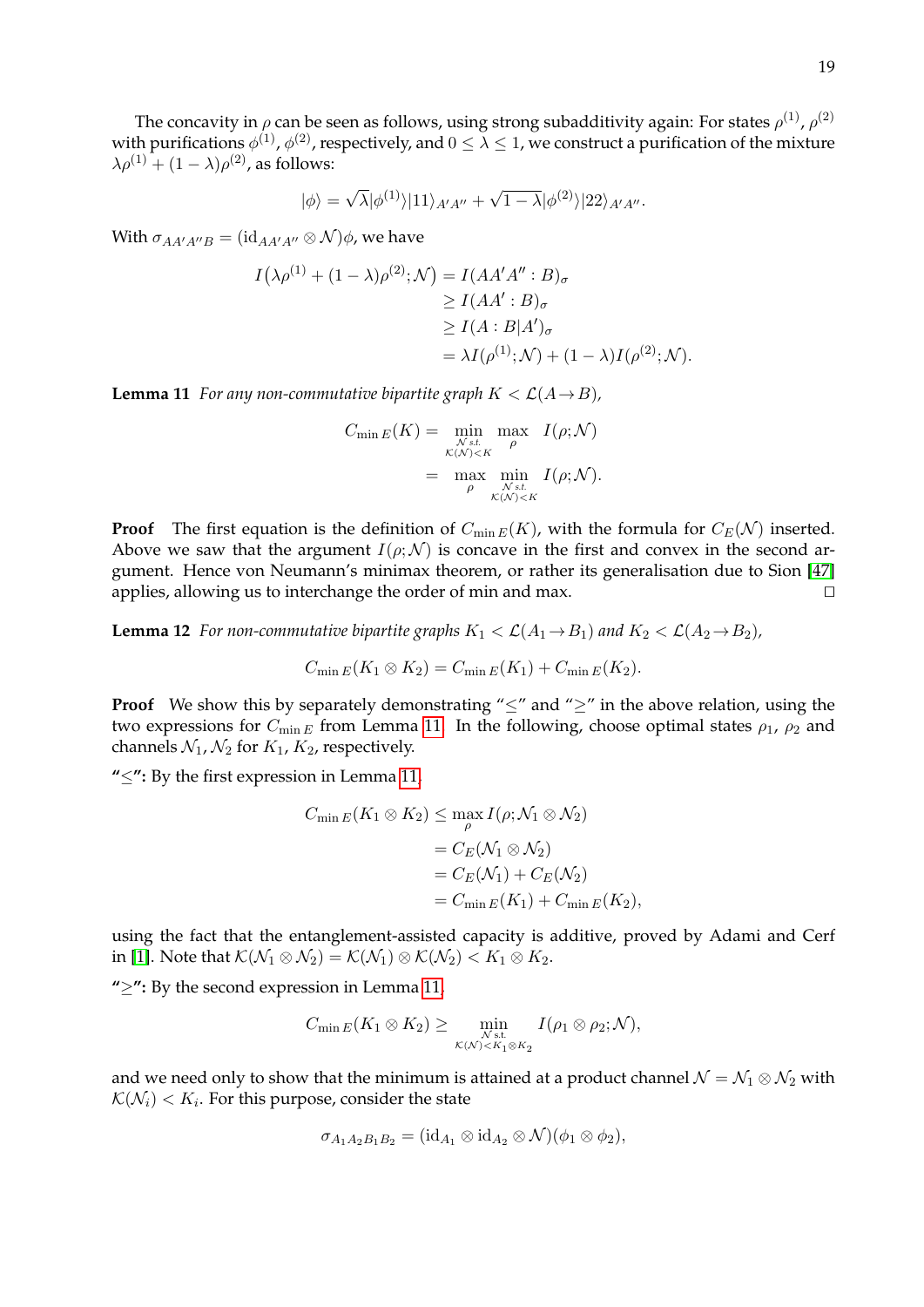for the purifications  $\phi_i$  of  $\rho_i$  (i = 1, 2). Now observe that with respect to  $\sigma$ ,

$$
I(A_1A_2:B_1B_2) - I(A_1:B_1) - I(A_2:B_2) = S(A_1A_2) + S(B_1B_2) - S(A_1A_2B_1B_2)
$$
  
\n
$$
- S(A_1) - S(B_1) + S(A_1B_1)
$$
  
\n
$$
- S(A_2) - S(B_2) + S(A_2B_2)
$$
  
\n
$$
= I(A_1B_1 : A_2B_2) - I(B_1 : B_2) - I(A_1 : A_2) \ge 0,
$$

because  $I(A_1 : A_2) = 0$  and by strong subadditivity. In other words,

$$
I(A_1A_2:B_1B_2)_{\sigma} \ge I(A_1:B_1)_{\sigma_1} + I(A_2:B_2)_{\sigma_2}
$$
  
=  $I(A_1A_2:B_1B_2)_{\sigma_1 \otimes \sigma_2}$ ,

with the reduced states

$$
\sigma_1 = \sigma_{A_1B_1} = \text{Tr}_{A_2B_2} \sigma = (id_{A_1} \otimes (\text{Tr}_{B_2} \circ \mathcal{N}))(\phi_1 \otimes \rho_2),
$$
  

$$
\sigma_2 = \sigma_{A_2B_2} = \text{Tr}_{A_1B_1} \sigma = (id_{A_2} \otimes (\text{Tr}_{B_1} \circ \mathcal{N}))(\rho_1 \otimes \phi_2).
$$

I.e.,

 $I(\rho_1 \otimes \rho_2; \mathcal{N}) \geq I(\rho_1; \text{Tr}_{B_2} \circ \mathcal{N}(\cdot \otimes \rho_2)) + I(\rho_2; \text{Tr}_{B_1} \circ \mathcal{N}(\rho_1 \otimes \cdot)).$ 

Finally,  $\text{Tr}_{B_2}\circ\mathcal{N}(\cdot\otimes\rho_2)$  is eligible: If  $\mathcal N$  has Kraus operators  $E_i\in K_1\otimes K_2<\mathcal L(A_1A_2\!\to\!B_1B_2)$ , and choosing an eigenbasis of  $\rho_2$  and an arbitrary basis of  $B_2$ ,

$$
\mathcal{K}(\text{Tr}_{B_2} \circ \mathcal{N}(\cdot \otimes \rho_2)) = \text{span}\left\{ \langle j|_{B_2} E_i |k \rangle_{A_2} : i, j, k \right\} < K_1.
$$

<span id="page-20-0"></span> $\mathcal{K}(\text{Tr}_{B_1} \circ \mathcal{N}(\rho_1 \otimes \cdot)) < K_2$  is analogous, and we are done.

**Lemma 13** All of  $C_{0EF}$ ,  $\overline{C}_{0EF}$  and  $C_{\min E}$  are monotonic under pre- and post-processing of the channel: *For non-commutative bipartite graphs*  $K < \mathcal{L}(A \rightarrow B)$  and  $K_A < \mathcal{L}(U \rightarrow A)$ ,  $K_B < \mathcal{L}(B \rightarrow V)$ , the *matrix-multiplied space*  $K_B K K_A < \mathcal{L}(U \rightarrow V)$  *is a non-commutative bipartite graph, and* 

$$
C_{0EF}(K) \ge C_{0EF}(K_BKK_A),
$$
  
\n
$$
\overline{C}_{0EF}(K) \ge \overline{C}_{0EF}(K_BKK_A),
$$
  
\n
$$
C_{\min E}(K) \ge C_{\min E}(K_BKK_A).
$$

**Proof** For  $C_{0EF}$  and  $\overline{C}_{0EF}$  this follows directly from the operational definition: the pre- and postprocessings may be absorbed into the input modulation and feedback-decoding, respectively, showing that a zero-error code for  $K_B K K_A$  yields one for K.

For  $C_{\min E}$ , the argument is similar using the fact that  $C_E(\mathcal{N})$  is the operational entanglementassisted capacity of the channel  $\mathcal N$  [\[6\]](#page-31-11).

We can now give yet another characterization of the feasibility of  $\overline{C}_{0EF}(K) > 0$ , adding to the list of Theorem [3](#page-7-2) and Proposition [8.](#page-14-3)

**Theorem 14** For any non-commutative bipartite graph  $K$ ,  $\overline{C}_{0EF}(K) > 0$  if and only if  $C_{\min E}(K) > 0$ .

**Proof** The only way in which  $C_{\min E}(K)$  can be 0 is that there is a channel N with  $K(\mathcal{N}) < K$ and  $C_E(\mathcal{N}) = 0$ , i.e. N has to be constant. We have seen that this is eqivalent to  $|\beta\rangle \otimes A < K$  for a state vector  $|\beta\rangle \in B$ . But by Theorem [3](#page-7-2) this is precisely the characterization of  $\overline{C}_{0EF}(K)$  being  $0.$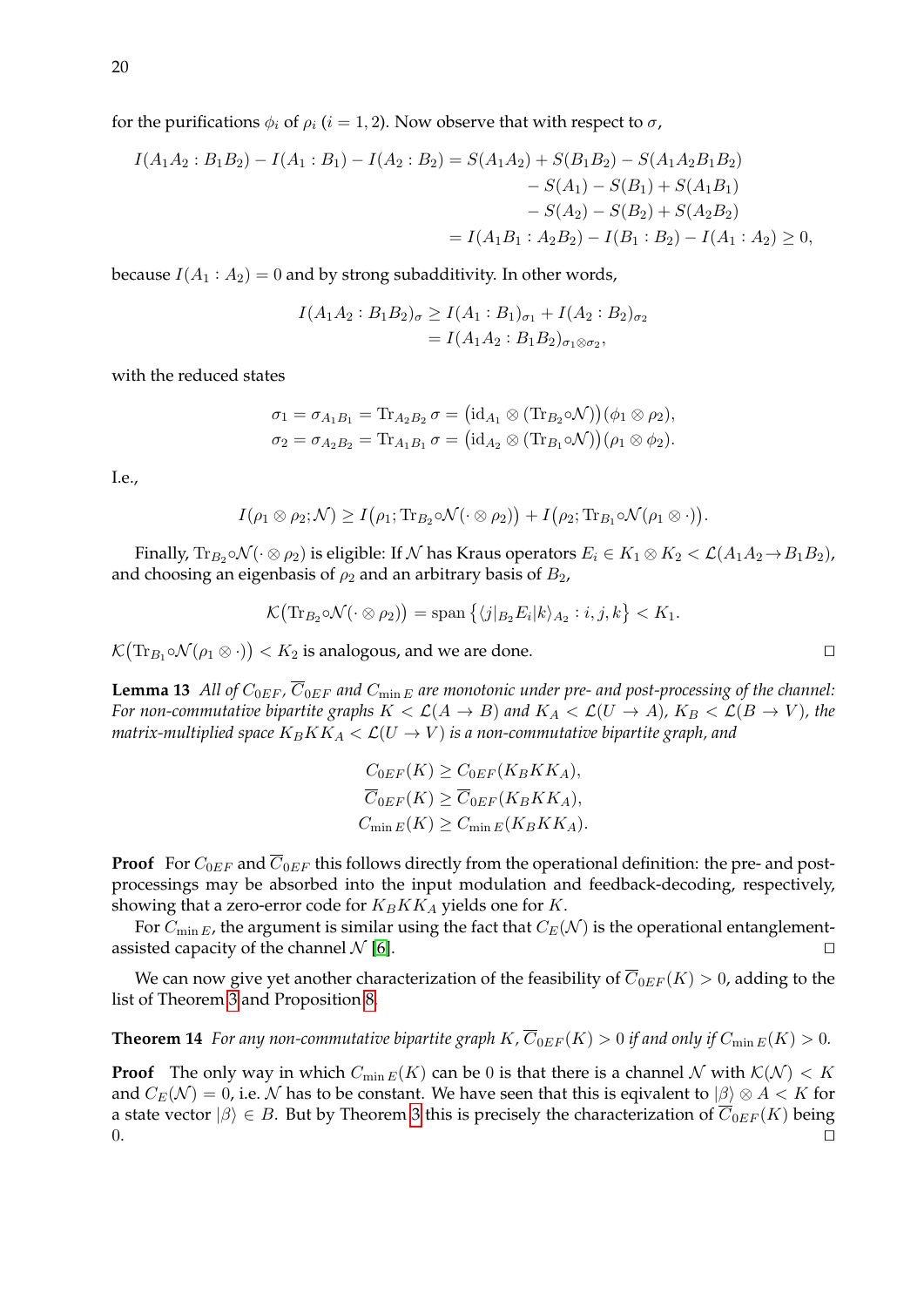To illustrate the bound of Theorem [10,](#page-18-1) we consider the example of Weyl diagonal channels and the dependence on the output state geometry for cq-channels.

**Weyl diagonal channels.** Denoting by  $X$  and  $Z$  the discrete translation and phase shift (which generate a subgroup of the unitary group of cardinality  $d^3$ , thanks to the commutation relation  $XZ = \omega ZX$ ,  $\omega = e^{2\pi i/d}$ , consider the channel

$$
\mathcal{N}(\rho) = \sum_{a,b=0}^{d-1} p_{ab} X^a Z^b \rho Z^{-b} X^{-a},
$$

with probabilities  $p_{ab} \geq 0$  summing to 1. Clearly,

$$
\mathcal{K}(\mathcal{N}) = \text{span}\{W_{ab} := X^a Z^b : p_{ab} > 0\},\
$$

i.e. this K is characterised by a subset  $S \subset \mathbb{Z}_d \times \mathbb{Z}_d$ . It supports precisely those Weyl diagonal channels N with  $p_{ab} = 0$  for  $ab \notin S$  – and of course many channels that are not Weyl diagonal.

First, note that  $N$  above is Weyl-covariant:

$$
\mathcal{N}(W_{ab}\rho W_{ab}^\dagger)=W_{ab}\mathcal{N}(\rho)W_{ab}^\dagger
$$

for all ab. From this, and the irreducibility of the action of the Weyl operators on  $\mathbb{C}^d$ , it follows that

$$
C_E(\mathcal{N}) = I\left(\frac{1}{d}\mathbb{1}; \mathcal{N}\right) = 2\log d - H(\vec{p}),
$$

where  $\vec{p} = (p_{ab} : a, b = 0, \dots, d-1)$  is the probability vector. This means that for a k-element  $\mathcal{S} \subset \mathbb{Z}_d \times \mathbb{Z}_d$  and  $K = \text{span}\{W_{ab} : ab \in \mathcal{S}\},\$ 

<span id="page-21-0"></span>
$$
\min_{\substack{N \text{ Weyl-diag.} \\ \mathcal{K}(\mathcal{N}) < K}} C_E(\mathcal{N}) = 2 \log d - \log k,\tag{19}
$$

the minimum being attained at the uniform distribution on S:  $p_{ab} = \frac{1}{k}$  $\frac{1}{k}$  for  $ab \in \mathcal{S}$ , and 0 otherwise.

We will now show that  $2 \log d - \log k$  is an achievable rate of zero-error communication via this channel when assisted by feedback (plus a constant activating amount of noiseless communication). The key is the observation that if we use

$$
\mathcal{N}_0(\rho) = \frac{1}{k} \sum_{ab \in \mathcal{S}} W_{ab} \rho W_{ab}^\dagger
$$

with dense coding, i.e. with a maximally entangled state  $|\Phi_d\rangle$  and sender modulation by the very Weyl operators  $W_{ab}$ , the receiver making a Bell measurement in the basis  $(W_{ab} \otimes \mathbf{1})|\Phi_d\rangle$ , we obtain a generalised typewriter channel

$$
T: \mathbb{Z}_d \times \mathbb{Z}_d \longrightarrow \mathbb{Z}_d \times \mathbb{Z}_d,
$$
  
\n
$$
T(ab|cd) = \begin{cases} \frac{1}{k} & \text{if } (a-c, b-d) \in \mathcal{S}, \\ 0 & \text{otherwise.} \end{cases}
$$

(And choosing a different  $N$  supported by  $K$  changes only the non-zero transition probabilities.) T is easily seen to have fractional packing number  $d^2/k$ , so its activated feedback-assisted zeroerror capacity is  $2 \log d - \log k$ . Hence  $\overline{C}_{0EF}(K) \geq 2 \log d - \log k$ , and together with eq. [\(19\)](#page-21-0), we conclude

$$
\overline{C}_{0EF}(K) = C_{\min E}(K) = \overline{C}_{0F}(T) = 2\log d - \log k.
$$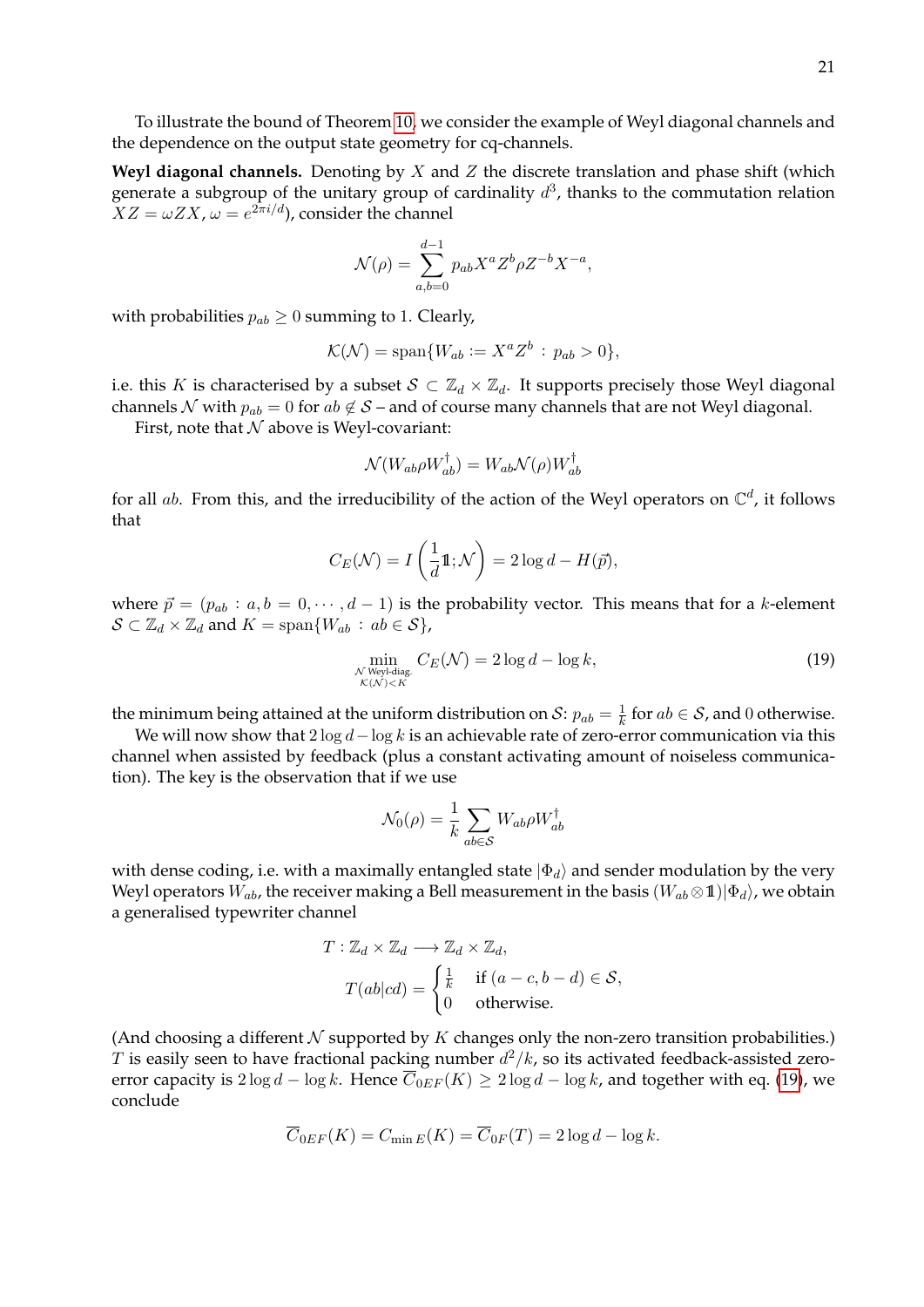Finally, this is also the minimal zero-error communication cost to simulate a channel supported by K (using entanglement and shared randomness), making use of an idea in [\[6\]](#page-31-11): By the results of [\[20\]](#page-31-2), one can simulate T with free shared randomness at communication rate  $2 \log d - \log k$ . Now, if in the teleportation protocol using a maximally entangled state and the Weyl unitaries  $W_{ab}$ , we replace the noiseless channel of  $d^2$  messages by this  $T$ , one simulates exactly  $\mathcal{N}_0$ .

**Nontrivial dependence of**  $\overline{C}_{0EF}$  **on the channel geometry.** Consider a non-commutative bipartite graph corresponding to a pure state cq-channel,  $K = \text{span}\{|\psi_i\rangle\langle i|\}.$  We can see that  $C_{0EF}(K)$ depends nontrivially on the geometry of the vector arrangement of the  $|\psi_i\rangle$ , even if they are all pairwise non-orthogonal: Indeed, when they are close to parallel,  $\overline{C}_{0EF}(K)$  is arbitrarily close to 0, but when they are sufficiently close to being mutually orthogonal,  $\overline{C}_{0EF}(K)$  is arbitrarily close to  $log|A|$ .

Clearly, the closer to being parallel the  $|\psi_i\rangle$  are, the larger the required n in the argument in Subsection [II A](#page-7-1) becomes, so the lower bound moves closer to 0. On the other hand, this is really necessary, since

$$
C_{\min E}(K) = \max_{(p_i)} S\left(\sum_i p_i |\psi_i\rangle\langle\psi_i|\right)
$$

converges to 0 as the  $|\psi_i\rangle$  get closer to being collinear.

In the other extreme, to show that  $C_{0EF}(K) \to \log |A|$  when  $C_{\min E}(K) \to \log |A|$ , i.e. when the  $\psi_i$  become closer and closer to being orthogonal, we use once more the ideas from Subsection [II A:](#page-7-1) Assume that for all  $i \neq j$ ,  $|\langle \psi_i | \psi_j \rangle| \leq \epsilon$ , which is a more convenient expression for  $C_{\min E}(K) \geq$  $\log |A| - \delta.$ 

We claim that if  $\epsilon$  is small enough, we can use K to simulate a "random superset channel" (cf. [\[20\]](#page-31-2)): for integers  $t < a = |A|$  define the classical channel  $S_{1,t}^a : [a] \rightarrow \binom{[a]}{t}$  $\binom{a}{t}$  such that

$$
S_{1,t}^{a}: [a] \ni i \longmapsto J \in \binom{[a]}{t} \text{ randomly with } i \in J,
$$

where  $\binom{[a]}{t}$  $\mathcal{F}_t^{[a]}$ ) =  $\{J: J\subseteq [a], |J|=t\}$ , the collection of all subsets of  $[a]$  with  $t$  elements. Note that the transition probability matrix of  $S^a_{1,t}$  is given by  $\{p(J|i)\}\)$  such that

$$
p(J|i) = {\binom{a-1}{t-1}}^{-1}, i \in [a], J \in {\binom{[a]}{t}}.
$$

Indeed, we use the characterization of [\[11\]](#page-31-6), which will show that there is a deterministic transformation of the set  $\{|\psi_i\rangle\}$  to the set  $\{|\varphi_i\rangle\}$ , with

$$
|\varphi_i\rangle = \frac{1}{\sqrt{\binom{a-1}{t-1}}} \sum_{i \in J \in \binom{[a]}{t}} |J\rangle \in \mathbb{C}^{\binom{a}{t}}.
$$

Once this is achieved, Bob measures the states  $|\varphi_i\rangle$  in the computational basis, resulting in an output of the channel  $S_{1,t}^a$ . To see this in detail, let us focus on the smallest possible case  $t = 2$ , for which we see that for  $i \neq j$ ,  $\langle \varphi_i | \varphi_j \rangle = \frac{1}{a-1}$ . The necessary and sufficient condition re-quired in [\[11\]](#page-31-6) for the existence of a cptp map transforming  $\{|\psi_i\rangle\}$  into  $\{|\varphi_i\rangle\}$  is that there exists a positive semidefinite  $a \times a$ -matrix  $M$  such that  $\Psi = \Phi \circ M$ , where  $\Psi = \left[ \langle \psi_i | \psi_j \rangle \right]$  and  $\Phi = [\langle \varphi_i | \varphi_j \rangle]$  are the Gram matrices of the two input/output state sets, and ∘ denotes the elementwise (Hadamard/Schur) product. In other words,

$$
M = \Psi \circ \Phi^{\circ - 1} \ge 0, \quad \text{i.e.} \quad (a - 1)\Psi \ge (a - 2)\mathbb{1}.
$$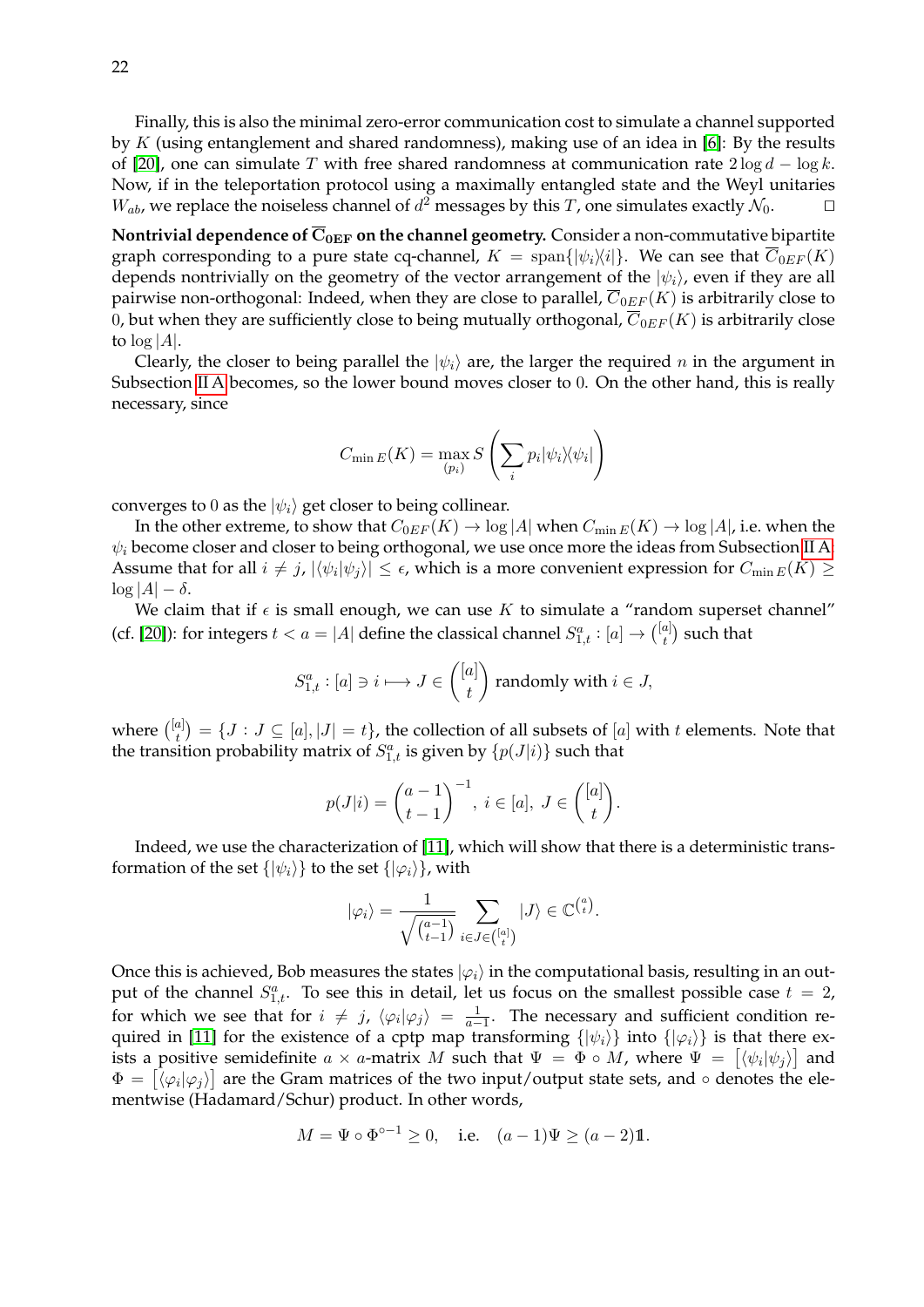However, all eigenvalues of  $\Psi$  are lower bounded by  $1 - (a - 1)\epsilon$ , which is  $\geq \frac{a-2}{a-1}$  $\frac{a-2}{a-1}$  as soon as  $\epsilon\leq\frac{1}{(a-1)^2}.$  In this case, we find  $\overline{C}_{0EF}(K)\geq\overline{C}_{0F}(S_{1,2}^a)=\log a-1.$  Applying the same to multiple copies of the channel, this reasoning shows that if  $\epsilon \leq (|A|-1)^{-2n}$ , then  $\overline{C}_{0EF}(K) \geq \log a - \frac{1}{n}$  $\frac{1}{n}$ .  $\Box$ 

We do not know whether in general  $\overline{C}_{0EF}$  equals  $C_{\min E}$  or not. However, we can show that the latter is a genuine capacity, as per the following theorem, whose proof however we relegate to Appendix [A](#page-25-0) because it would detract from our principal, zero-error argument.

<span id="page-23-1"></span>**Theorem 15** *For any non-commutative bipartite graph* K*, the* adversarial entanglement-assisted classical capacity *of* K *is given by*  $C_{*E}(K) = C_{\min E}(K)$ *.* 

The definition of this capacity is as follows: An entanglement-assisted  $n$ -block code consists of an entangled state (w.l.o.g. pure)  $|\phi\rangle^{A_0B_0}$ , N modulation cptp maps  $\mathcal{E}_i:\mathcal{L}(A_0)\to\mathcal{L}(A^n)$  (m =  $(1,\ldots,N)$ , and a POVM  $(D_i)_{i=1}^N$  on  $B_0B^n$ . The code is said to have error  $\epsilon$  for  $K^{\otimes n}$  if the (average) error probability,

$$
P_{\text{err}}(\mathcal{N}^{(n)}) = \frac{1}{N} \sum_{i=1}^{N} \Big( 1 - \text{Tr}\big( (\mathcal{N}^{(n)} \circ \mathcal{E}_i \otimes \text{id}) \phi \big) D_i \Big),
$$

is  $\leq\epsilon$  for every channel  $\mathcal{N}^{(n)}$  with  $\mathcal{K}(\mathcal{N}^{(n)})< K^{\otimes n}.$  In this case, we call the collection  $(\phi;\mathcal{E}_i,D_i)$  an  $(n, \epsilon)$ -code for  $K^{\otimes n}$ . Denoting the largest number N of messages of an  $(n, \epsilon)$ -code as  $N(n, \epsilon; K)$ , the *adversarial entanglement-assisted classical capacity* is defined as

$$
C_{*E}(K) := \inf_{\epsilon > 0} \liminf_{n \to \infty} \frac{1}{n} \log N(n, \epsilon; K).
$$

In Appendix [A](#page-25-0) we shall actually show that

$$
\lim_{n \to \infty} \frac{1}{n} \log N(n, \epsilon; K) = C_{\min E}(K)
$$

for every  $0 < \epsilon < 1$  (this is known as a strong converse). There we will see that even allowing entanglement and arbitrary feedback in the communication protocol does not increase the capacity C∗E(K) beyond Cmin <sup>E</sup>(K), hence we may also address it as *feedback-assisted adversarial capacity*  $C_{*EF}(K)$ .

#### <span id="page-23-0"></span>**IV. CONCLUSION**

We have introduced the problem of determining the zero-error capacity of a quantum channel assisted by noiseless feedback. We showed that the capacity only depends on the "noncommutative bipartite graph"  $K$  of the channel, and that every nontrivial  $K$  has positive capacity.

Motivated by Shannon's treatment of the classical case, we considered the minimisation of entanglement-assisted classical capacities over all channels with the same non-commutative bipartite graph and proved several properties of this definition: it is an upper bound on the activated feedback-assisted zero-error capacity, it is given by a minimax/maximin formula, and is additive. It is also shown to be equal to the adversarial entanglement-assisted capacity.

Note that when restricting all statements above to classical channels, which are given by a bipartite equivocation graph Γ, all of these quantities boil down to the fractional packing number:

$$
2^{C_{\min E}(K)} = 2^{C_{\min}(\Gamma)} = 2^{\overline{C}_{0F}(\Gamma)} = \alpha^*(\Gamma),
$$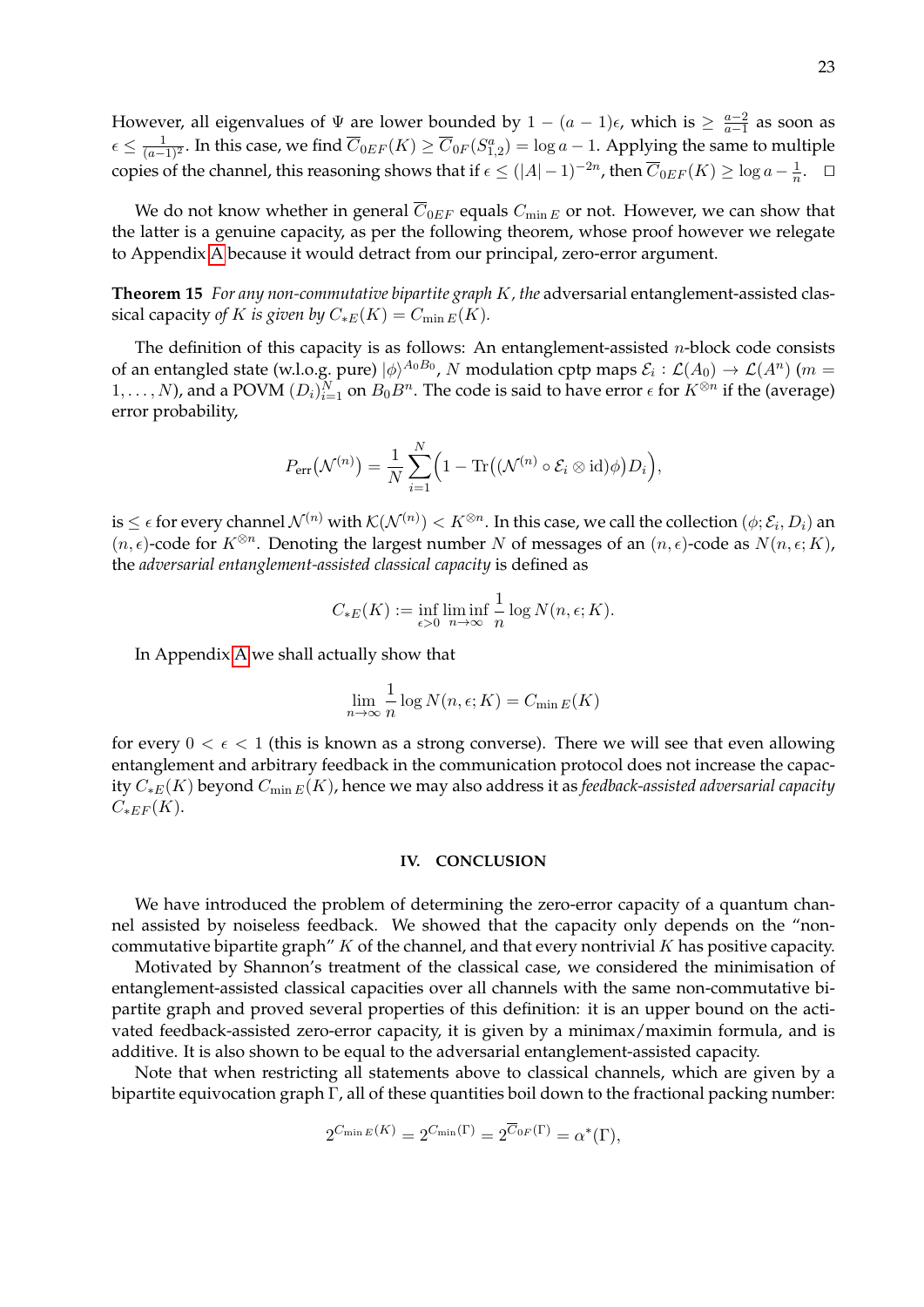which furthermore quantifies the zero-error capacity and simulation cost of  $\Gamma$  when assisted by general no-signalling correlations [\[20\]](#page-31-2),  $2^{C_{0,\text{NS}}(\Gamma)} = 2^{S_{0,\text{NS}}(\Gamma)} = \alpha^*(\Gamma)$ . However, for quantum channels and non-commutative bipartite graphs these notions start diverging, so none of them can be considered as a preferred "quantum fractional packing number": In [\[24\]](#page-32-7), no-signalling assisted zero-error capacity and simulation cost were determined for cq-channels,  $C_{0,NS}(K) = \log A(K)$ and  $S_{0,\text{NS}}(K) = \log \Sigma(K)$ , with the semidefinite packing number A(K) and another SDP  $\Sigma(K)$ , and while in general (for cq-channels)

$$
\log \mathsf{A}(K) \leq C_{\min E}(K) \leq \log \Sigma(K),
$$

both inequalities can be strict [\[24\]](#page-32-7). It remains an open question how  $\overline{C}_{0EF}(K)$  fits into this picture, and in particular whether it is equal to or sometimes strictly smaller than  $C_{\min E}(K)$ . We believe that pure state cq-channels offer a good testing ground for ideas; we might take encouragement from [\[49\]](#page-33-2), where it was shown that the *unambiguous capacity* of a pure state cq-graph K equals  $C_{\min E}(K)$ . Other interesting K are those that admit only one channel N, for instance channels extremal in the set of cptp maps, cf. [\[24\]](#page-32-7), an example of which is the amplitude damping channel; in this case,  $C_{\min E}(K) = C_E(\mathcal{N}).$ 

Next, motivated by the fact that both  $A(K)$  and  $\Sigma(K)$  are SDPs (at least for cq-graphs), we ask if there is a manifestly semidefinite programming (or even just convex optimisation) characterisation of  $2^{C_{\min E}(K)}$ ? To make progress, we need at least to understand some properties of an optimal  $N$  for given  $K$ , and potentially also an optimal input state.

To offer a concrete approach to the question whether  $C_{\min E}(K)$  is an achievable rate for pure state cq-graph  $K$ , we suggest to look at the possible use of conclusive exclusion to implement a list-decoding protocol, by excluding more than one state by each outcome – cf. [\[4\]](#page-31-7).

*List-decoding from approximate decoding?* Given state vectors  $|\psi_1\rangle, \ldots, |\psi_N\rangle \in B$ (w.l.o.g.  $|B| = N$ ) that are sufficiently orthogonal in the sense that there exists an orthonormal basis  $\{|v_1\rangle, \ldots, |v_N\rangle\}$  of B such that

$$
\forall i \quad |\langle v_i | \psi_i \rangle|^2 \ge 1 - \epsilon. \left( \text{For instance, this holds if for each } i, \sum_{j \neq i} |\langle \psi_i | \psi_j \rangle|^2 \le \epsilon, \text{ by [33].} \right)
$$

Then, does there exist a subset of  $N'\geq \Omega(N^{1-\delta})$  of these states,  $\{|\psi_{i_j}\rangle:j=1,\ldots N'\}$ ,  $L\leq O(N^{\delta})$  ( $\delta\to 0$  with  $\epsilon\to 0$  uniformly) and a POVM  $\Big(M_S:S\in\binom{[N']}{L}$  $L^{\left(N'\right)}$ ), such that  $\left\{j: \langle \psi_{i_j} | M_S | \psi_{i_j} \rangle \neq 0 \right\} \subset S$  for all  $S \in \binom{[N']}{L}$  $_{L}^{\scriptscriptstyle{(V')}}$ )?

Note that a positive answer would imply that by preparing  $\psi_{i_j}$  and measuring the POVM elements  $M_S$ , we construct a classical channel/hypergraph  $\Gamma$  with  $\alpha^*(\Gamma) \geq \frac{N'}{L}$  $\frac{N}{L}$ . To see this, observe that each output S is reached from at most L inputs j, namely those  $j \in S$ , so the weight distribution  $w_j = \frac{1}{L}$  $\frac{1}{L}$  for all *i* is admissible in the definition of  $\alpha^*(\Gamma)$ . Thus we would obtain

$$
\overline{C}_{0EF}(K) \ge \overline{C}_{0F}(\Gamma) \ge \log \frac{N'}{L} \ge (1 - 2\delta) \log N - O(1),
$$

which is at least consistent with  $C(\mathcal{N})$  being of the order  $(1 - \epsilon) \log N - O(1)$ , by the existence of the basis  $\{|v_1\rangle, \ldots, |v_N\rangle\}$  and Fano's inequality.

By Hausladen et al. [\[33\]](#page-32-15) this would imply that we can asymptotically achieve the rate  $C(\mathcal{N}) =$  $C_{\min E}(K)$  as activated feedback-assisted zero-error capacity, where  $K = \text{span}\{|\psi_i\rangle\langle i| : i =$  $1, \ldots, N$ . It would also imply a new proof of the result of [\[49\]](#page-33-2), since we could use the Shan-non scheme [\[45\]](#page-32-2) to get arbitrarily close to the rate  $\log \alpha^*(\Gamma)$  by a deterministic list-decoding with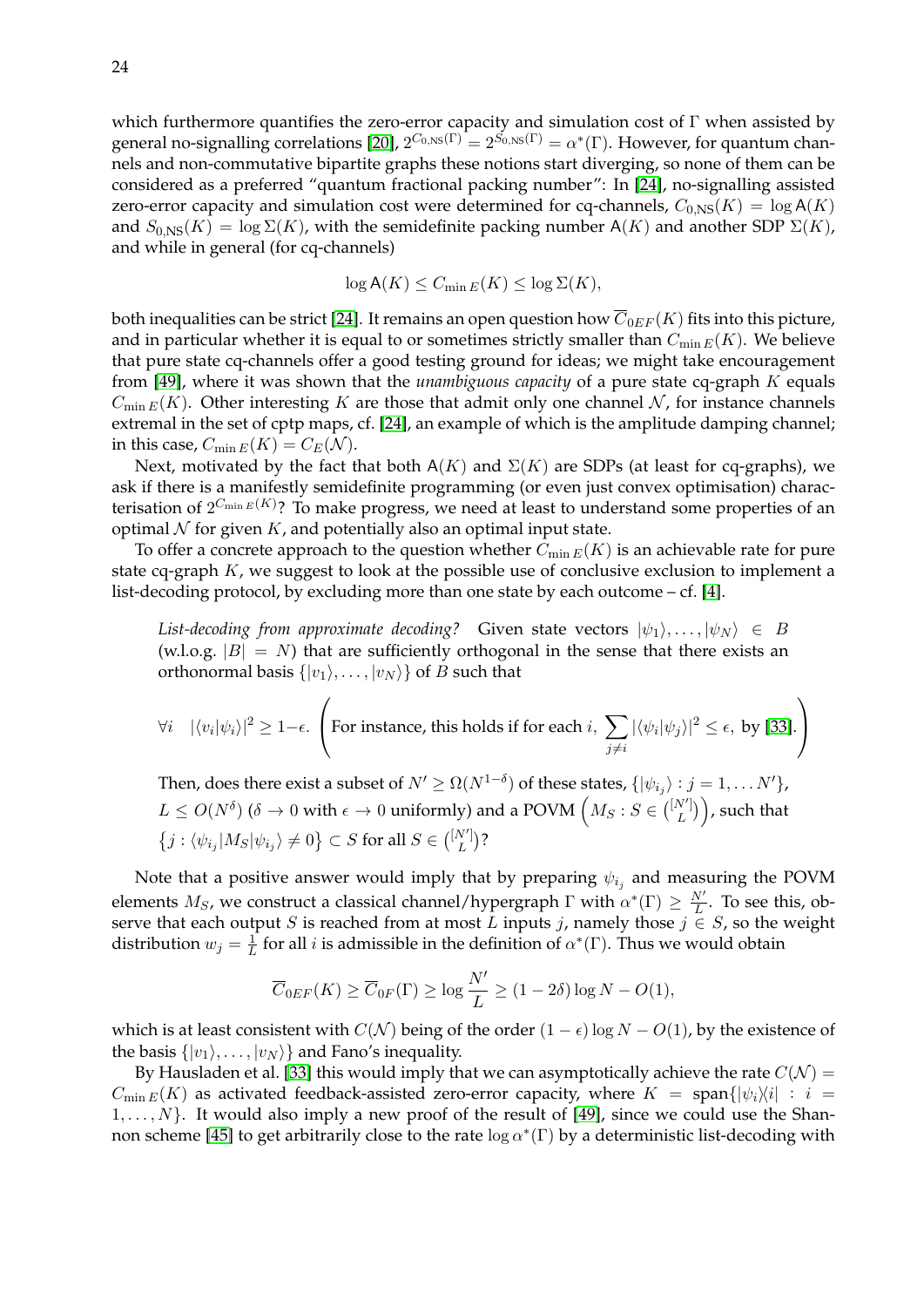constant list size, and then constant activating communication, which we clearly can realize in an unambiguous fashion with constant overhead.

Finally, there is another generalization of the instantaneous feedback considered by Shannon, which was dubbed "coherent feedback" in [\[5\]](#page-31-5), and which consist in the channel environment  $C$ from the Stinespring isometry  $V : A \hookrightarrow B \otimes C$  to be handed back to Alice. More like Shannon's model, it is completely passive as it doesn't involve any action of Bob's. The resulting zero-error capacity,  $C_{0|F\rangle}(V)$  is not even obviously a function of  $K$  only, nor is it clear whether additional free entanglement or free active feedback from Bob to Alice will increase it, though it is clear from the Quantum Reverse Shannon Theorem that all of  $C_{0|F\rangle}(V)$  and its variants are upper bounded by  $C_E(\mathcal{N}).$ 

**Acknowledgments.** We thank Marcin Pawłowski and Ciara Morgan for listening with empathy to our teething problems with the mixed state cq-channels, Aram Harrow, Janis Nötzel and many others for enjoyable discussions on zero-error information theory, and Matthias Christandl for a conversation on post-selection lemmas. Special thanks to Will Matthews for pointing out an error in our first proof of Shannon's Conjecture. We are also grateful to an anonymous reviewer for pointing out to us that the second part of the proof of Lemma [12](#page-19-1) was presented in [\[21\]](#page-31-17) to show the superadditivity of mutual information.

RD was or is supported in part by the Australian Research Council (ARC) under Grant DP120103776 (with AW), and by the National Natural Science Foundation of China under grant no. 61179030. He was also supported in part by an ARC Future Fellowship under Grant FT120100449. SS was or is supported by a Newton International Fellowship, the Royal Society and the U.K. EPSRC. AW was or is in part supported by the European Commission (STREPs "QCS" and "RAQUEL"), the European Research Council (Advanced Grant "IRQUAT"), the U.K. EP-SRC, the Royal Society and a Philip Leverhulme Prize. Furthermore, by the Spanish MINECO, projects FIS2008-01236 and FIS2013-40627-P, with the support of FEDER funds, as well as by the Generalitat de Catalunya CIRIT, project no. 2014 SGR 966.

#### <span id="page-25-0"></span>Appendix A:  $C_{\min E}(K)$  equals the adversarial entanglement-assisted capacity

Here we give a complete proof of the following theorem from Section [III.](#page-15-0)

**Theorem [15](#page-23-1)** For any non-commutative bipartite graph K, the *adversarial entanglement-assisted classical capacity* of K is given by  $C_{*E}(K) = C_{\min E}(K)$ .

Before proving it, we show a simpler statement on so-called compound channels, which will be pivotal for the general proof, however. For a non-commutative bipartite graph  $K < \mathcal{L}(A \rightarrow B)$ , and a pure state  $|\phi\rangle \in AA'$  such that  $\phi^A = \phi^{A'} = \rho$ , define  $X = (1 \otimes K) |\phi\rangle < A \otimes B$  and the sets of states,

$$
\mathcal{S}_{K,\rho} := \big\{ (\mathrm{id} \otimes \mathcal{N}) \phi : \mathcal{K}(\mathcal{N}) < K \big\} = \big\{ \sigma \in \mathcal{S}(AB) : \mathrm{supp} \, \sigma < X, \, \sigma^A = \rho \big\},
$$

as well as, for  $\epsilon > 0$ ,

$$
\mathcal{S}_{K,\rho}^{(\epsilon)} = \big\{ \sigma \in \mathcal{S}(AB) : \exists \sigma' \in \mathcal{S}_{K,\rho} \text{ s.t. } ||\sigma - \sigma'||_1 \leq \epsilon \big\}.
$$

<span id="page-25-1"></span>**Proposition 16** *For any non-commutative bipartite graph*  $K < \mathcal{L}(A \rightarrow B)$ *, a test state*  $\rho$  *on A, and* parameters  $\epsilon>0$  and an integer  $k$ , consider the family of cq-channels  $\big[W^\sigma:S_k\to\mathcal S(A^k\otimes B^k):\sigma\in$  $\mathcal{S}^{(\epsilon)}_{K,\rho}]$  , with

$$
W^{\sigma}:\pi\longmapsto (\hbox{\rm 1}{\hskip -2.8 pt}\otimes U_\pi)\sigma^{\otimes k}(\hbox{\rm 1}{\hskip -2.8 pt}\otimes U_\pi)^\dagger.
$$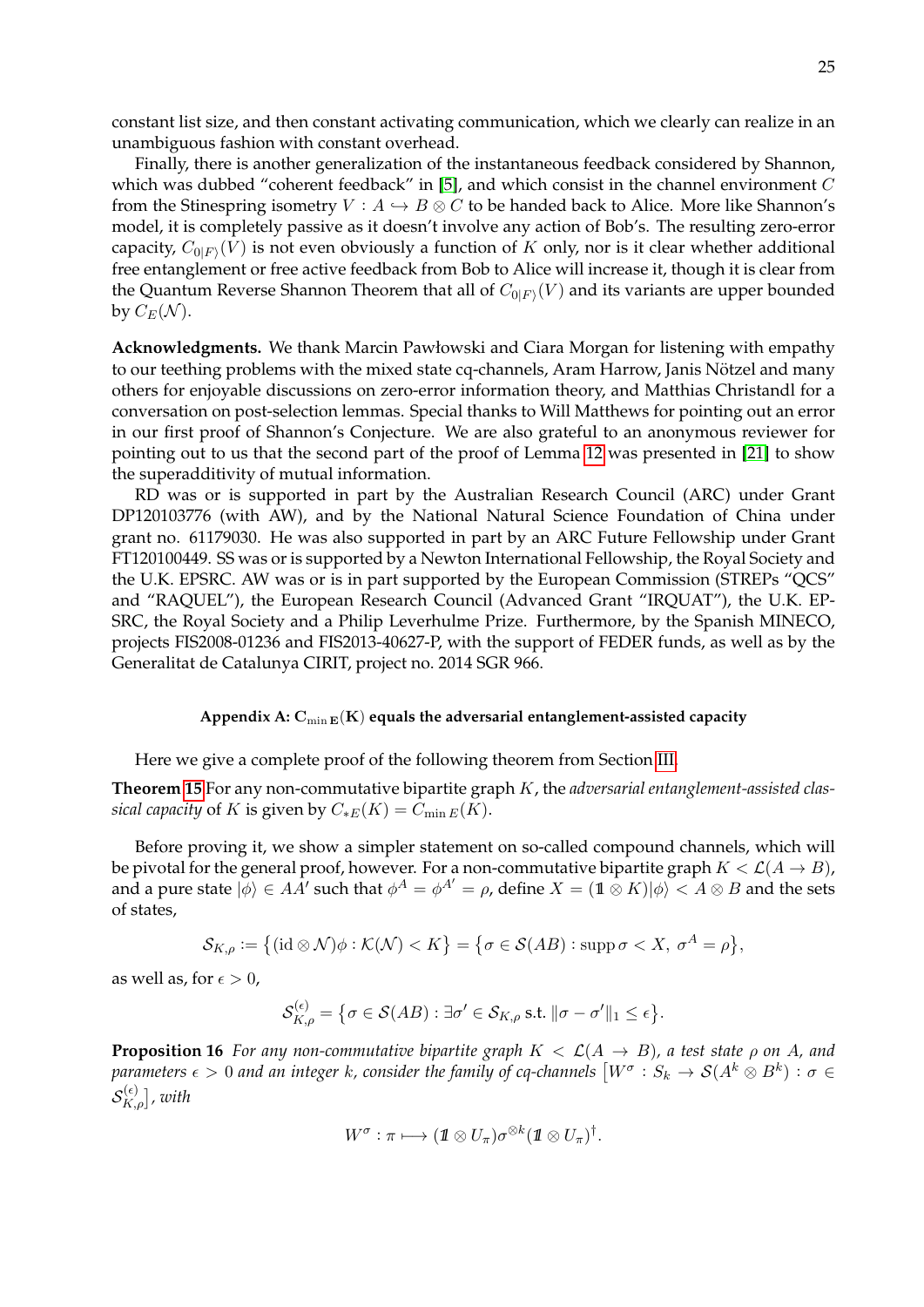*Then, for sufficiently large*  $\ell$ , there is an  $\ell$ -block code of  $N = 2^{nR}$  messages ( $n = k\ell$ ) and decoding POVM  $(D_i)_{i=1}^N$ , with rate

$$
R \ge \min_{\sigma \in \mathcal{S}_{K,\rho}} I(A:B)_{\sigma} - 2\delta,
$$

*and uniformly bounded error probability*

$$
P_{err}((W^{\sigma})^{\otimes \ell}) = \frac{1}{N} \sum_{i=1}^{N} \left(1 - \text{Tr}\left(W^{\sigma}_{\pi_1(i)} \otimes \cdots \otimes W^{\sigma}_{\pi_{\ell}(i)}\right)D_i\right) \leq c^{\ell}
$$

*for all*  $\sigma \in \mathcal{S}_{K,\rho}^{(\epsilon)}$ . Here,  $c < 1$  and  $\delta = 2\epsilon \log(|A||B|) + \frac{3}{k} + 2|B|^2 \frac{\log(k+|B|)}{k}$ .

**Proof** The family of cq-channels  $[W^{\sigma}: S_k \to \mathcal{S}(A^k \otimes B^k) : \sigma \in \mathcal{S}_{K,\rho}^{(\epsilon)}]$  generates a compound channel, meaning that on block length  $\ell$ , the communicating parties face one of the i.i.d. channels  $(W^{\sigma})^{\otimes \ell}$ ,  $\sigma \in S_{K,\rho'}^{(\epsilon)}$ , but they do not know beforehand which one, so they need to use a code that is good for all of them.

For this we invoke the general result of Bjelakovic and Boche [\[8\]](#page-31-18), which states that there are such codes with rate

$$
\min_{\sigma \in \mathcal{S}_{K,\rho}^{(\epsilon)}} \chi \left( \left\{ p_{\pi} = \frac{1}{k!}, W_{\pi}^{\sigma} = (\mathbb{1} \otimes U_{\pi}) \sigma^{\otimes k} (\mathbb{1} \otimes U_{\pi})^{\dagger} \right\} \right) - k \delta
$$

for any  $\delta > 0$  and with error probability uniformly bounded by  $c^{\ell}$ ,  $c = c(\delta) < 1$ .

By Lemma [17](#page-26-0) below,

$$
\chi\left(\left\{p_{\pi}=\frac{1}{k!},W_{\pi}^{\sigma}=(\mathbb{1}\otimes U_{\pi})\sigma^{\otimes k}(\mathbb{1}\otimes U_{\pi})^{\dagger}\right\}\right)\geq k\,I(A:B)_{\sigma}-2|B|^{2}\log(k+|B|),
$$

and because there is  $\sigma' \in \mathcal{S}_{K,\rho}$  with  $\|\sigma-\sigma'\|_1 \leq \epsilon$ , Fannes' inequality [\[29\]](#page-32-16) shows that the rate (over  $n = k\ell$ ) is

$$
\geq \min_{\sigma \in \mathcal{S}_{K,\rho}} I(A:B)_{\sigma} - 2\epsilon \log(|A||B|) - \frac{3}{k} - 2|B|^2 \frac{\log(k+|B|)}{k} - \delta,
$$

and we are done, choosing  $\delta$  as advertised.

We end this proof pointing out a rather nice feature of the code: each message is encoded as an  $\ell$ -tuple of permutations from  $S_k$ ,  $i \mapsto \pi(i) = \pi_1(i) \dots \pi_\ell(i)$ , which we may view naturally as an element of  $S_k \times \cdots \times S_k \subset S_n$ , acting on  $B^n$  by permuting the tensor factors, each  $\pi_j(i)$  on its own block of  $k$ , hence message  $i$  is mapped to the state  $W^{\sigma}_{\pi(i)}=(1\!\!1 \otimes U_{\pi(i)})\sigma^{\otimes n}(1\!\!1 \otimes U_{\pi(i)})^{\dag}$  on  $A^nB^n.$   $\;\;\Box$ 

<span id="page-26-0"></span>**Lemma 17 (Cf. Shor [\[46\]](#page-32-17))** For any channel  $\mathcal{N} : \mathcal{L}(A) \to \mathcal{L}(B)$  and a state  $\rho$  on A with purification  $|\phi\rangle \in AA'$ , and let  $\sigma^{AB} = (\mathrm{id} \otimes \mathcal{N})\phi$ . Then, for any integer k,

$$
\chi\left(\left\{p_{\pi}=\frac{1}{k!},W_{\pi}^{\sigma}=(\mathbf{1}\otimes U_{\pi})\sigma^{\otimes k}(\mathbf{1}\otimes U_{\pi})^{\dagger}\right\}\right)\geq k\,I(A:B)_{\sigma}-2|B|^{2}\log(k+|B|),
$$

where  $\pi$  ranges over the symmetric group  $S_k$ , acting on  $B^k$  by permuting the tensor factors.

**Proof** With the average state

$$
\Omega^{A^k B^k} = \frac{1}{k!} \sum_{\pi \in S_k} (\hbox{\rm 1}{\hskip -2.8 pt}\otimes U_\pi) \sigma^{\otimes k} (\hbox{\rm 1}{\hskip -2.8 pt}\otimes U_\pi)^\dagger,
$$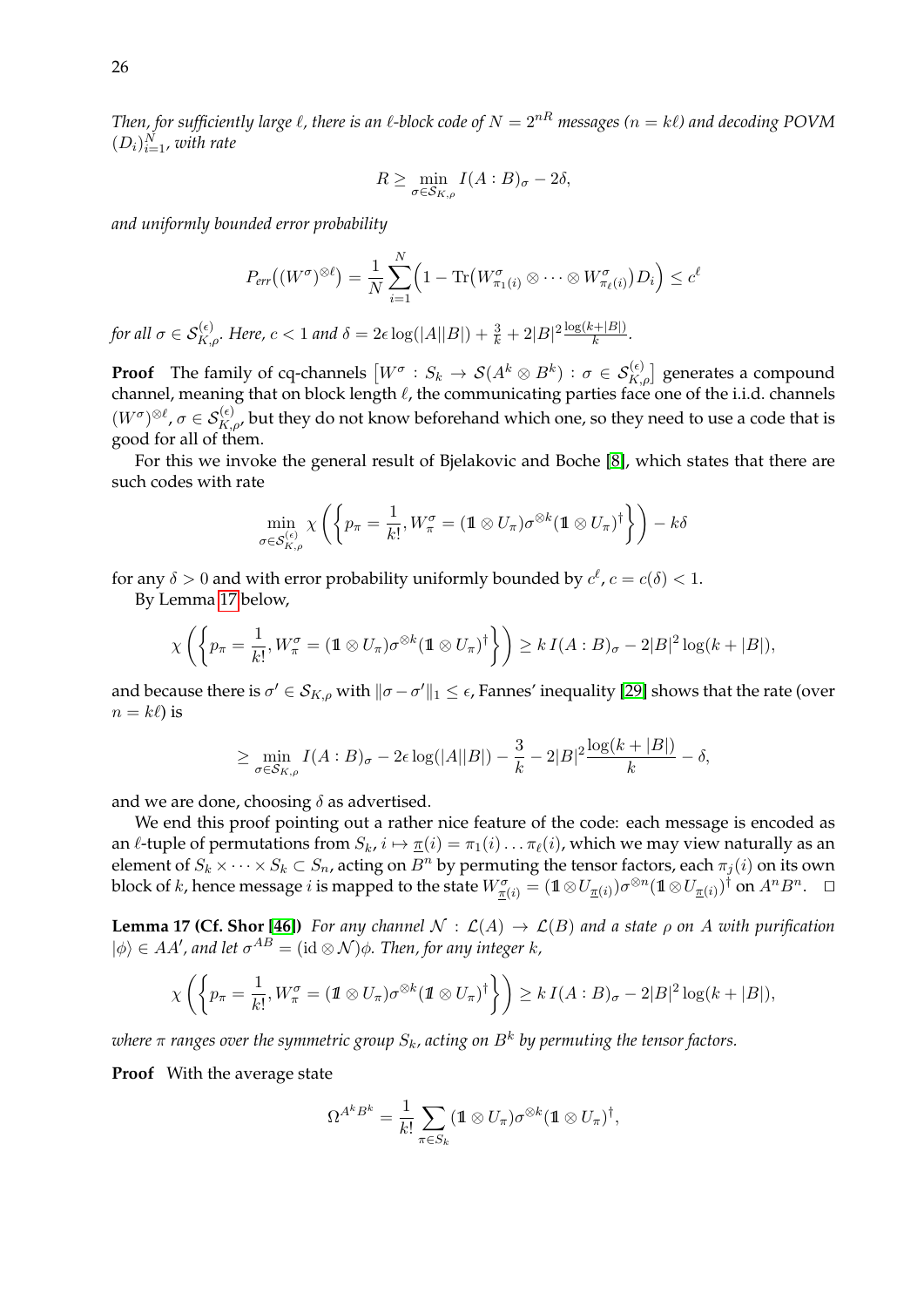we have

$$
\chi\left(\left\{\frac{1}{k!}, (\mathbf{1}\otimes U_{\pi})\sigma^{\otimes k}(\mathbf{1}\otimes U_{\pi})^{\dagger}\right\}\right) = S(\Omega^{A^{k}B^{k}}) - S(\sigma^{\otimes k})
$$
  
=  $S(\Omega^{A^{k}}) + S(\Omega^{B^{k}}) - I(A^{k}:B^{k})_{\Omega} - S(\sigma^{\otimes k})$   
=  $kI(A:B)_{\sigma} - I(A^{k}:B^{k})_{\Omega}$ ,

where we have used that all ensemble members are just unitary transformed versions of  $\sigma^{\otimes k}$ (first line), the definition of the mutual information (second line), the fact that  $\Omega^{A^k} = (\sigma^A)^{\otimes k}$  and  $\Omega^{B^{k}}=(\sigma^{B})^{\otimes k}$  as well as additivity of the von Neumann entropy (third line).

Now we use the representation theory of  $S_k$  acting on  $B^k$  to bound the mutual information remaining: From Schur-Weyl duality [\[31\]](#page-32-12) it is known that

$$
B^k = \bigoplus_{\lambda} Q_{\lambda}^b \otimes P_{\lambda},
$$

where  $\lambda$  are Young diagrams with at most  $b = |B|$  rows,  $P_{\lambda}$  are the corresponding irreps of  $S_k$  and  $Q^b_\lambda$  is the multiplicity space, which is an irrep of the commutant representation, SU(*b*). With the maximally mixed state  $\tau_{\lambda}$  on  $P_{\lambda}$ , Schur's Lemma implies that

$$
\Omega^{A^k B^k} = \bigoplus_{\lambda} q_{\lambda} \omega_{\lambda}^{A^k Q_{\lambda}^b} \otimes \tau_{\lambda}^{P_{\lambda}}.
$$

Now observe that  $\Omega^{A^kB^k}$  can by local operations  $B^k\leftrightarrow D\,:=\bigoplus_\lambda Q^b_\lambda$  be reversibly transformed into

$$
\widetilde{\Omega}^{A^k D} = \bigoplus_{\lambda} q_{\lambda} \omega_{\lambda}^{A^k Q_{\lambda}^b},
$$

hence

$$
I(Ak: Bk)\Omega = I(Ak: D)\widetilde{\Omega} \le 2 log |D| \le 2b2 log(k+b).
$$

The latter because it is known that there are only  $L \le (k+1)^b$  Young diagrams and each SU(b) irrep has dimension  $|Q_\lambda^b|\leq M=(k+b)^{\frac{1}{2}b^2}$ , hence  $|D|\leq LM=(k+1)^b(k+b)^{\frac{1}{2}b^2}\leq (k+b)^{b^2}$ , as we only need to consider the case  $b > 2$ .

**Proof (of Theorem [15\)](#page-23-1)** First we show the upper bound, to be precise the strong converse. Because among the eligible channels is  $\mathcal{N}^{\otimes n}$  with  $\mathcal{K}(\mathcal{N}) < K$  attaining the minimum in  $C_{\min E}(K)$ , we see immediately that  $C_{*E}(K) \leq C_E(\mathcal{N}) = C_{\min E}(K)$ . In fact, the Quantum Reverse Shannon Theorem for  $\mathcal{N}^{\otimes n}$  [\[5,](#page-31-5) [7\]](#page-31-15) implies the strong converse as well, i.e. for all  $\epsilon < 1$ ,

$$
\limsup_{n \to \infty} \frac{1}{n} N(n, \epsilon; K) \le C_E(\mathcal{N}) = C_{\min E}(K).
$$

A direct proof of this can be found in [\[26\]](#page-32-18) (see also [\[27\]](#page-32-19)). Furthermore, Bowen [\[10\]](#page-31-14) (alternatively again the Quantum Reverse Shannon Theorem) showed that feedback does not increase the entanglement-assisted capacity.

It remains to show achievability of  $C_{\min E}(K)$ ; for this it will be enough to show that for any test state  $\rho$  on A,  $C_{*E}(K) \ge \min_{K(N) < K} I(\rho; \mathcal{N})$ , by exhibiting a sequence of codes with this rate and error probability going to 0, exponentially in n. Choose a purification  $|\phi\rangle^{AA'}$  of  $\rho$  and let Alice and Bob share  $\phi^{\otimes n}$  as well as a maximally entangled state of Schmidt rank n!, which is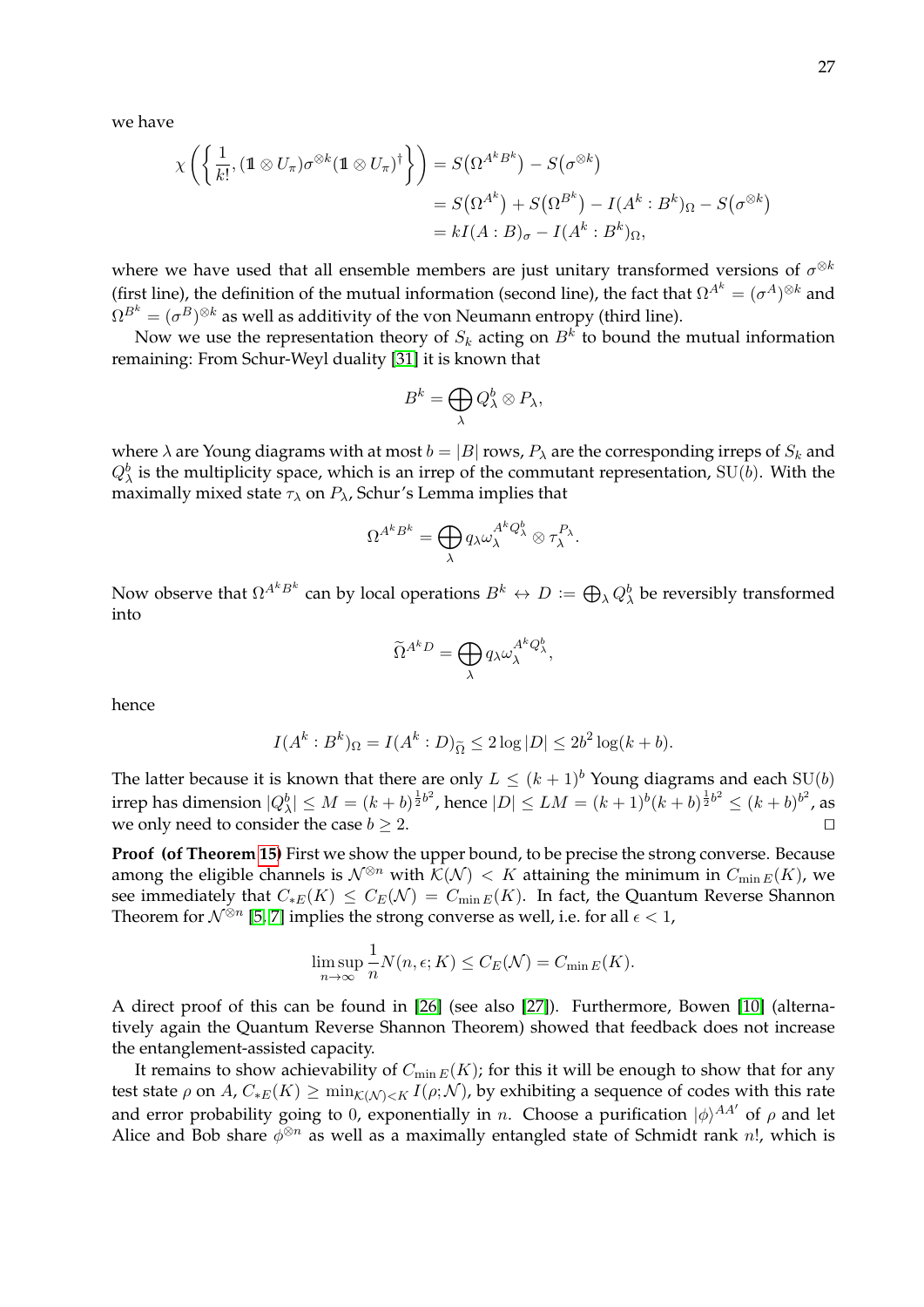measured by both parties in the computational basis to obtain a shared random permutation  $\tau \in S_n$ . Alice's encoding will be to subject her n input A'-systems to a permutation  $\pi(i)$  for each message  $i = 1, \ldots, N$ , then apply  $\tau$  and send the resulting state through the channel  $\mathcal{N}^{(n)}$ ; Bob will apply the permutation  $\tau^{-1}$  to his n output B-systems. The state this prepares for Bob is

$$
\omega(i)^{A^n B^n} = \frac{1}{n!} \sum_{\tau \in S_n} (\mathbf{1} \otimes U_{\tau})^{\dagger} \Big[ (\mathrm{id} \otimes \mathcal{N}^{(n)}) \big( (\mathbf{1} \otimes U_{\tau} U_{\underline{\pi}(i)}) \phi^{\otimes n} (\mathbf{1} \otimes U_{\tau} U_{\underline{\pi}(i)})^{\dagger} \big) \Big] (\mathbf{1} \otimes U_{\tau})
$$
  
= (\mathbf{1} \otimes U\_{\underline{\pi}(i)}) \big[ (\mathrm{id} \otimes \overline{\mathcal{N}}^{(n)}) \phi^{\otimes n} \big] (\mathbf{1} \otimes U\_{\underline{\pi}(i)})^{\dagger}  
=: (\mathbf{1} \otimes U\_{\underline{\pi}(i)}) \sigma^{(n)} (\mathbf{1} \otimes U\_{\underline{\pi}(i)})^{\dagger},

with the permutation-symmetrized channel

$$
\overline{\mathcal{N}}^{(n)}(\rho) = \frac{1}{n!} \sum_{\tau \in S_n} U_{\tau}^{\dagger} \mathcal{N}^{(n)}(U_{\tau} \rho U_{\tau}^{\dagger}) U_{\tau}.
$$

Note that as  $\mathcal{K}(\mathcal{N}^{(n)})< K^{\otimes n}$ , the same holds for  $\overline{\mathcal{N}}^{(n)}.$  The permutations  $\underline{\pi}(i)$  form a code for the compound channel

$$
\left[W_{\pi}^{\sigma}=(\mathbb{1}\otimes U_{\pi})\sigma^{\otimes k}(\mathbb{1}\otimes U_{\pi})^{\dagger}:\sigma^{AB}\in\mathcal{S}_{K,\rho}^{(\epsilon)}\right]
$$

according to Proposition [16](#page-25-1) and its proof; here,  $n = k\ell$ , and we will determine k and  $\epsilon$  later. Bob will use the very decoding POVM  $(D_i)$  from the same proposition.

To analyze the performance of this strategy, we apply the Constrained Postselection Lemma [18](#page-29-1) to the permutation-symmetric state  $\sigma^{(n)}= (\mathrm{id}\mathop{\otimes} \overline{\mathcal{N}}^{(n)})\phi^{\otimes n}$ ,  $X=(1\!\!1\mathop{\otimes} K)|\phi\rangle < A\mathop{\otimes} B$  and  $\mathcal{R}=\mathrm{Tr}_B\mathcal{R}$ 

$$
\sigma^{(n)} \le (n+1)^{3|A|^2|B|^2} \int \mathrm{d}\sigma \, \sigma^{\otimes n} F(\sigma^A, \rho^A)^{2n},
$$

where the integral is over states  $\sigma^{AB}$  supported on  $X < AB$ . We split the integral into two parts, a first where  $F(\sigma^A, \rho^A) < 1-\alpha$  and a second one where  $F(\sigma^A, \rho^A) \ge 1-\alpha$ . Choosing  $\alpha$  small enough ensures that those  $\sigma^{AB}$  are in  $\mathcal{S}^{(\epsilon)}_{K,\rho}.$  Thus,

$$
\sigma^{(n)} \le (n+1)^{3|A|^2|B|^2}(1-\alpha)^{2n}\sigma_0 + (n+1)^{3|A|^2|B|^2} \int_{F(\sigma^A,\rho^A) \ge 1-\alpha} d\sigma \,\sigma^{\otimes n},
$$

with some state  $\sigma_0$ . At this point we can evaluate the error probability:

$$
P_{\text{err}} = \frac{1}{N} \sum_{i=1}^{N} \text{Tr} \big( (\mathbf{1} \otimes U_{\underline{\pi}(i)}) \sigma^{(n)} (\mathbf{1} \otimes U_{\underline{\pi}(i)})^{\dagger} (\mathbf{1} - D_i) \big)
$$
  
\$\leq\$ poly(*n*) 
$$
\left[ (1 - \alpha)^{2n} + \max_{\sigma \in S_{K,\rho}^{(\epsilon)}} \text{Tr} \big( (\mathbf{1} \otimes U_{\underline{\pi}(i)}) \sigma^{(n)} (\mathbf{1} \otimes U_{\underline{\pi}(i)})^{\dagger} (\mathbf{1} - D_i) \big) \right]
$$
  
\$\leq\$ poly(*n*)  $((1 - \alpha)^{2n} + c^{n/k}),$ 

showing that for every *n* and  $\epsilon$  the error probability goes to zero exponentially – in fact, at the same rate as the corresponding compound channel, except for the additional term  $(1 - \alpha)^{2n}$ .

The rate, according to Proposition [16](#page-25-1) is  $\geq \min_{K(N) \leq K} I(\rho; \mathcal{N}) - 2\delta$ , where  $\delta = 2\epsilon \log(|A||B|) +$  $\frac{3}{k}+2|B|^2\frac{\log(k+|B|)}{k}$  can be made arbitrarily small by choosing  $\epsilon$  small enough and  $k$  large enough.  $\Box$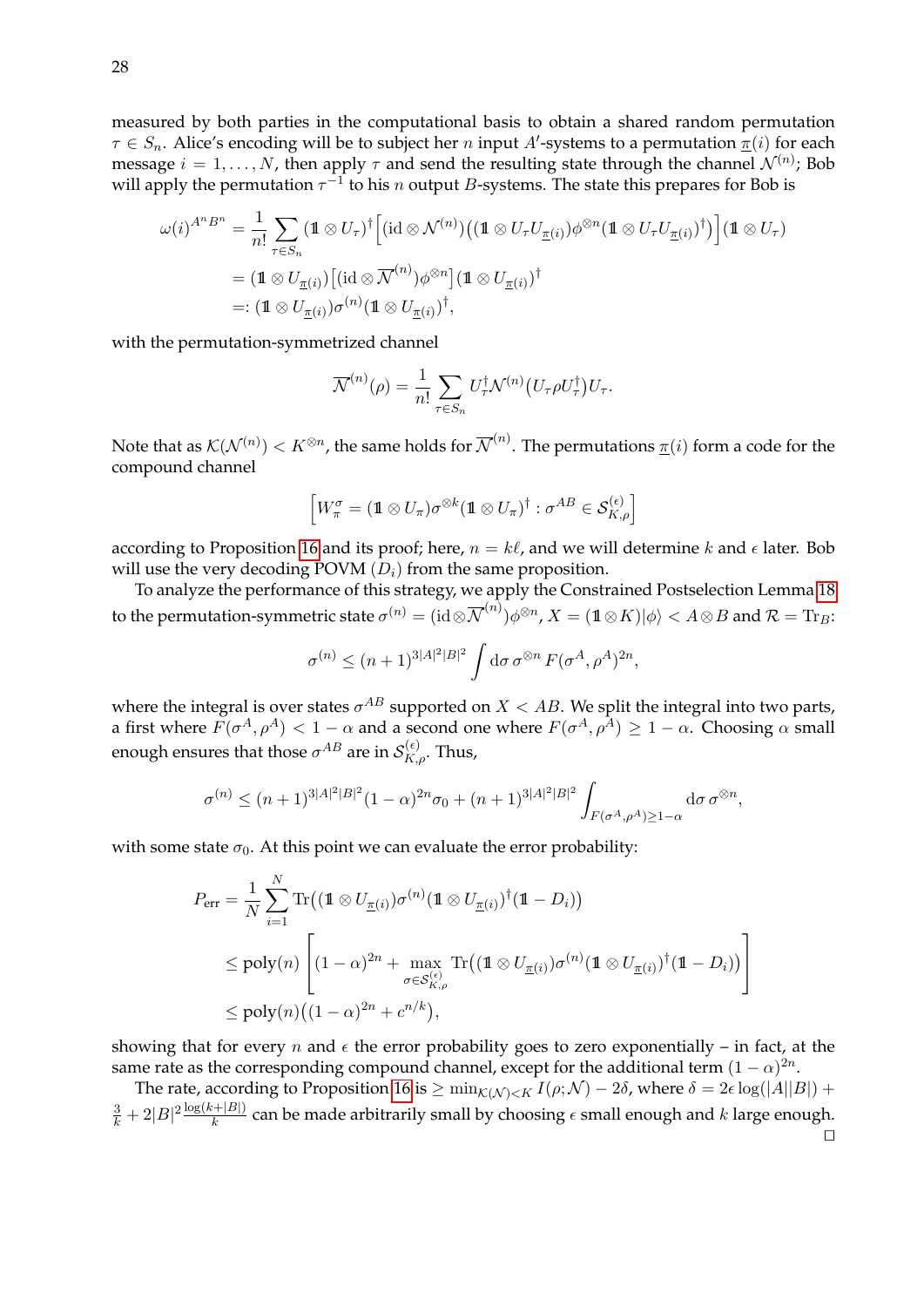Observe however that what we treated here is not an "arbitarily varying quantum channel" in any sense previously considered [\[3,](#page-31-20) [9\]](#page-31-19), going beyond the model in [\[36\]](#page-32-20), too.

#### <span id="page-29-1"></span><span id="page-29-0"></span>**Appendix B: A Constrained Post-Selection Lemma**

Here we show the following extension of the main technical result of [\[13\]](#page-31-21) (albeit with a worse polynomial prefactor).

**Lemma 18** *For given Hilbert space* X *with dimension* d*, denote by* dσ *the measure on the quantum states*  $S(X)$  *obtained by drawing a pure state from*  $X \otimes X'$  *uniformly at random (i.e., from the unitarily invariant* probability measure) and tracing out  $X'$ .

Then, for any  $S_n$ -invariant state  $\rho^{(n)}$  on  $X^n$ ,

$$
\rho^{(n)} \le (n+1)^{3d^2} \int \mathrm{d}\sigma \,\sigma^{\otimes n} F(\rho^{(n)}, \sigma^{\otimes n})^2.
$$

*The measure*  $d\sigma$  *is universal in the sense that it depends only on the space*  $X$ *.* 

*Furthermore, let*  $\mathcal{R}: \mathcal{L}(X) \to \mathcal{L}(Y)$  *be a cptp map,*  $\eta \in \mathcal{S}(Y)$  *a state. Then, for every*  $S_n$ -invariant  $\textit{state }\rho^{(n)}$  on  $X^n$  with  $\mathcal{R}^{\otimes n}\big(\rho^{(n)}\big) = \eta^{\otimes n}$  ,

$$
\rho^{(n)} \le (n+1)^{3d^2} \int \mathrm{d}\sigma \,\sigma^{\otimes n} F(\mathcal{R}(\sigma), \eta)^{2n}.
$$

*Note that the right hand side depends only on* X*,* R*,* η *and* n*.*

Here,  $F(\xi,\eta)=\parallel$ √  $\overline{\xi}\sqrt{\eta}\|_1$  is the fidelity between (mixed) states  $\xi, \eta \in \mathcal{S}(X)$  [\[30,](#page-32-21) [35,](#page-32-22) [50\]](#page-33-3).

**Remark** Note that in  $\Omega^{(n)}$ , the contribution of states  $\sigma$  with  $F(\mathcal{R}(\sigma), \eta) < 1 - \epsilon$  is exponentially small in *n*. I.e., for a symmetric state with an additional constraint, expressed by  $R$  and  $\eta$ , the universal de Finetti state from [\[13\]](#page-31-21) may be chosen in such a way that almost all its contributions also approximately obey the constraint.

**Proof** Denoting the uniform (i.e. unitarily invariant) probability measure over *pure* states  $\zeta$  =  $|\zeta\rangle\langle\zeta|$  on  $X \otimes X'$  by  $d\zeta$ , it is well known that

$$
\int d\zeta \zeta^{\otimes n} = \frac{1}{\binom{n+d^2-1}{d^2-1}} \Pi_{\text{Sym}^n(X \otimes X')},
$$

with  $\Pi_{\mathrm{Sym}^n(X \otimes X')}$  denoting the projector onto the (Bose) symmetric subspace of  $(X \otimes X')^{\otimes n}$ . The reason is that the latter is an irrep of the  $U^{\otimes n}$ -representation for  $U \in SU(d^2)$ , so Schur's Lemma applies. Now we apply Caratheodory's Theorem, which says that  $d\zeta$  can be convex-decomposed into measures with finite support, more precisely ensembles  $\{q_i,\zeta_i\}_{i=1}^{D^2}$ , with  $D = \binom{n+d^2-1}{d^2-1}$  $\frac{+d^{2}-1}{d^{2}-1}$   $\leq$  $(n+1)^{d^2}$ , the dimension of the Bose symmetric subspace of  $(X \otimes X')^{\otimes n}$ , and

$$
\sum_i q_i \zeta_i^{\otimes n} = \frac{1}{D} \Pi_{\text{Sym}^n(X \otimes X')}.
$$

For the moment we shall focus on one of these measures/ensembles.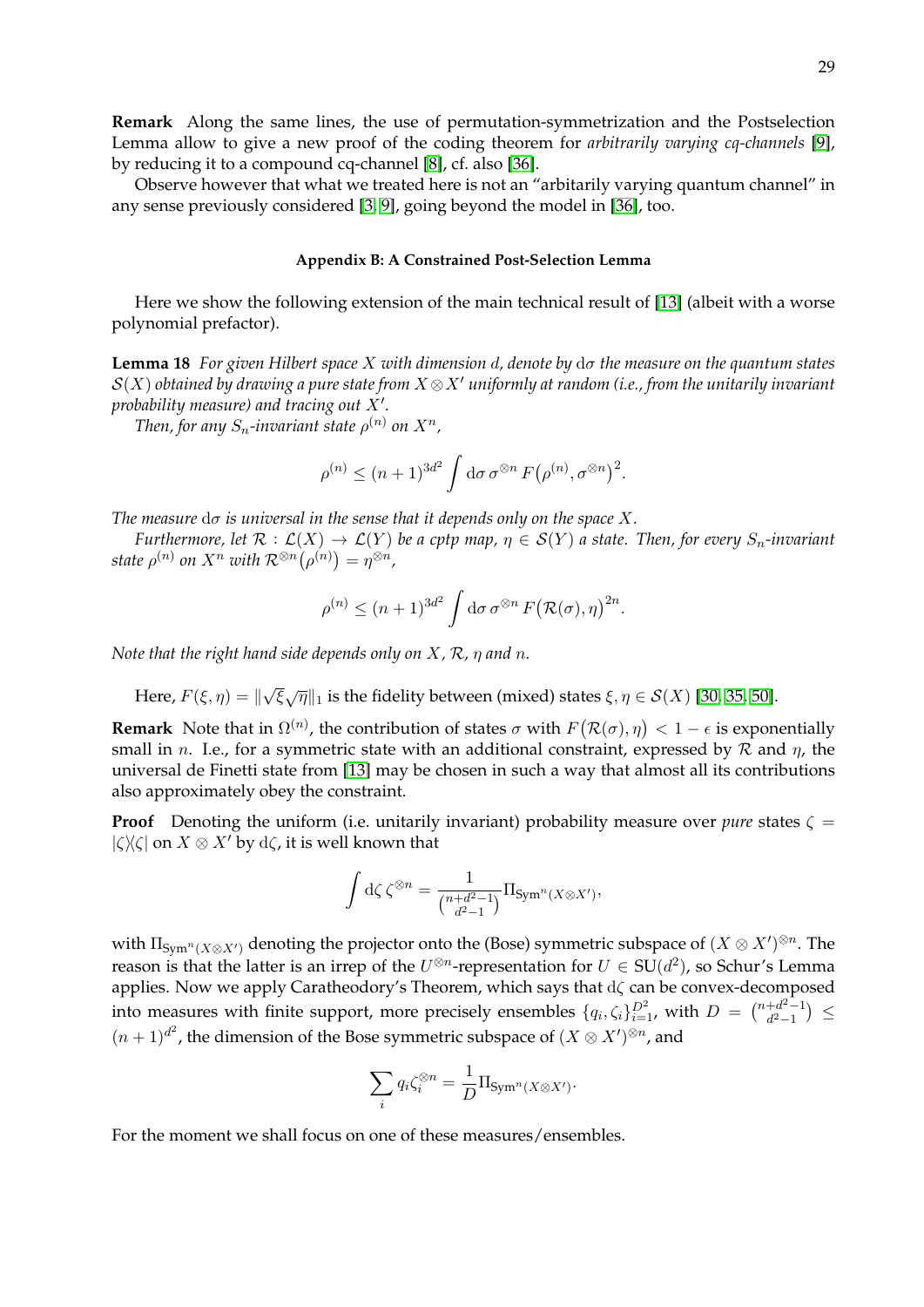It is also well known that one can purify  $\rho^{(n)}$  in a Bose symmetric way, i.e.  $\rho^{(n)}=\text{Tr}_{X'^n}\,\varphi^{(n)}$ , with  $\varphi^{(n)}=|\varphi^{(n)}\rangle\!\langle\varphi^{(n)}|$  a pure state supported on the Bose symmetric subspace. Thus, with the operator  $A := \sum_i |\zeta_i\rangle^{\otimes n} \langle i|,$ 

$$
\varphi^{(n)} = \Pi_{\text{Sym}^n(X \otimes X')} \varphi^{(n)} \Pi_{\text{Sym}^n(X \otimes X')}
$$
  
\n
$$
= D^2 \sum_{ij} q_i q_j \zeta_i^{\otimes n} \varphi^{(n)} \zeta_j^{\otimes n}
$$
  
\n
$$
= D^2 A \left( \sum_{ij} q_i q_j |i \rangle \langle j | \langle \zeta_i |^{\otimes n} \varphi^{(n)} | \zeta_j \rangle^{\otimes n} \right) A^{\dagger}
$$
  
\n
$$
\leq D^4 A \left( \sum_i q_i^2 |i \rangle \langle i | \langle \zeta_i |^{\otimes n} \varphi^{(n)} | \zeta_i \rangle^{\otimes n} \right) A^{\dagger}
$$
  
\n
$$
\leq D^3 A \left( \sum_i q_i |i \rangle \langle i | F \left( \zeta_i^{\otimes n}, \varphi^{(n)} \right)^2 \right) A^{\dagger}
$$
  
\n
$$
\leq D^3 \sum_i q_i \zeta_i^{\otimes n} F \left( (\text{Tr}_{X'} \zeta_i)^{\otimes n}, \rho^{(n)} \right)^2,
$$

where in the fourth line we have used Hayashi's pinching inequality [\[34\]](#page-32-23), and in the fifth  $q_i \leq \frac{1}{L}$  $\frac{1}{D}$ ; in line six we have invoked the monotonicity of the fidelity under cptp maps, here the partial trace, as well as  $\text{Tr}_{X'^n} \varphi^{(n)} = \rho^{(n)}$ .

Now we remember that  $\{q_i,\zeta_i\}$  was just one of the Caratheodory components of the uniform measure  $d\zeta$ , so by convex combination,

$$
\varphi^{(n)} \le D^3 \int d\zeta \, \zeta^{\otimes n} F\left( (\operatorname{Tr}_{X'} \zeta)^{\otimes n}, \rho^{(n)} \right)^2,
$$

hence by partial trace over  $X^{\prime n}$ , and recalling the definition of  $\mathrm{d}\sigma$ , we arrive at

$$
\rho^{(n)} \leq D^3 \int \mathrm{d}\sigma \,\sigma^{\otimes n} F(\sigma^{\otimes n}, \rho^{(n)})^2.
$$

To obtain the second bound, we apply the map  $\mathcal{R}^{\otimes n}$  to the states inside the above fidelity; by monotonicity of the fidelity once more,

$$
F(\sigma^{\otimes n}, \rho^{(n)}) \le F\left(\mathcal{R}^{\otimes n}(\sigma^{\otimes n}), \mathcal{R}^{\otimes n}(\rho^{(n)})\right)
$$

$$
= F\left(\left(\mathcal{R}(\sigma)\right)^{\otimes n}, \eta^{\otimes n}\right)
$$

$$
= F(\mathcal{R}(\sigma), \eta)^n,
$$

as desired.  $\Box$ 

**Remark** It is the trick to sandwich the Bose-symmetric state  $\varphi^{(n)}$  between symmetric subspace projectors – rather than bounding it directly by that projector –, which allows the introduction of fidelities between the state and "test" product states.

Here we have used this to enforce a linear constraint valid for  $\rho^{(n)}$  on the components of the de Finetti state on the right hand side. It turns out, perhaps unsurprisingly, that also other convex constraints (with a "good" behaviour linking  $n = 1$  with the general case) are amenable to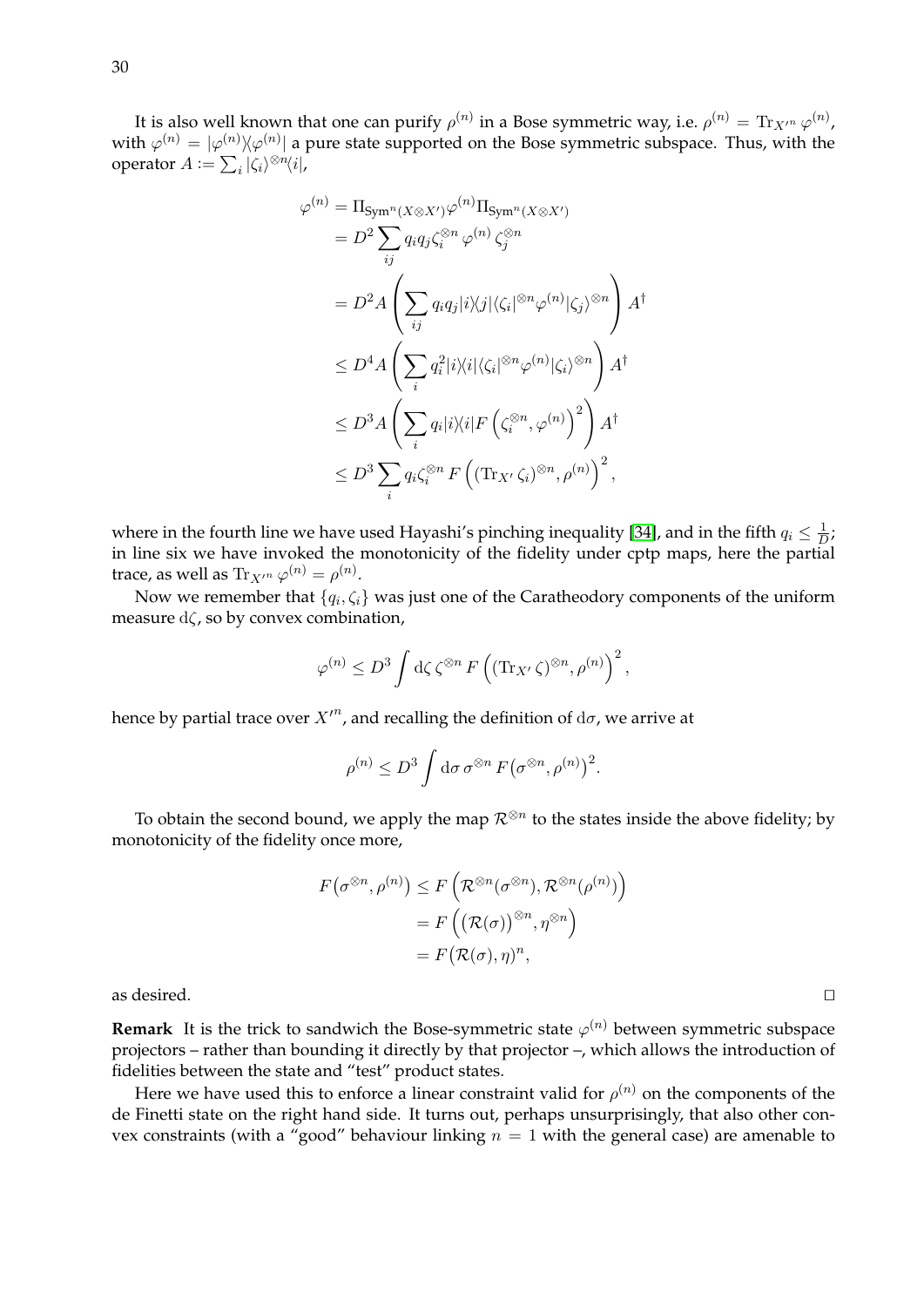<span id="page-31-0"></span>the same treatment, for instance membership in the convex set of separable states for a multipartite space  $X = X_1 \otimes \cdots \otimes X_k$ , and other similar sets, or even non-convex constraints. Such generalizations and their applications are discussed in [\[38\]](#page-32-24).

- <span id="page-31-16"></span>[1] Chris Adami, Nicolas J. Cerf, "Von Neumann capacity of noisy quantum channels", Phys. Rev. A **56**(5):3470-3483 (1997).
- <span id="page-31-10"></span>[2] Rudolf Ahlswede, "Channels with Arbitrarily Varying Channel Probability Functions in the Presence of Noiseless Feedback", Z. Wahrsch. Verw. Geb. **25**:239-252 (1973).
- <span id="page-31-20"></span>[3] Rudolf Ahlswede, Igor Bjelakovic, Holger Boche and Janis Nötzel, "Quantum Capacity under Adversarial Quantum Noise: Arbitrarily Varying Quantum Channels", Commun. Math. Phys. **317**(1):103- 156 (2013).
- <span id="page-31-7"></span>[4] Somshubhro Bandyopadhyay, Rahul Jain, Jonathan Oppenheim and Christopher Perry, "Conclusive Exclusion of Quantum States", Phys. Rev. A **89**:022336 (2014).
- <span id="page-31-5"></span>[5] Charles H. Bennett, Igor Devetak, Aram W. Harrow, Peter W. Shor and Andreas Winter, "The Quantum Reverse Shannon Theorem and Resource Tradeoffs for Simulating Quantum Channels", IEEE Trans. Inf. Theory **60**(5):2926-2959 (2014).
- <span id="page-31-11"></span>[6] Charles H. Bennett, Peter W. Shor, John A. Smolin and Ashish V. Thapliyal, "Entanglementassisted classical capacity of noisy quantum channels", Phys. Rev. Lett. **83**(15):3081-3084 (1999); "Entanglement-assisted capacity of a quantum channel and the reverse Shannon theorem", IEEE Trans. Inf. Theory **46**(10):2637-2655 (2002).
- <span id="page-31-15"></span>[7] Mario Berta, Matthias Christandl and Renato Renner, "A Conceptually Simple Proof of the Quantum Reverse Shannon Theorem", in: *Proc. TQC 2010*, LNCS 6519, pp. 131-140, Springer Verlag, Berlin Heidelberg New York, 2011; "The Quantum Reverse Shannon Theorem Based on One-Shot Information Theory", Commun. Math. Phys. **306**(3):579-615 (2011).
- <span id="page-31-18"></span>[8] Igor Bjelakovic and Holger Boche, "Classical Capacities of Compound and Averaged Quantum Channels", IEEE Trans. Inf. Theory **55**(7):3360-3374 (2009).
- <span id="page-31-19"></span>[9] Igor Bjelakovic, Holger Boche, Giesbert Janßen and Janis Nötzel, "Arbitrarily Varying and Compound Classical-Quantum Channels and a Note on Quantum Zero-Error Capacities", in: *Information Theory, Combinatorics, and Search Theory: In Memory of Rudolf Ahlswede*, H. Aydinian, F. Cicalese, and C. Deppe (eds.), LNCS 7777, pp. 247-283, Springer Verlag, Berlin Heidelberg New York, 2013; arXiv[quantph]:1209.6325.
- <span id="page-31-14"></span>[10] Garry Bowen, "Quantum Feedback Channels", IEEE Trans. Inf. Theory **50**(10):2429-2433 (2004).
- <span id="page-31-6"></span>[11] Anthony Chefles, Richard Jozsa and Andreas Winter, "On the existence of physical transformations between sets of quantum states", Int. J. Quantum Inf. **2**(1):11-21 (2004).
- <span id="page-31-8"></span>[12] Matthias Christandl, *The Structure of Bipartite Quantum States — Insights from Group Theory and Cryptography*, PhD thesis, University of Cambridge, 2006. [arXiv:quant-ph/0604183.](http://arxiv.org/abs/quant-ph/0604183)
- <span id="page-31-21"></span>[13] Matthias Christandl, Robert König and Renato Renner, "Postselection Technique for Quantum Channels with Applications to Quantum Cryptography", Phys. Rev. Lett. **102**:020503 (2009).
- <span id="page-31-1"></span>[14] Thomas M. Cover and Joy A. Thomas, *Elements of Information Theory* (2nd edition), Wiley & Sons, New York, 2006.
- <span id="page-31-12"></span>[15] Václav Chvátal, Linear Programming, W. H. Freeman, New York, 1983.
- <span id="page-31-13"></span>[16] Imre Csiszár, "Generalized Cutoff Rates and Rényi's Information Measures", IEEE Trans. Inf. Theory **41**(1):26-34 (1995).
- <span id="page-31-9"></span>[17] Imre Csiszár, "The Method of Types", IEEE Trans. Inf. Theory 44(6):2505-2523 (1998).
- <span id="page-31-3"></span>[18] Toby S. Cubitt, Jianxin Chen and Aram W. Harrow, "Superactivation of the Asymptotic Zero-Error Classical Capacity of a Quantum Channel", IEEE Trans. Inf. Theory **57**(12):8114-8126 (2011).
- <span id="page-31-4"></span>[19] Toby S. Cubitt, William Matthews, Debbie Leung and Andreas Winter, "Improving Zero-Error Classical Communication with Entanglement", Phys. Rev. Lett. **104**:230503 (2010).
- <span id="page-31-2"></span>[20] Toby S. Cubitt, William Matthews, Debbie Leung and Andreas Winter, "Zero-error channel capacity and simulation assisted by non-local correlations", IEEE Trans. Inf. Theory **57**(8):5509-5523 (2011).
- <span id="page-31-17"></span>[21] Nilanjana Datta, Min-Hsiu Hsieh and Mark M. Wilde, "Quantum Rate Distortion, Reverse Shannon Theorems, and Source-Channel Separation", IEEE Trans. Inf. Theory **59**(1):615-630 (2013).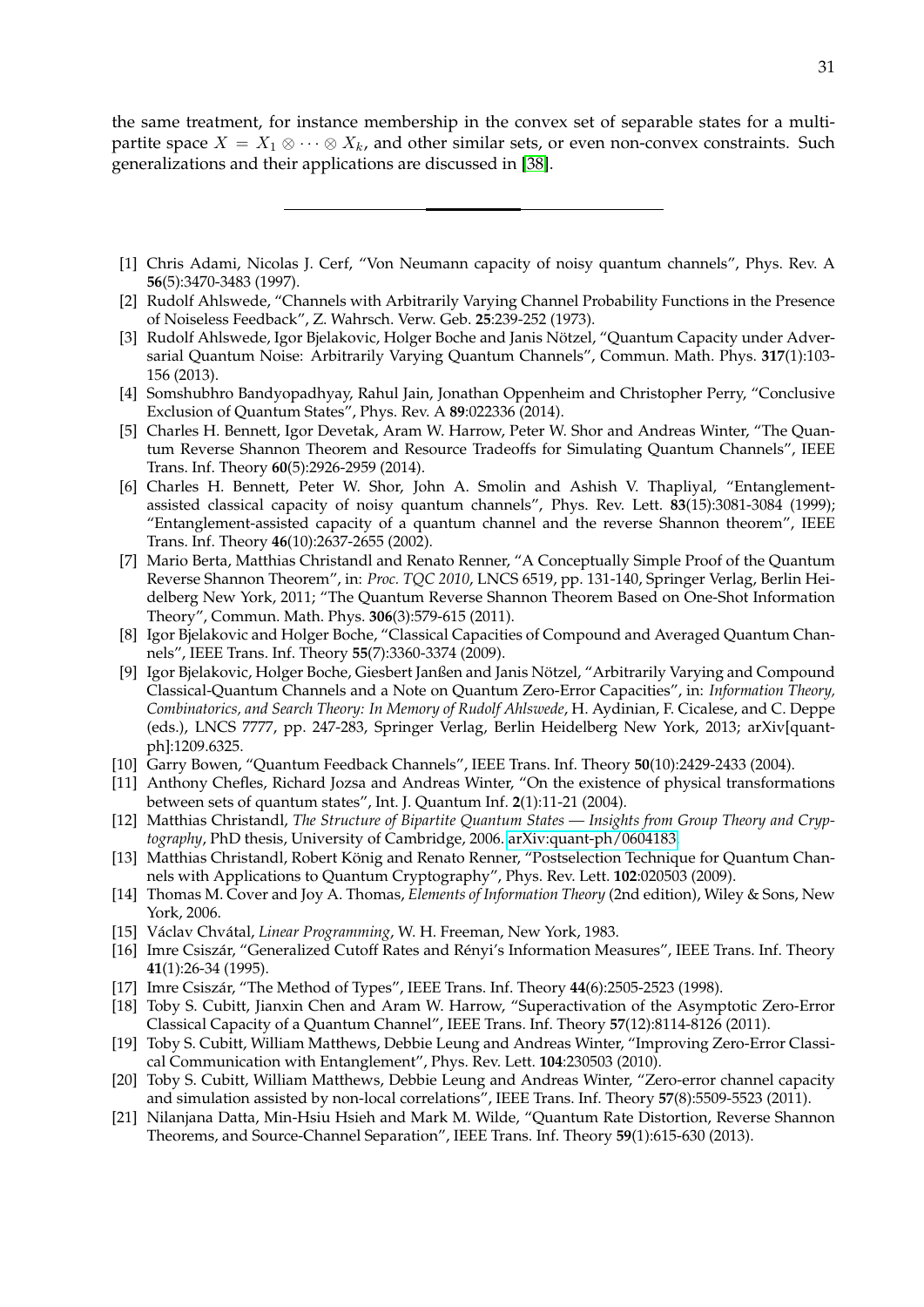- <span id="page-32-4"></span>[22] Runyao Duan, "Super-Activation of Zero-Error Capacity of Noisy Quantum Channels", arXiv[quantph]:0906.2527 (2009).
- <span id="page-32-6"></span>[23] Runyao Duan, Simone Severini and Andreas Winter, "Zero-error communication via quantum channels, non-commutative graphs and a quantum Lovász number", IEEE Trans. Inf. Theory  $59(2):1164$ -1174 (2013).
- <span id="page-32-7"></span>[24] Runyao Duan and Andreas Winter, "Non-Signalling Assisted Zero-Error Capacity of Quantum Channels and an Information Theoretic Interpretation of the Lovász Number", arXiv[quant-ph]:1409.3426 (2014).
- <span id="page-32-8"></span>[25] Runyao Duan and Xin Wang, "Activated zero-error classical capacity of quantum channels in the presence of quantum no-signalling correlations", arXiv[quant-ph]:1510.05437 (2015).
- <span id="page-32-18"></span>[26] Manish K. Gupta and Mark M. Wilde, "Multiplicativity of completely bounded  $p$ -norms implies a strong converse for entanglement-assisted capacity", arXiv[quant-ph]:1310.7028 (2013).
- <span id="page-32-19"></span>[27] Tom Cooney, Milán Mosonyi and Mark M. Wilde, "Strong converse exponents for a quantum channel discrimination problem and quantum-feedback-assisted communication", arXiv[quant-ph]:1408.3373 (2014).
- <span id="page-32-10"></span>[28] Peter Elias, "Zero Error Capacity Under List Decoding", IEEE Trans. Inf. Theory **34**(5):1070-1074 (1987).
- <span id="page-32-16"></span>[29] Mark Fannes, "A Continuity Property of the Entropy Density for Spin Lattice Systems", Commun. Math. Phys. **31**:291-294 (1973).
- <span id="page-32-21"></span>[30] Christopher A. Fuchs and Jeroen van de Graaf, "Cryptographic Distinguishability Measures for Quantum-Mechanical States", IEEE Trans. Inf. Theory **45**(4):1216-1227 (1999).
- <span id="page-32-12"></span>[31] William Fulton and Joe Harris, *Representation Theory: A First Course*, Springer Verlag, Berlin Heidelberg New York, 1991.
- <span id="page-32-13"></span>[32] Aram W. Harrow, *Applications of Coherent Classical Communication and the Schur transform to quantum information theory*, PhD thesis, MIT, 2005.
- <span id="page-32-15"></span>[33] Paul Hausladen, Richard Jozsa, Benjamin Schumacher, Michael D. Westmoreland and William K. Wootters, "Classical information capacity of a quantum channel", Phys. Rev. A **54**(3):1869-1876 (1996).
- <span id="page-32-23"></span>[34] Masahito Hayashi, "Optimal sequence of POVMs in the sense of Stein's lemma in quantum hypothesis testing", J. Phys. A: Math. Gen. **35**(5):1075910773 (2002). Tomohiro Ogawa and Masahito Hayashi, "On Error Exponents in Quantum Hypothesis Testing", IEEE Trans. Inf. **50**(6):1368-1372 (2004).
- <span id="page-32-22"></span>[35] Richard Jozsa, "Fidelity for mixed quantum states", J. Mod. Opt. **41**(12):2315-2323 (1994).
- <span id="page-32-20"></span>[36] Siddharth Karumanchi, Stefano Mancini, Andreas Winter and Dong Yang, "Quantum Channel Capacities with Passive Environment Assistance", arXiv[quant-ph]:1407.8160 (2014).
- <span id="page-32-1"></span>[37] János Körner and Alon Orlitsky, "Zero-Error Information Theory", IEEE Trans. Inf. Theory 44(6):2207-2229 (1998).
- <span id="page-32-24"></span>[38] Cécilia Lancien and Andreas Winter, "Parallel repetition and concentration for (sub-)no-signalling games via a flexible constrained de Finetti reduction", arXiv[quant-ph]:1506.07002 (2015).
- <span id="page-32-5"></span>[39] Debbie Leung, Laura Mančinska, William Matthews, Maris Ozols and Aidan Roy, "Entanglement can Increase Asymptotic Rates of Zero-Error Classical Communication over Classical Channels", Commun. Math Phys. **311**(1):97-111 (2012).
- <span id="page-32-3"></span>[40] Rex A. C. Medeiros, Romain Alleaume, Gerard Cohen and Francisco M. de Assis, "Zero- error capacity ´ of quantum channels and noiseless subsystems" in: Proc. Int. Telecommun. Symp., Fortaleza, CE, Brazil, 3-6 September 2006, pp. 900-905; "Quantum states characterization for the zero-error capacity", [arXiv:quant-ph/0611042](http://arxiv.org/abs/quant-ph/0611042) (2006).
- <span id="page-32-11"></span>[41] Matthew F. Pusey, Jonathan Barrett and Terry Rudolph, "On the reality of the quantum state", Nature Phys. **8**(6):475-478 (2012); arXiv[quant-ph]:1111.3328.
- <span id="page-32-9"></span>[42] E. R. Scheinerman, D. H. Ullman, *Fractional Graph Theory: A Rational Approach to the Theory of Graphs*, Vol. 46 of Wiley Series in Discrete Mathematics and Optimization, John Wiley & Sons, 1997.
- <span id="page-32-14"></span>[43] Benjamin Schumacher and Michael D. Westmoreland, "Optimal signal ensembles", Phys. Rev. A **63**:022308 (2001).
- <span id="page-32-0"></span>[44] Claude E. Shannon, "A mathematical theory of communication", Bell Syst. Tech. J. **27**:379-423 & 623- 656 (1948).
- <span id="page-32-2"></span>[45] Claude E. Shannon, "The zero-error capacity of a noisy channel", IRE Trans. Inf. Theory **2**:8-19 (1956).
- <span id="page-32-17"></span>[46] Peter W. Shor, "The classical capacity achievable by a quantum channel assisted by limited entanglement", Quantum Inf. Comput. **4**(6 &7):537-545 (2004); [arXiv:quant-ph/0402129](http://arxiv.org/abs/quant-ph/0402129) (2004).